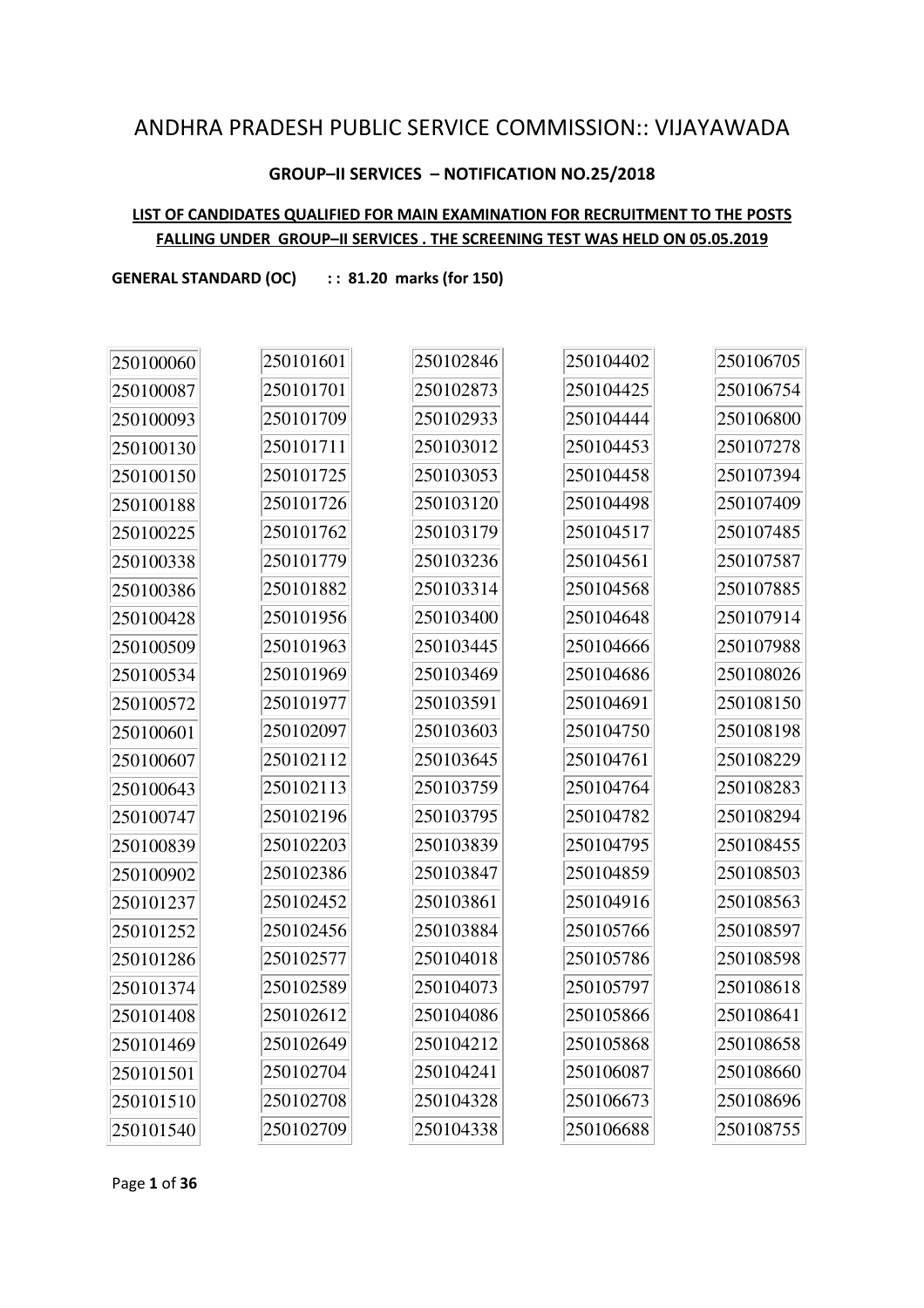| 250108821 | 250111671 | 250113887 | 250200173 | 250203095 |
|-----------|-----------|-----------|-----------|-----------|
| 250109142 | 250111750 | 250113905 | 250200635 | 250203103 |
| 250109159 | 250111889 | 250113915 | 250200660 | 250203163 |
| 250109242 | 250111917 | 250113947 | 250200765 | 250203187 |
| 250109255 | 250111940 | 250113954 | 250200990 | 250203196 |
| 250109261 | 250112034 | 250113996 | 250201020 | 250203220 |
| 250109285 | 250112226 | 250114038 | 250201045 | 250203240 |
| 250109415 | 250112251 | 250114045 | 250201055 | 250203597 |
| 250109546 | 250112275 | 250114054 | 250201090 | 250203698 |
| 250109550 | 250112302 | 250114055 | 250201153 | 250203703 |
| 250109577 | 250112447 | 250114076 | 250201372 | 250203704 |
| 250109693 | 250112567 | 250114118 | 250201385 | 250203708 |
| 250109854 | 250112634 | 250114219 | 250201423 | 250203715 |
| 250110099 | 250112647 | 250114228 | 250201425 | 250203775 |
| 250110111 | 250112779 | 250114301 | 250201466 | 250203838 |
| 250110154 | 250112793 | 250114302 | 250201655 | 250204052 |
| 250110313 | 250112874 | 250114320 | 250201811 | 250204098 |
| 250110365 | 250112884 | 250114323 | 250201869 | 250204559 |
| 250110384 | 250112896 | 250114359 | 250201905 | 250204635 |
| 250110396 | 250112905 | 250114485 | 250201957 | 250204793 |
| 250110401 | 250113029 | 250114526 | 250201978 | 250205026 |
| 250110607 | 250113253 | 250114562 | 250202255 | 250205063 |
| 250110737 | 250113381 | 250114586 | 250202283 | 250205098 |
| 250110862 | 250113388 | 250114781 | 250202319 | 250205156 |
| 250110938 | 250113431 | 250114830 | 250202394 | 250205227 |
| 250111032 | 250113537 | 250114840 | 250202511 | 250205280 |
| 250111065 | 250113576 | 250115306 | 250202536 | 250205304 |
| 250111071 | 250113644 | 250115362 | 250202587 | 250205320 |
| 250111266 | 250113665 | 250115375 | 250202594 | 250205548 |
| 250111272 | 250113698 | 250115397 | 250202610 | 250205561 |
| 250111283 | 250113705 | 250115404 | 250202621 | 250205584 |
| 250111309 | 250113738 | 250115458 | 250202714 | 250205678 |
| 250111323 | 250113744 | 250200012 | 250202785 | 250205681 |
| 250111381 | 250113851 | 250200088 | 250202865 | 250205683 |
| 250111383 | 250113858 | 250200089 | 250202907 | 250205789 |
| 250111386 | 250113861 | 250200107 | 250202911 | 250206122 |
| 250111507 | 250113874 | 250200143 | 250203015 | 250206126 |

Page **2** of **36**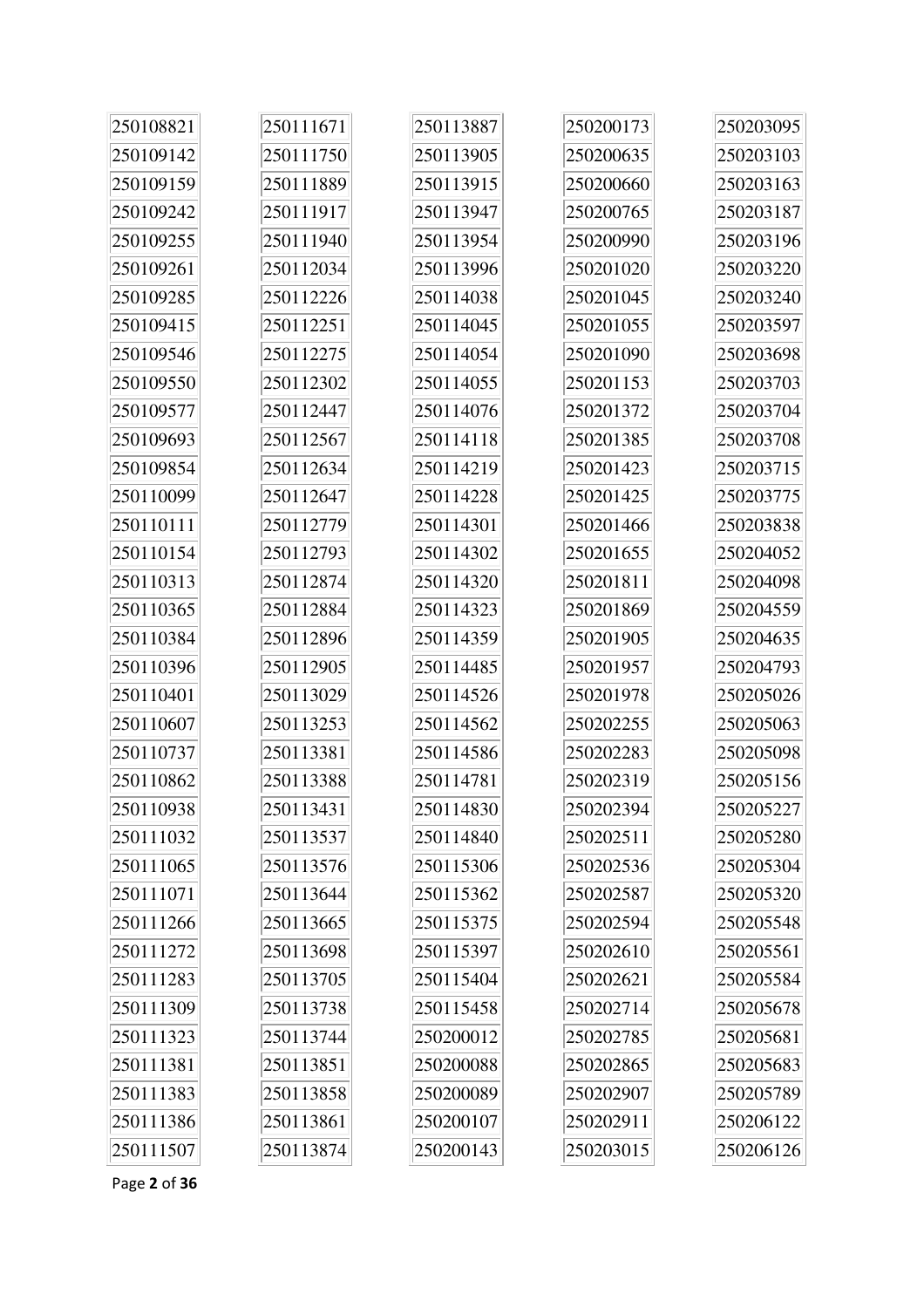| 250206132 | 250208337 | 250210264 | 250212872 | 250215048 |
|-----------|-----------|-----------|-----------|-----------|
| 250206138 | 250208340 | 250210453 | 250212962 | 250215091 |
| 250206258 | 250208356 | 250210461 | 250212965 | 250215106 |
| 250206267 | 250208379 | 250210536 | 250212987 | 250215147 |
| 250206339 | 250208422 | 250210559 | 250212989 | 250215148 |
| 250206392 | 250208747 | 250210586 | 250213014 | 250215176 |
| 250206394 | 250208781 | 250210647 | 250213200 | 250215178 |
| 250206412 | 250208828 | 250210687 | 250213214 | 250215265 |
| 250206418 | 250208838 | 250210880 | 250213289 | 250215281 |
| 250206426 | 250208887 | 250210924 | 250213514 | 250215322 |
| 250206527 | 250208930 | 250211099 | 250213542 | 250215448 |
| 250206730 | 250209168 | 250211139 | 250213583 | 250215552 |
| 250206740 | 250209226 | 250211144 | 250213591 | 250215554 |
| 250206760 | 250209315 | 250211240 | 250213754 | 250215595 |
| 250206763 | 250209463 | 250211257 | 250213805 | 250215664 |
| 250206792 | 250209480 | 250211334 | 250213843 | 250215668 |
| 250206848 | 250209601 | 250211380 | 250213872 | 250215951 |
| 250206898 | 250209645 | 250211401 | 250213898 | 250216020 |
| 250207257 | 250209671 | 250211473 | 250213938 | 250216171 |
| 250207390 | 250209673 | 250211479 | 250213944 | 250216412 |
| 250207402 | 250209701 | 250211631 | 250214011 | 250216457 |
| 250207501 | 250209818 | 250211636 | 250214021 | 250216484 |
| 250207615 | 250209850 | 250211673 | 250214054 | 250216565 |
| 250207619 | 250209860 | 250211743 | 250214091 | 250216880 |
| 250207648 | 250209872 | 250211770 | 250214299 | 250216998 |
| 250207679 | 250209880 | 250211869 | 250214323 | 250217001 |
| 250207762 | 250209883 | 250211998 | 250214389 | 250217028 |
| 250207843 | 250209906 | 250212125 | 250214442 | 250217207 |
| 250207888 | 250209911 | 250212181 | 250214444 | 250217210 |
| 250207919 | 250209929 | 250212196 | 250214452 | 250217242 |
| 250207933 | 250209933 | 250212280 | 250214514 | 250217280 |
| 250207994 | 250209982 | 250212357 | 250214645 | 250217330 |
| 250208057 | 250210003 | 250212360 | 250214686 | 250217377 |
| 250208071 | 250210135 | 250212428 | 250214791 | 250217455 |
| 250208104 | 250210210 | 250212461 | 250214794 | 250217464 |
| 250208127 | 250210245 | 250212491 | 250214919 | 250217476 |
| 250208326 | 250210247 | 250212587 | 250215016 | 250217545 |

Page **3** of **36**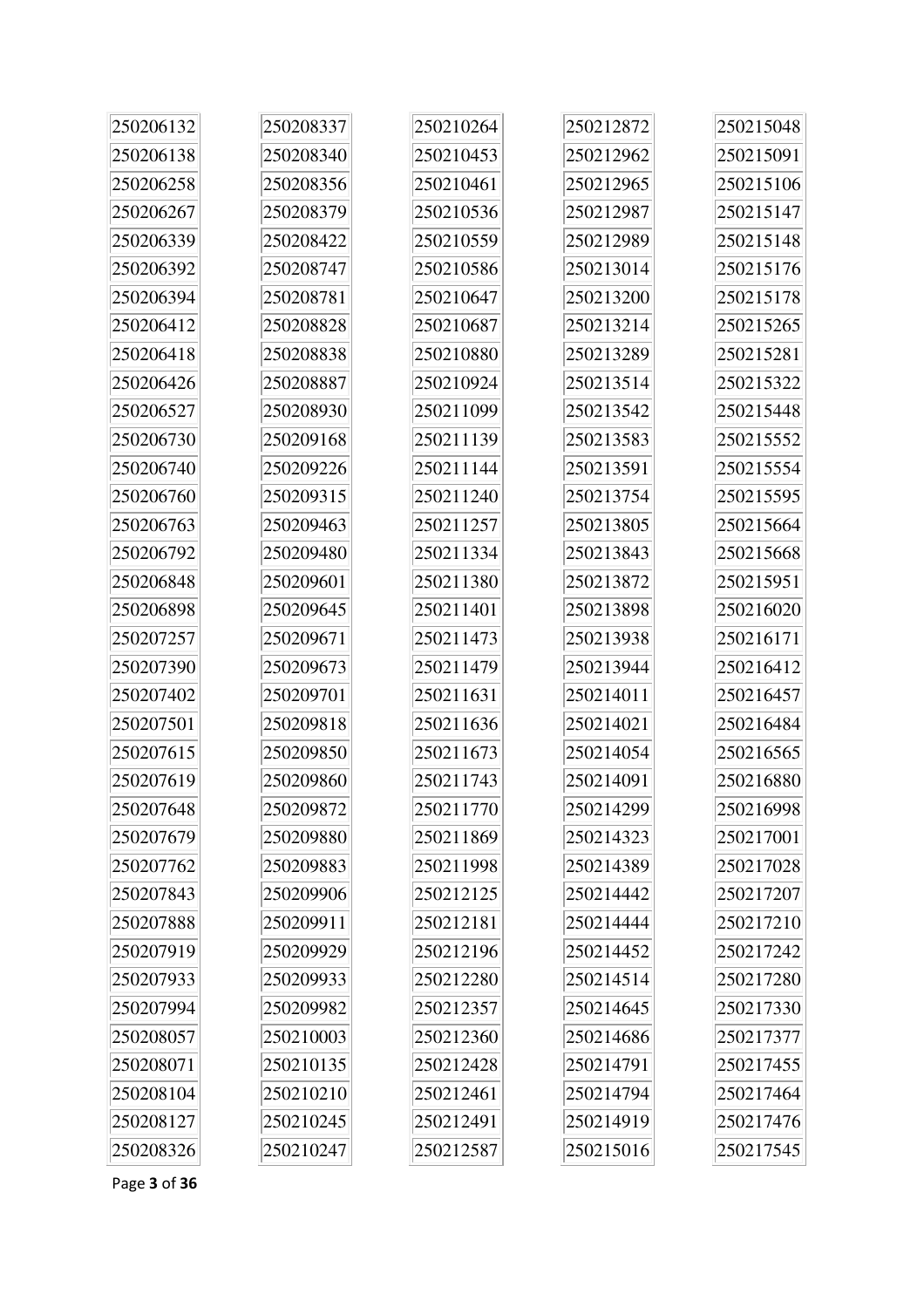| 250217565 | 250220145 | 250222163 | 250223846 | 250226530 |
|-----------|-----------|-----------|-----------|-----------|
| 250217569 | 250220186 | 250222226 | 250223911 | 250226537 |
| 250217584 | 250220267 | 250222232 | 250224055 | 250226577 |
| 250217944 | 250220268 | 250222292 | 250224095 | 250226637 |
| 250218048 | 250220285 | 250222301 | 250224129 | 250226756 |
| 250218416 | 250220635 | 250222621 | 250224219 | 250226758 |
| 250218423 | 250220718 | 250222624 | 250224252 | 250226837 |
| 250218432 | 250220754 | 250222657 | 250224275 | 250226839 |
| 250218442 | 250220813 | 250222661 | 250224286 | 250226841 |
| 250218450 | 250220913 | 250222683 | 250224293 | 250226845 |
| 250218553 | 250221114 | 250222712 | 250224301 | 250226847 |
| 250218565 | 250221142 | 250222790 | 250224309 | 250226863 |
| 250218763 | 250221148 | 250222825 | 250224346 | 250226888 |
| 250218795 | 250221149 | 250222847 | 250224432 | 250226911 |
| 250218810 | 250221305 | 250222923 | 250224467 | 250226917 |
| 250218890 | 250221335 | 250222971 | 250224498 | 250226996 |
| 250218895 | 250221458 | 250222977 | 250224529 | 250227047 |
| 250218962 | 250221465 | 250223001 | 250224530 | 250227116 |
| 250218963 | 250221472 | 250223012 | 250224728 | 250227146 |
| 250219052 | 250221475 | 250223064 | 250224741 | 250227158 |
| 250219070 | 250221478 | 250223068 | 250224804 | 250227196 |
| 250219107 | 250221513 | 250223114 | 250224977 | 250227216 |
| 250219134 | 250221534 | 250223134 | 250225038 | 250227294 |
| 250219186 | 250221559 | 250223170 | 250225207 | 250227422 |
| 250219188 | 250221561 | 250223201 | 250225230 | 250227542 |
| 250219229 | 250221588 | 250223227 | 250225286 | 250227612 |
| 250219324 | 250221600 | 250223234 | 250225303 | 250227631 |
| 250219325 | 250221664 | 250223253 | 250225336 | 250227636 |
| 250219329 | 250221667 | 250223319 | 250225367 | 250227651 |
| 250219335 | 250221683 | 250223449 | 250225548 | 250227703 |
| 250219768 | 250221723 | 250223462 | 250225919 | 250227714 |
| 250219774 | 250221724 | 250223611 | 250225941 | 250227767 |
| 250219790 | 250222078 | 250223659 | 250225968 | 250228021 |
| 250219828 | 250222091 | 250223691 | 250226262 | 250228038 |
| 250219863 | 250222093 | 250223699 | 250226311 | 250228043 |
| 250219880 | 250222141 | 250223796 | 250226357 | 250228069 |
| 250219958 | 250222158 | 250223839 | 250226506 | 250228115 |

Page **4** of **36**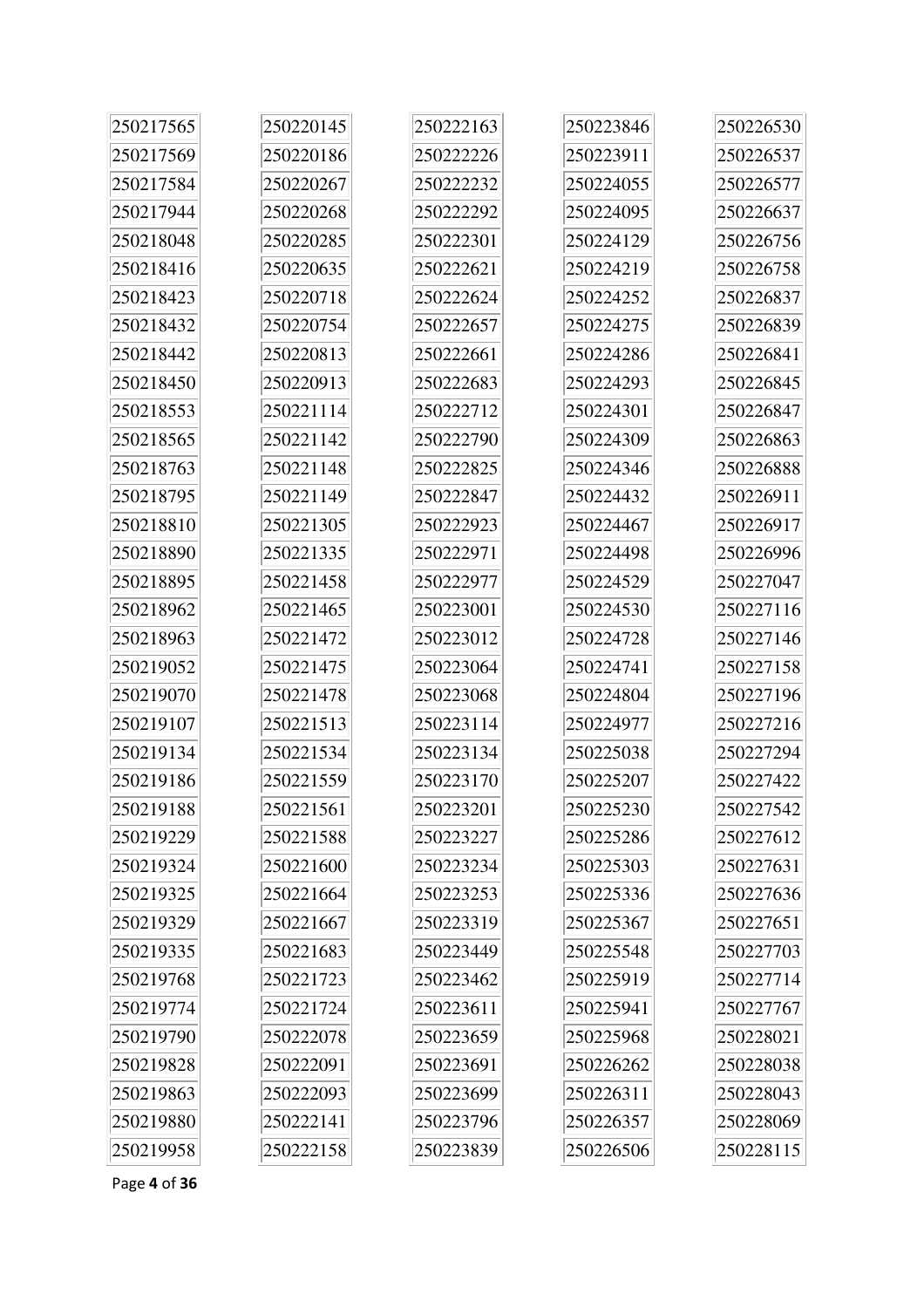| 250228131 | 250230443 | 250232975 | 250234791 | 250301147 |
|-----------|-----------|-----------|-----------|-----------|
| 250228154 | 250230446 | 250233074 | 250234802 | 250301163 |
| 250228175 | 250230477 | 250233131 | 250234829 | 250301169 |
| 250228206 | 250230520 | 250233172 | 250234879 | 250301198 |
| 250228234 | 250230576 | 250233183 | 250234966 | 250301220 |
| 250228323 | 250230578 | 250233276 | 250235013 | 250301257 |
| 250228332 | 250230690 | 250233334 | 250235024 | 250301334 |
| 250228370 | 250230941 | 250233359 | 250235031 | 250301573 |
| 250228414 | 250230951 | 250233425 | 250235044 | 250302054 |
| 250228432 | 250231061 | 250233533 | 250235090 | 250302099 |
| 250228475 | 250231121 | 250233567 | 250235120 | 250302166 |
| 250228574 | 250231225 | 250233600 | 250235123 | 250302169 |
| 250228599 | 250231440 | 250233617 | 250235236 | 250302237 |
| 250228630 | 250231488 | 250233625 | 250235243 | 250302248 |
| 250228773 | 250231528 | 250233755 | 250235281 | 250302266 |
| 250228848 | 250231551 | 250233799 | 250235292 | 250302270 |
| 250228855 | 250231557 | 250233802 | 250235356 | 250302281 |
| 250229194 | 250231614 | 250233841 | 250235377 | 250302438 |
| 250229197 | 250231807 | 250233854 | 250235383 | 250302643 |
| 250229242 | 250231959 | 250233862 | 250235685 | 250302652 |
| 250229251 | 250232220 | 250233910 | 250235732 | 250302665 |
| 250229462 | 250232222 | 250233920 | 250235787 | 250302742 |
| 250229479 | 250232224 | 250233987 | 250235815 | 250302750 |
| 250229518 | 250232268 | 250233998 | 250235851 | 250302772 |
| 250229521 | 250232289 | 250234026 | 250235897 | 250302846 |
| 250229546 | 250232294 | 250234086 | 250235915 | 250302852 |
| 250229560 | 250232607 | 250234095 | 250235939 | 250302868 |
| 250229577 | 250232623 | 250234116 | 250235981 | 250302930 |
| 250229715 | 250232811 | 250234244 | 250236454 | 250303016 |
| 250229720 | 250232812 | 250234316 | 250236616 | 250303045 |
| 250229966 | 250232813 | 250234321 | 250236692 | 250303050 |
| 250230020 | 250232859 | 250234336 | 250300029 | 250303059 |
| 250230024 | 250232870 | 250234378 | 250300135 | 250303092 |
| 250230047 | 250232914 | 250234379 | 250300159 | 250303119 |
| 250230072 | 250232916 | 250234725 | 250300516 | 250303139 |
| 250230083 | 250232956 | 250234729 | 250301048 | 250303142 |
| 250230200 | 250232965 | 250234762 | 250301140 | 250303226 |

Page **5** of **36**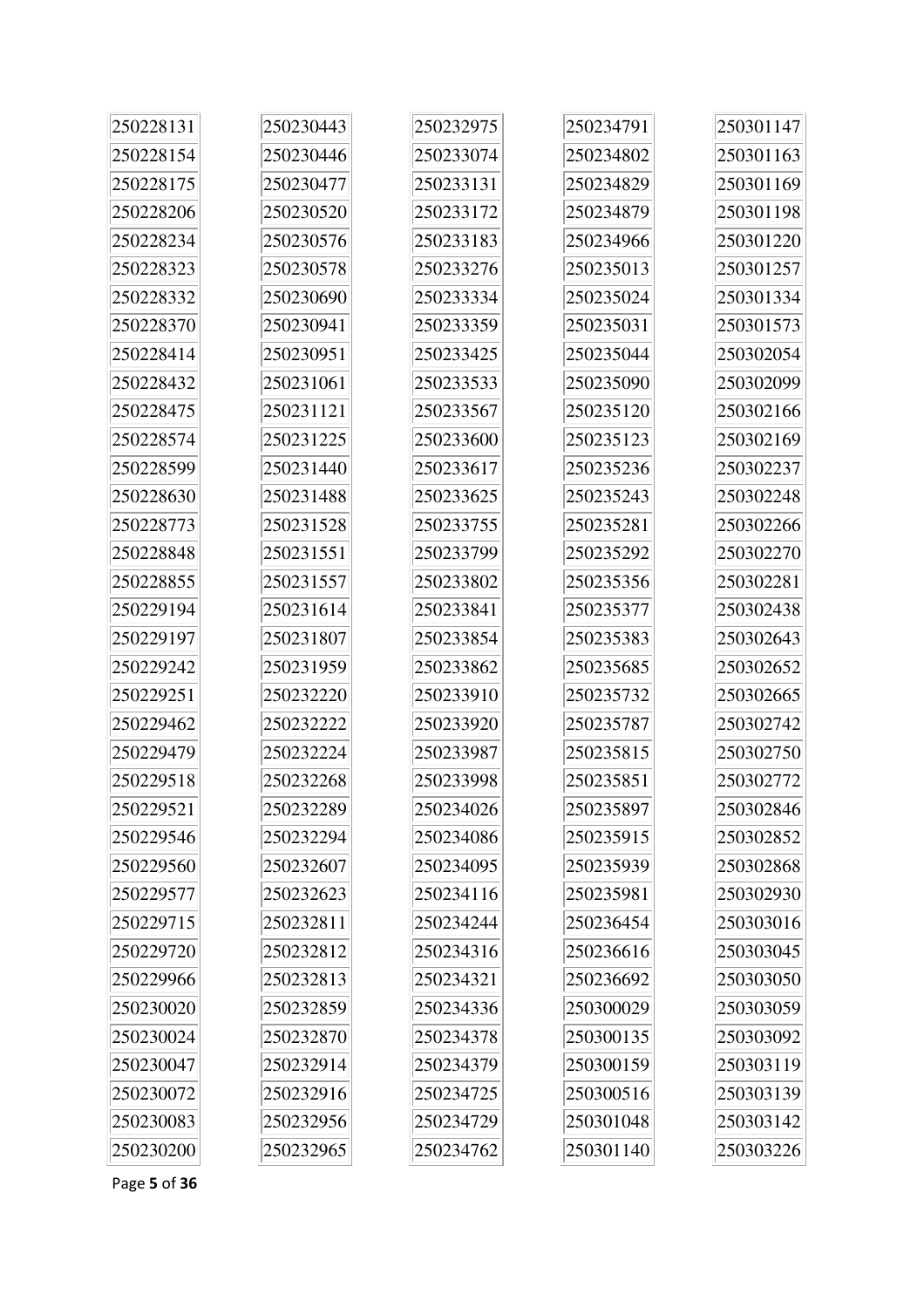| 250303274 | 250304317 | 250306223 | 250308600 | 250310751 |
|-----------|-----------|-----------|-----------|-----------|
| 250303292 | 250304330 | 250306230 | 250308640 | 250310784 |
| 250303307 | 250304381 | 250306278 | 250308654 | 250310820 |
| 250303313 | 250304431 | 250306395 | 250308829 | 250310933 |
| 250303316 | 250304469 | 250306448 | 250308834 | 250310952 |
| 250303349 | 250304561 | 250306453 | 250308863 | 250311017 |
| 250303353 | 250304572 | 250306469 | 250308879 | 250311047 |
| 250303387 | 250304630 | 250306766 | 250309039 | 250311194 |
| 250303430 | 250304672 | 250306840 | 250309044 | 250311195 |
| 250303446 | 250304817 | 250306847 | 250309073 | 250311200 |
| 250303472 | 250304907 | 250306874 | 250309335 | 250311347 |
| 250303478 | 250304954 | 250306917 | 250309422 | 250311609 |
| 250303479 | 250304966 | 250306963 | 250309446 | 250311620 |
| 250303489 | 250305004 | 250307013 | 250309502 | 250311625 |
| 250303490 | 250305025 | 250307025 | 250309588 | 250312208 |
| 250303549 | 250305027 | 250307074 | 250309595 | 250312211 |
| 250303585 | 250305059 | 250307126 | 250309862 | 250312240 |
| 250303657 | 250305170 | 250307132 | 250309934 | 250312347 |
| 250303706 | 250305259 | 250307161 | 250309938 | 250312362 |
| 250303778 | 250305260 | 250307164 | 250309982 | 250312765 |
| 250303795 | 250305280 | 250307168 | 250310002 | 250400002 |
| 250303819 | 250305339 | 250307173 | 250310060 | 250400011 |
| 250303820 | 250305349 | 250307179 | 250310169 | 250400038 |
| 250303822 | 250305482 | 250307355 | 250310170 | 250400039 |
| 250303832 | 250305503 | 250307398 | 250310222 | 250400128 |
| 250303931 | 250305545 | 250307420 | 250310252 | 250400131 |
| 250303964 | 250305575 | 250307432 | 250310259 | 250400148 |
| 250304017 | 250305726 | 250307444 | 250310277 | 250400196 |
| 250304031 | 250305744 | 250307546 | 250310497 | 250400197 |
| 250304086 | 250305750 | 250307693 | 250310506 | 250400245 |
| 250304112 | 250305754 | 250307855 | 250310579 | 250400297 |
| 250304119 | 250305765 | 250307867 | 250310609 | 250400301 |
| 250304134 | 250305979 | 250307923 | 250310666 | 250400302 |
| 250304163 | 250306014 | 250308426 | 250310677 | 250400308 |
| 250304171 | 250306040 | 250308463 | 250310693 | 250400331 |
| 250304176 | 250306158 | 250308528 | 250310707 | 250400401 |
| 250304227 | 250306174 | 250308537 | 250310724 | 250400436 |

Page **6** of **36**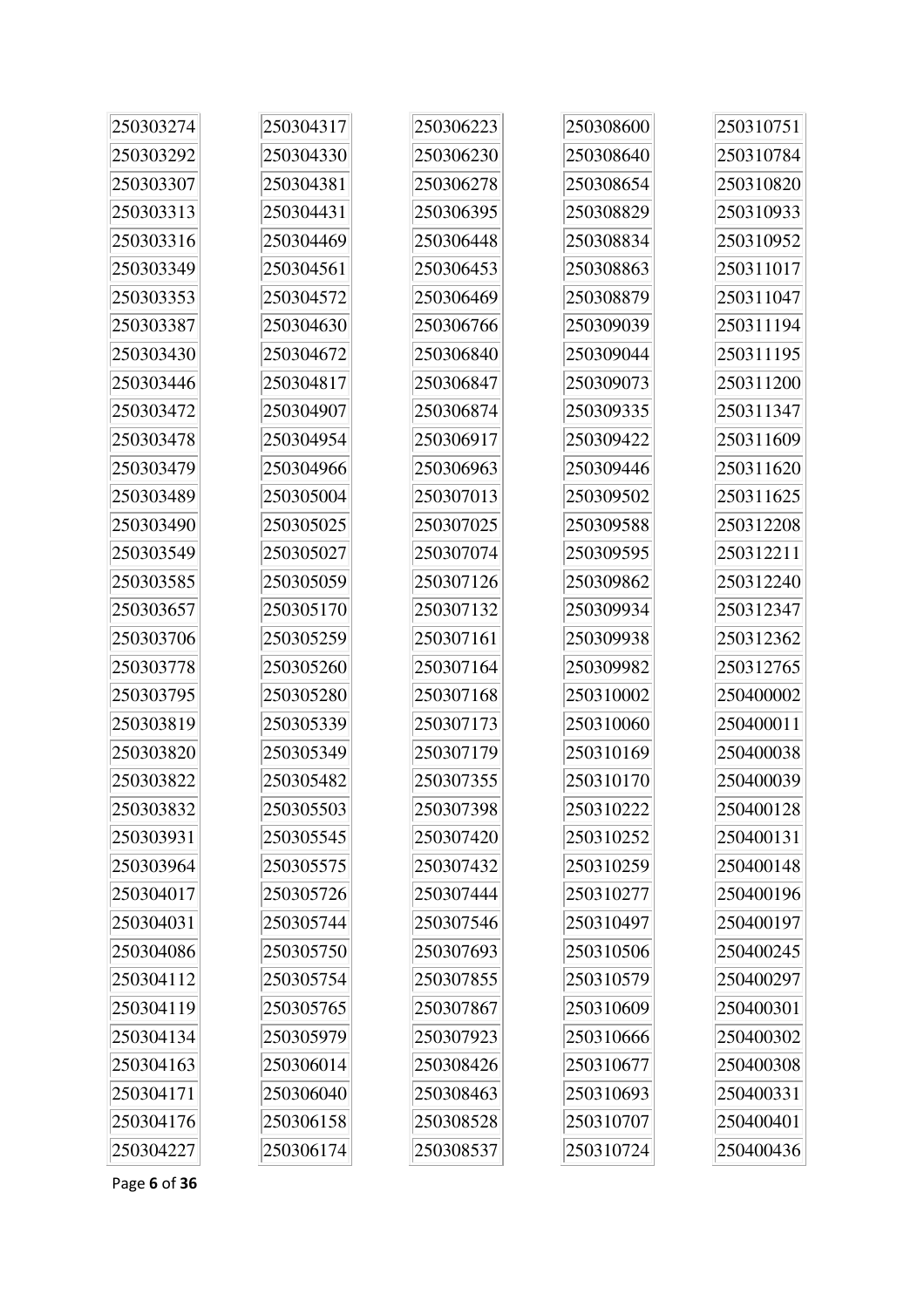| 250400450 | 250402804 | 250405819 | 250407489 | 250409497 |
|-----------|-----------|-----------|-----------|-----------|
| 250400457 | 250402821 | 250405835 | 250407500 | 250409502 |
| 250400484 | 250402833 | 250406290 | 250407519 | 250409522 |
| 250400567 | 250402838 | 250406292 | 250407684 | 250409523 |
| 250400644 | 250402884 | 250406304 | 250407861 | 250409528 |
| 250400702 | 250402958 | 250406404 | 250407868 | 250409600 |
| 250400750 | 250402988 | 250406422 | 250407914 | 250409672 |
| 250400755 | 250403042 | 250406481 | 250407922 | 250409700 |
| 250400789 | 250403178 | 250406503 | 250407928 | 250409744 |
| 250400791 | 250403249 | 250406548 | 250407934 | 250409751 |
| 250400796 | 250403313 | 250406553 | 250407970 | 250409769 |
| 250400799 | 250403396 | 250406555 | 250408000 | 250409780 |
| 250400802 | 250403669 | 250406571 | 250408051 | 250409824 |
| 250400938 | 250403694 | 250406589 | 250408069 | 250409857 |
| 250401060 | 250403707 | 250406597 | 250408104 | 250409916 |
| 250401322 | 250403710 | 250406607 | 250408172 | 250409935 |
| 250401333 | 250403779 | 250406611 | 250408256 | 250409995 |
| 250401499 | 250403993 | 250406647 | 250408279 | 250410060 |
| 250401638 | 250404029 | 250406785 | 250408333 | 250410099 |
| 250401917 | 250404048 | 250406795 | 250408356 | 250410161 |
| 250401974 | 250404266 | 250406861 | 250408374 | 250410168 |
| 250401998 | 250404288 | 250406889 | 250408382 | 250410213 |
| 250402111 | 250404381 | 250406913 | 250408430 | 250410244 |
| 250402196 | 250404596 | 250406929 | 250408443 | 250410266 |
| 250402242 | 250404603 | 250406958 | 250408483 | 250410332 |
| 250402304 | 250404611 | 250407015 | 250408485 | 250410389 |
| 250402306 | 250404662 | 250407056 | 250408583 | 250410458 |
| 250402324 | 250404815 | 250407085 | 250408587 | 250410526 |
| 250402330 | 250405320 | 250407089 | 250408594 | 250410597 |
| 250402528 | 250405332 | 250407127 | 250408657 | 250410623 |
| 250402535 | 250405372 | 250407149 | 250408720 | 250410661 |
| 250402575 | 250405376 | 250407233 | 250408751 | 250410671 |
| 250402617 | 250405387 | 250407253 | 250408794 | 250410763 |
| 250402641 | 250405477 | 250407310 | 250409218 | 250410771 |
| 250402682 | 250405507 | 250407430 | 250409223 | 250410781 |
| 250402700 | 250405564 | 250407447 | 250409263 | 250410812 |
| 250402714 | 250405698 | 250407456 | 250409275 | 250410815 |

Page **7** of **36**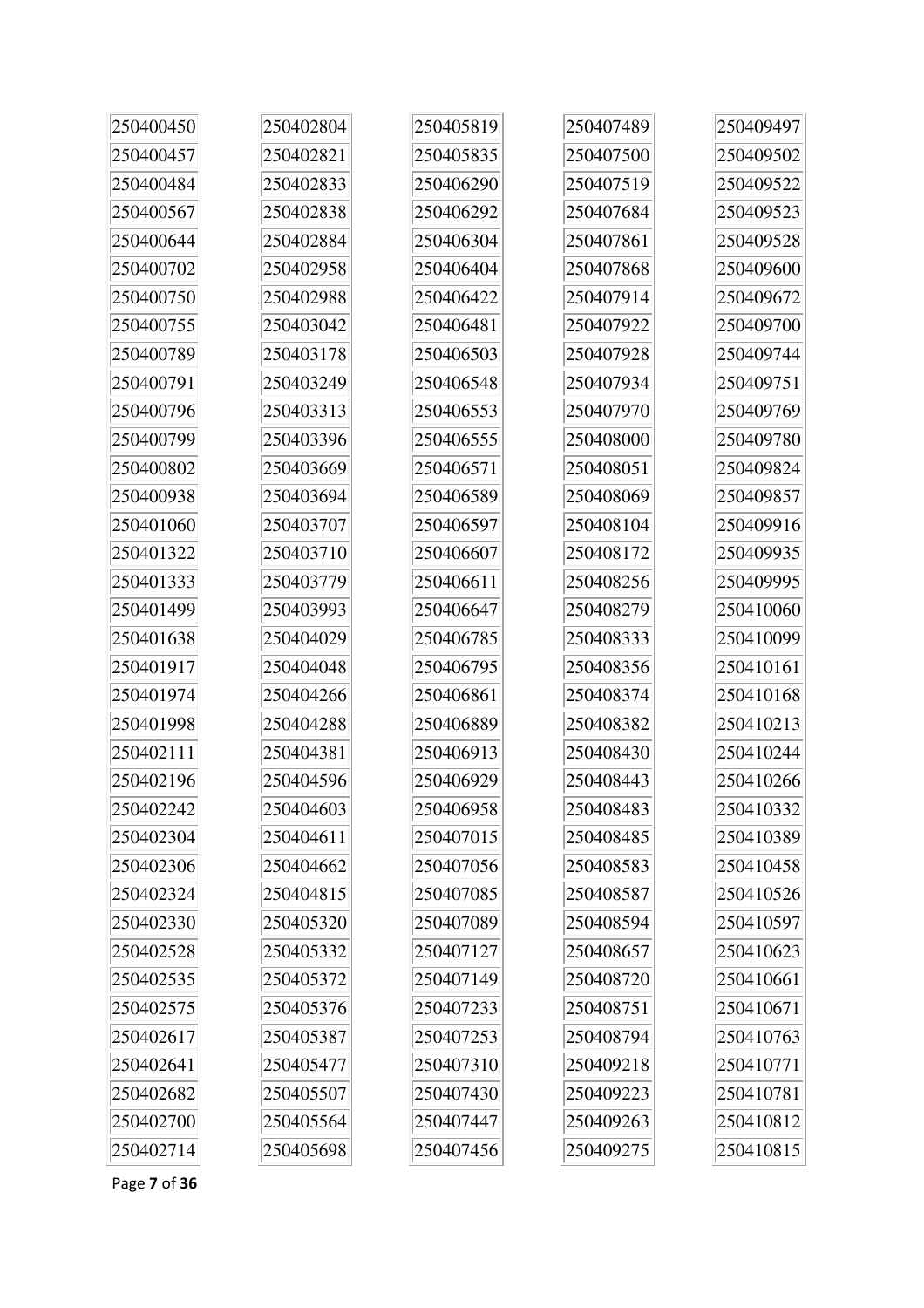| 250410817 | 250413793 | 250416229 | 250419354 | 250421364 |
|-----------|-----------|-----------|-----------|-----------|
| 250410920 | 250413832 | 250416235 | 250419384 | 250421372 |
| 250411131 | 250413875 | 250416242 | 250419410 | 250421457 |
| 250411200 | 250413891 | 250416380 | 250419423 | 250421470 |
| 250411259 | 250414564 | 250416726 | 250419429 | 250421537 |
| 250411351 | 250414590 | 250416770 | 250419456 | 250421606 |
| 250411676 | 250414627 | 250416774 | 250419461 | 250421935 |
| 250411683 | 250414629 | 250416784 | 250419475 | 250421968 |
| 250411749 | 250414635 | 250416796 | 250419541 | 250422075 |
| 250411777 | 250414655 | 250416825 | 250419942 | 250422111 |
| 250411793 | 250414779 | 250416828 | 250420044 | 250422129 |
| 250411796 | 250414822 | 250416924 | 250420066 | 250422149 |
| 250411802 | 250414869 | 250416981 | 250420364 | 250422166 |
| 250411844 | 250414948 | 250416996 | 250420376 | 250422173 |
| 250412033 | 250415098 | 250417018 | 250420414 | 250422199 |
| 250412214 | 250415149 | 250417032 | 250420427 | 250422303 |
| 250412249 | 250415160 | 250417113 | 250420472 | 250422313 |
| 250412277 | 250415201 | 250417375 | 250420479 | 250422364 |
| 250412306 | 250415262 | 250417395 | 250420520 | 250422474 |
| 250412344 | 250415274 | 250417424 | 250420546 | 250422478 |
| 250412515 | 250415290 | 250417494 | 250420556 | 250422511 |
| 250412540 | 250415291 | 250417792 | 250420737 | 250422555 |
| 250412590 | 250415302 | 250417816 | 250420752 | 250422630 |
| 250412591 | 250415445 | 250417871 | 250420759 | 250422641 |
| 250412597 | 250415514 | 250417918 | 250420763 | 250422653 |
| 250412611 | 250415638 | 250417996 | 250420774 | 250422670 |
| 250412623 | 250415707 | 250418065 | 250420793 | 250422679 |
| 250412656 | 250415796 | 250418251 | 250420824 | 250422684 |
| 250412700 | 250415820 | 250418287 | 250420838 | 250422703 |
| 250412823 | 250415841 | 250418358 | 250420867 | 250422727 |
| 250412827 | 250415946 | 250418359 | 250420904 | 250422755 |
| 250412842 | 250416092 | 250418363 | 250420959 | 250422757 |
| 250412980 | 250416106 | 250418391 | 250421160 | 250422760 |
| 250413000 | 250416145 | 250418481 | 250421170 | 250422790 |
| 250413054 | 250416176 | 250418519 | 250421176 | 250422810 |
| 250413253 | 250416191 | 250419313 | 250421187 | 250422833 |
| 250413453 | 250416192 | 250419352 | 250421296 | 250422920 |

Page **8** of **36**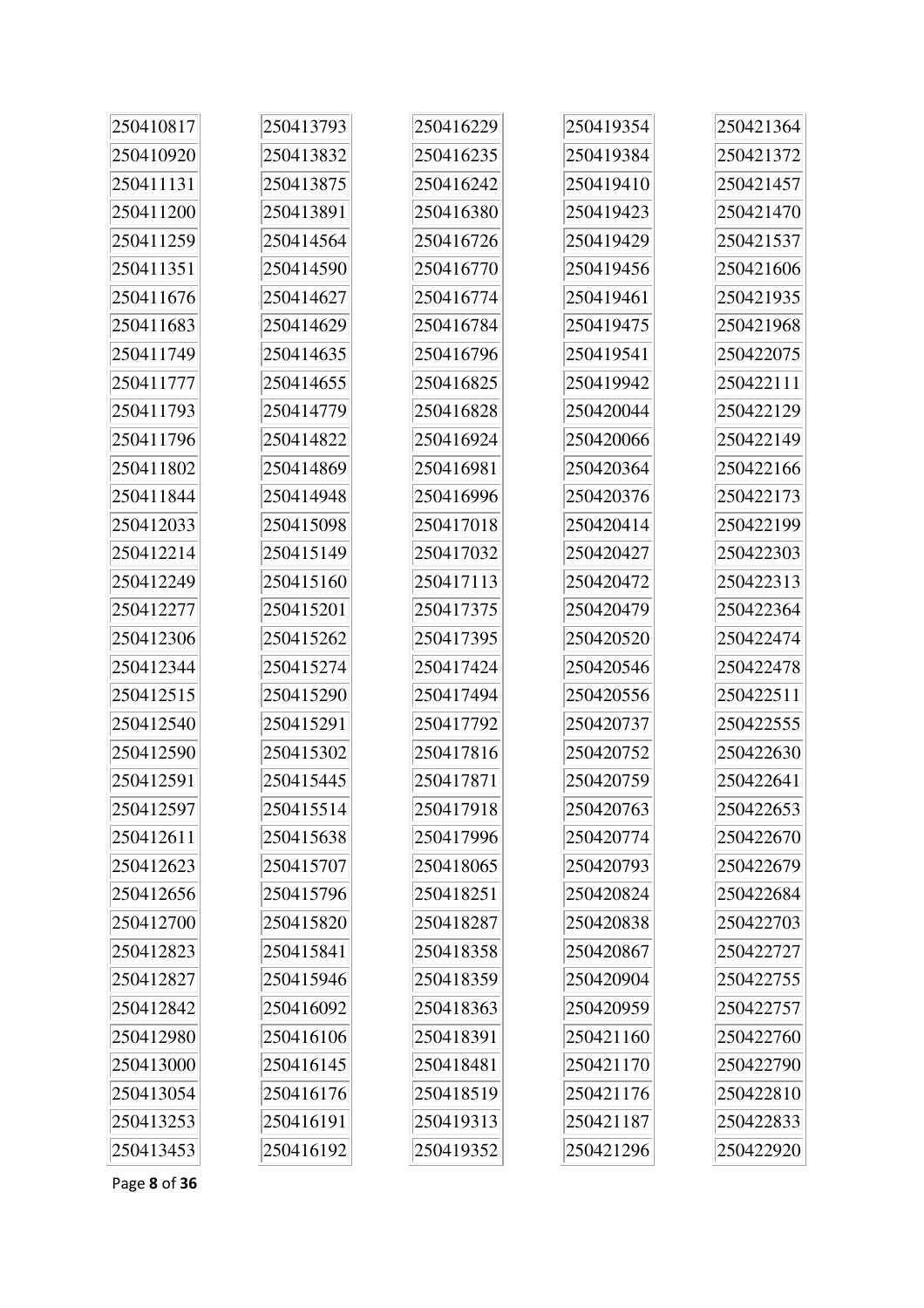| 250422947 | 250427187 | 250429914 | 250502986 | 250505519 |
|-----------|-----------|-----------|-----------|-----------|
| 250422959 | 250427230 | 250429954 | 250503033 | 250505584 |
| 250422979 | 250427279 | 250429955 | 250503053 | 250505590 |
| 250423006 | 250427303 | 250430252 | 250503418 | 250505755 |
| 250423013 | 250427333 | 250430299 | 250503495 | 250505984 |
| 250423031 | 250427403 | 250430685 | 250503640 | 250505990 |
| 250423043 | 250427414 | 250430723 | 250503890 | 250506206 |
| 250423061 | 250427424 | 250430755 | 250503999 | 250506228 |
| 250423091 | 250427460 | 250430818 | 250504027 | 250506232 |
| 250423139 | 250427557 | 250430833 | 250504110 | 250506260 |
| 250423164 | 250428201 | 250431001 | 250504112 | 250506326 |
| 250423984 | 250428209 | 250431044 | 250504134 | 250506401 |
| 250424059 | 250428264 | 250431047 | 250504136 | 250506451 |
| 250424161 | 250428291 | 250431136 | 250504149 | 250506501 |
| 250424235 | 250428295 | 250500042 | 250504266 | 250506514 |
| 250424372 | 250428325 | 250500050 | 250504290 | 250506519 |
| 250424412 | 250428332 | 250500602 | 250504325 | 250506554 |
| 250424936 | 250428344 | 250500641 | 250504336 | 250506604 |
| 250424990 | 250428394 | 250500747 | 250504387 | 250506835 |
| 250425102 | 250428685 | 250500818 | 250504497 | 250506926 |
| 250425132 | 250428729 | 250500911 | 250504564 | 250506933 |
| 250425230 | 250428743 | 250501569 | 250504568 | 250506960 |
| 250425412 | 250428782 | 250501624 | 250504587 | 250507147 |
| 250425933 | 250428787 | 250501645 | 250504710 | 250507173 |
| 250425948 | 250428832 | 250501805 | 250504716 | 250507248 |
| 250425970 | 250428833 | 250501927 | 250504831 | 250507263 |
| 250425992 | 250428846 | 250501936 | 250504870 | 250507269 |
| 250426040 | 250428853 | 250502461 | 250504941 | 250507375 |
| 250426043 | 250429013 | 250502511 | 250505066 | 250507455 |
| 250426073 | 250429070 | 250502513 | 250505116 | 250507511 |
| 250426163 | 250429508 | 250502518 | 250505246 | 250507515 |
| 250426322 | 250429735 | 250502530 | 250505251 | 250507639 |
| 250426745 | 250429739 | 250502748 | 250505331 | 250507880 |
| 250426798 | 250429757 | 250502788 | 250505336 | 250507882 |
| 250426928 | 250429861 | 250502931 | 250505431 | 250507983 |
| 250427074 | 250429888 | 250502941 | 250505486 | 250508082 |
| 250427090 | 250429900 | 250502954 | 250505507 | 250508111 |

Page **9** of **36**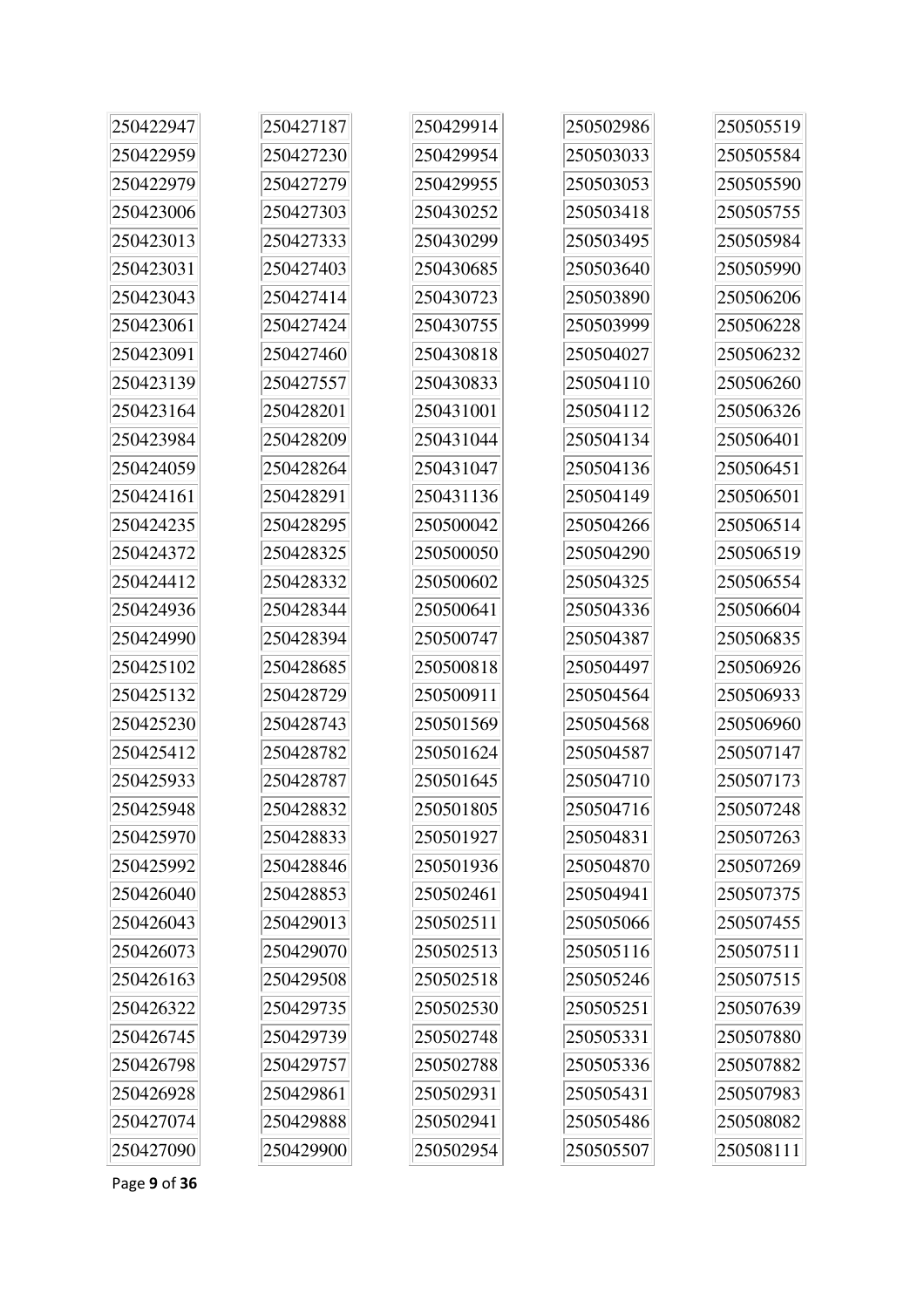| 250508115 | 250511425 | 250514437 | 250517264 | 250600999 |
|-----------|-----------|-----------|-----------|-----------|
| 250508177 | 250511446 | 250514462 | 250517301 | 250601006 |
| 250508211 | 250511516 | 250514475 | 250517345 | 250601149 |
| 250508259 | 250511597 | 250514481 | 250517373 | 250601302 |
| 250508264 | 250511679 | 250514555 | 250517455 | 250601346 |
| 250508341 | 250511688 | 250514786 | 250517464 | 250601394 |
| 250508369 | 250511691 | 250514883 | 250517534 | 250601428 |
| 250508406 | 250511704 | 250515041 | 250517677 | 250601463 |
| 250508445 | 250511724 | 250515096 | 250517744 | 250601480 |
| 250508650 | 250511760 | 250515200 | 250517794 | 250601501 |
| 250509394 | 250511768 | 250515211 | 250517804 | 250601504 |
| 250509439 | 250511795 | 250515234 | 250600012 | 250601515 |
| 250509454 | 250511805 | 250515237 | 250600032 | 250601611 |
| 250509469 | 250511837 | 250515275 | 250600035 | 250601615 |
| 250509506 | 250511888 | 250515289 | 250600046 | 250601621 |
| 250509603 | 250511933 | 250515293 | 250600061 | 250601694 |
| 250509642 | 250512003 | 250515313 | 250600109 | 250601714 |
| 250509685 | 250512130 | 250515343 | 250600142 | 250601811 |
| 250509860 | 250512188 | 250515398 | 250600150 | 250601819 |
| 250510404 | 250512203 | 250515694 | 250600158 | 250601868 |
| 250510408 | 250512250 | 250515753 | 250600180 | 250602236 |
| 250510409 | 250512325 | 250515766 | 250600183 | 250602242 |
| 250510514 | 250512337 | 250515803 | 250600192 | 250602355 |
| 250510809 | 250512589 | 250516131 | 250600216 | 250602408 |
| 250510815 | 250512642 | 250516212 | 250600315 | 250602420 |
| 250510886 | 250512729 | 250516449 | 250600466 | 250602430 |
| 250510892 | 250512876 | 250516595 | 250600476 | 250602472 |
| 250511000 | 250512985 | 250516649 | 250600504 | 250602473 |
| 250511035 | 250513415 | 250516731 | 250600806 | 250602492 |
| 250511055 | 250513520 | 250516865 | 250600811 | 250602514 |
| 250511056 | 250513646 | 250517103 | 250600829 | 250602558 |
| 250511068 | 250513889 | 250517153 | 250600904 | 250602570 |
| 250511075 | 250513917 | 250517178 | 250600939 | 250602580 |
| 250511094 | 250513953 | 250517192 | 250600944 | 250602584 |
| 250511324 | 250513984 | 250517198 | 250600950 | 250602838 |
| 250511414 | 250514031 | 250517201 | 250600956 | 250602930 |
| 250511421 | 250514052 | 250517211 | 250600958 | 250603076 |

Page **10** of **36**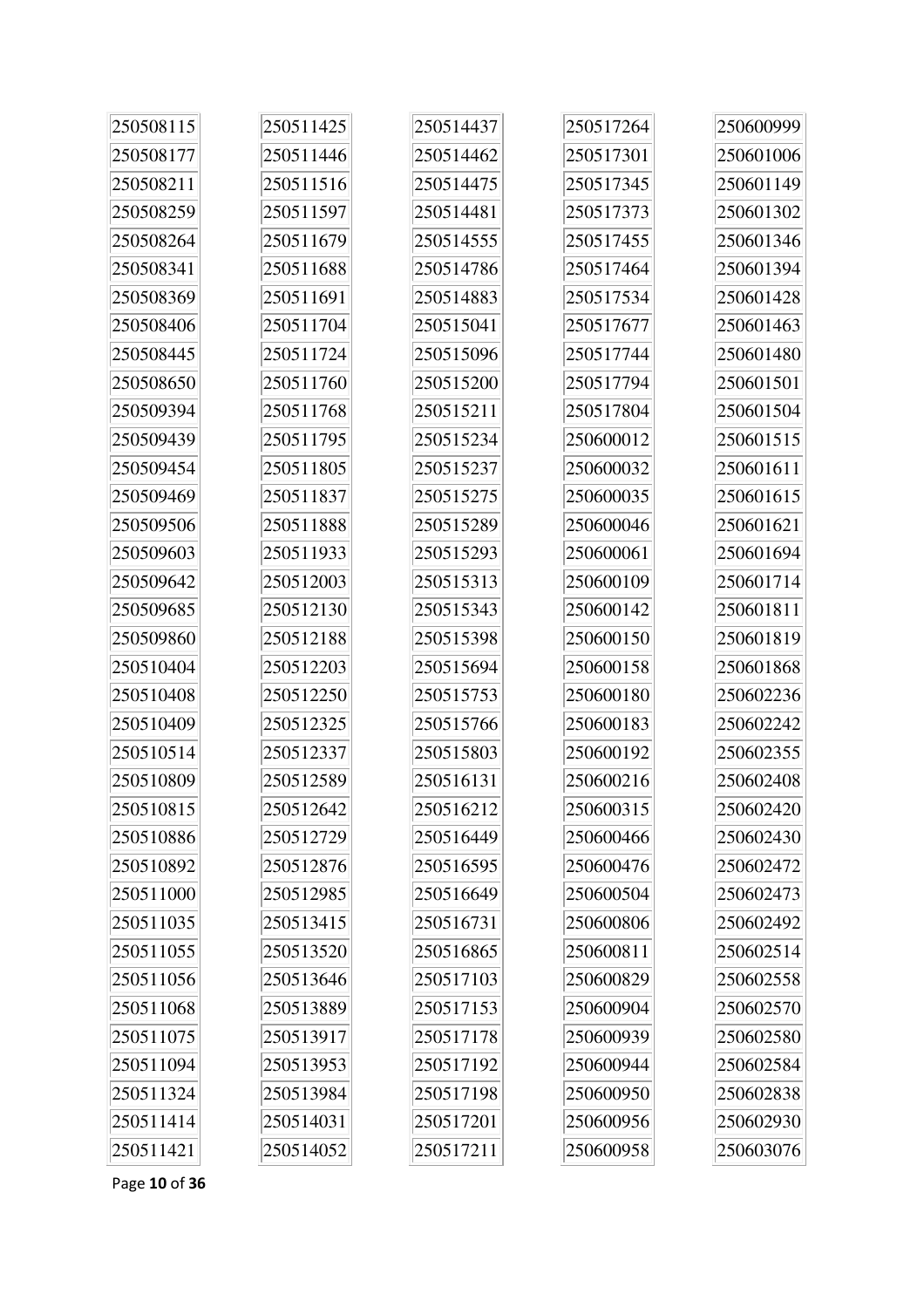| 250603098 | 250604776 | 250606837 | 250609889 | 250611301 |
|-----------|-----------|-----------|-----------|-----------|
| 250603138 | 250604789 | 250607699 | 250609967 | 250611312 |
| 250603189 | 250604828 | 250607723 | 250609968 | 250611326 |
| 250603195 | 250604860 | 250607742 | 250610032 | 250611354 |
| 250603227 | 250604870 | 250607759 | 250610187 | 250611409 |
| 250603263 | 250604874 | 250607797 | 250610194 | 250611412 |
| 250603328 | 250604880 | 250607829 | 250610234 | 250611419 |
| 250603385 | 250604900 | 250607842 | 250610252 | 250611426 |
| 250603386 | 250604908 | 250607883 | 250610253 | 250611427 |
| 250603431 | 250604983 | 250608044 | 250610261 | 250611450 |
| 250603437 | 250605085 | 250608075 | 250610327 | 250611460 |
| 250603489 | 250605088 | 250608079 | 250610346 | 250611618 |
| 250603495 | 250605098 | 250608117 | 250610358 | 250611629 |
| 250603496 | 250605114 | 250608138 | 250610365 | 250611708 |
| 250603506 | 250605141 | 250608322 | 250610391 | 250611722 |
| 250603528 | 250605245 | 250608881 | 250610548 | 250611748 |
| 250603555 | 250605248 | 250608885 | 250610557 | 250611759 |
| 250603632 | 250605285 | 250608927 | 250610660 | 250611792 |
| 250603925 | 250605321 | 250608971 | 250610701 | 250611831 |
| 250603970 | 250605917 | 250608996 | 250610716 | 250611953 |
| 250603986 | 250605928 | 250609015 | 250610755 | 250611964 |
| 250604081 | 250605939 | 250609070 | 250610800 | 250612003 |
| 250604266 | 250605943 | 250609190 | 250610801 | 250612012 |
| 250604281 | 250605986 | 250609195 | 250610937 | 250612025 |
| 250604331 | 250606030 | 250609247 | 250611004 | 250612051 |
| 250604345 | 250606110 | 250609293 | 250611027 | 250612055 |
| 250604348 | 250606132 | 250609338 | 250611031 | 250612067 |
| 250604380 | 250606209 | 250609368 | 250611059 | 250612072 |
| 250604404 | 250606248 | 250609409 | 250611062 | 250612075 |
| 250604453 | 250606467 | 250609416 | 250611065 | 250612089 |
| 250604464 | 250606492 | 250609555 | 250611083 | 250612112 |
| 250604477 | 250606493 | 250609684 | 250611088 | 250612113 |
| 250604486 | 250606526 | 250609733 | 250611129 | 250612122 |
| 250604523 | 250606598 | 250609774 | 250611150 | 250612127 |
| 250604631 | 250606629 | 250609842 | 250611175 | 250612140 |
| 250604671 | 250606708 | 250609845 | 250611270 | 250612291 |
| 250604694 | 250606784 | 250609855 | 250611298 | 250612327 |

Page **11** of **36**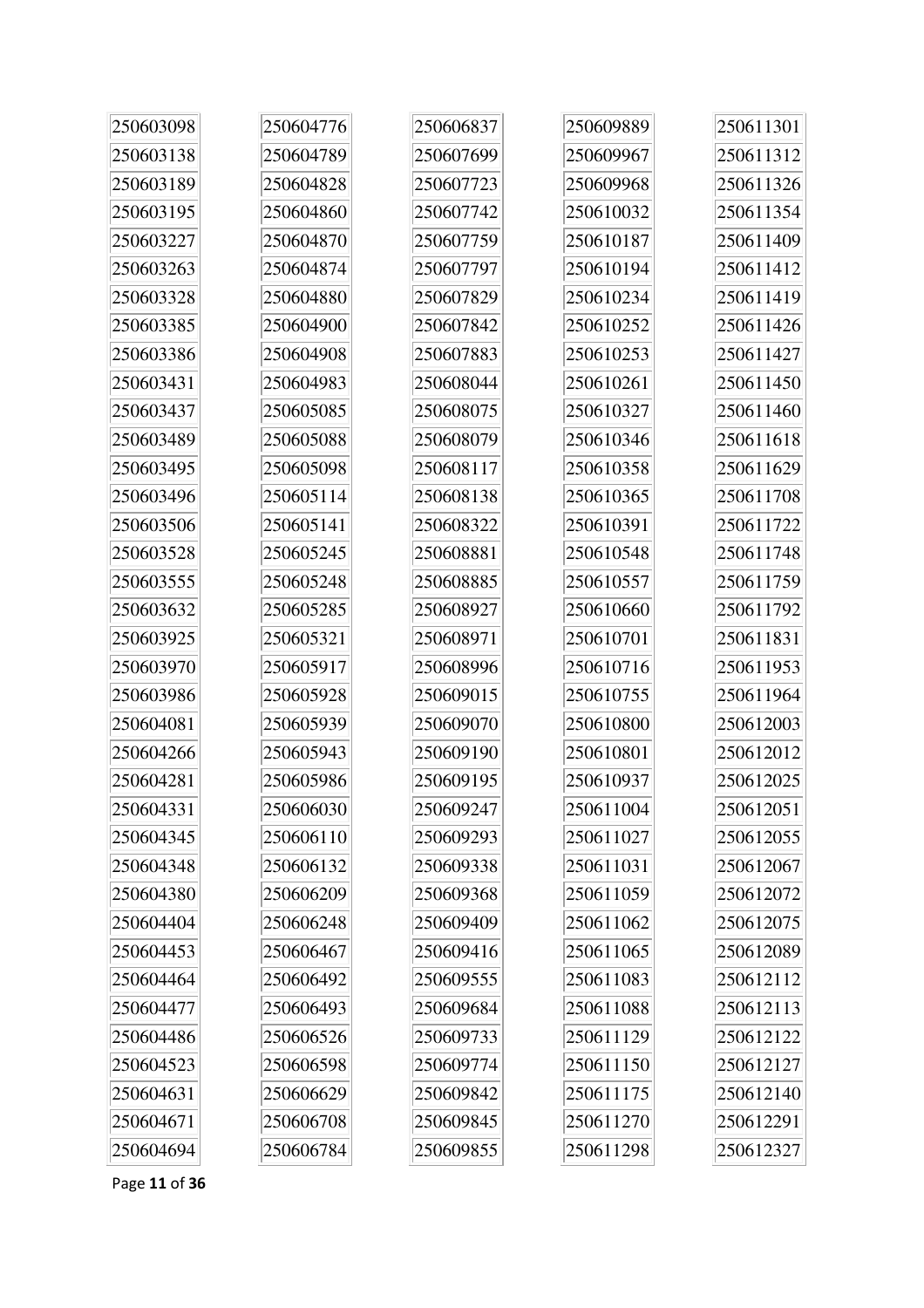| 250612350 | 250614722 | 250617492 | 250619334 | 250621215 |
|-----------|-----------|-----------|-----------|-----------|
| 250612430 | 250614747 | 250617499 | 250619840 | 250621290 |
| 250612444 | 250614851 | 250617508 | 250619841 | 250621299 |
| 250612489 | 250614863 | 250617528 | 250619851 | 250621306 |
| 250612499 | 250614871 | 250617578 | 250619860 | 250621333 |
| 250612520 | 250614889 | 250617603 | 250619882 | 250621358 |
| 250612576 | 250614963 | 250617627 | 250619929 | 250621369 |
| 250612590 | 250614977 | 250617651 | 250619957 | 250621396 |
| 250612670 | 250615043 | 250617729 | 250620093 | 250621404 |
| 250612767 | 250615065 | 250618066 | 250620148 | 250621416 |
| 250612827 | 250615090 | 250618430 | 250620336 | 250621427 |
| 250612836 | 250615142 | 250618520 | 250620361 | 250621441 |
| 250612840 | 250615204 | 250618527 | 250620427 | 250621652 |
| 250612860 | 250615219 | 250618533 | 250620442 | 250622215 |
| 250612937 | 250615316 | 250618535 | 250620447 | 250622251 |
| 250613031 | 250615363 | 250618562 | 250620450 | 250622285 |
| 250613198 | 250616017 | 250618578 | 250620493 | 250622288 |
| 250613214 | 250616027 | 250618589 | 250620506 | 250622289 |
| 250613254 | 250616074 | 250618610 | 250620521 | 250622298 |
| 250613264 | 250616091 | 250618671 | 250620566 | 250622300 |
| 250613345 | 250616152 | 250618698 | 250620591 | 250622309 |
| 250613365 | 250616163 | 250618715 | 250620630 | 250622330 |
| 250613653 | 250616312 | 250618737 | 250620686 | 250622335 |
| 250613664 | 250616555 | 250618751 | 250620701 | 250622365 |
| 250613685 | 250616994 | 250618773 | 250620716 | 250622386 |
| 250613752 | 250616999 | 250618795 | 250620737 | 250622621 |
| 250613756 | 250617037 | 250618797 | 250620798 | 250622642 |
| 250613770 | 250617057 | 250618803 | 250620829 | 250622763 |
| 250613782 | 250617064 | 250618819 | 250620858 | 250623215 |
| 250613795 | 250617069 | 250618822 | 250620863 | 250623254 |
| 250613853 | 250617082 | 250618842 | 250620929 | 250623325 |
| 250613906 | 250617155 | 250618849 | 250621021 | 250623340 |
| 250613926 | 250617201 | 250618862 | 250621056 | 250623344 |
| 250614060 | 250617231 | 250618880 | 250621076 | 250623436 |
| 250614190 | 250617270 | 250619021 | 250621099 | 250623486 |
| 250614671 | 250617309 | 250619038 | 250621122 | 250623563 |
| 250614708 | 250617392 | 250619132 | 250621155 | 250623630 |

Page **12** of **36**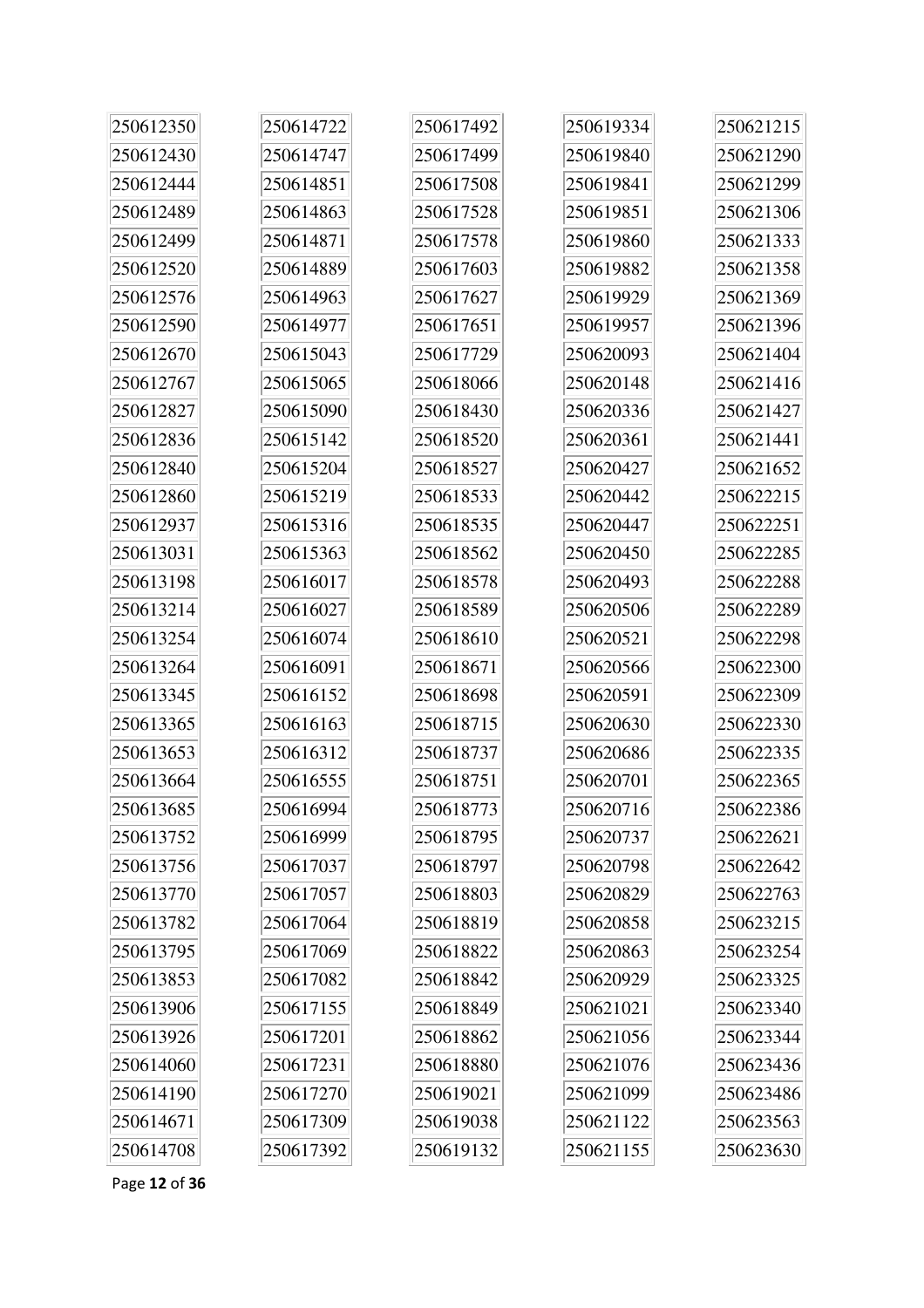| 250623655 | 250625308 | 250626550 | 250628047 | 250700865 |
|-----------|-----------|-----------|-----------|-----------|
| 250623723 | 250625311 | 250626554 | 250628064 | 250700886 |
| 250623740 | 250625330 | 250626593 | 250628139 | 250700932 |
| 250623788 | 250625331 | 250626594 | 250628192 | 250700999 |
| 250623826 | 250625393 | 250626617 | 250628255 | 250701008 |
| 250623923 | 250625395 | 250626654 | 250628262 | 250701020 |
| 250623997 | 250625464 | 250626688 | 250628335 | 250701078 |
| 250624011 | 250625471 | 250626695 | 250628425 | 250701083 |
| 250624034 | 250625473 | 250626728 | 250628467 | 250701099 |
| 250624066 | 250625513 | 250626731 | 250700022 | 250701128 |
| 250624073 | 250625520 | 250626738 | 250700031 | 250701142 |
| 250624110 | 250625541 | 250626740 | 250700044 | 250701174 |
| 250624131 | 250625589 | 250626759 | 250700073 | 250701191 |
| 250624147 | 250625595 | 250626807 | 250700081 | 250701201 |
| 250624176 | 250625635 | 250626808 | 250700083 | 250701235 |
| 250624181 | 250625744 | 250626824 | 250700115 | 250701236 |
| 250624184 | 250625756 | 250626836 | 250700152 | 250701340 |
| 250624231 | 250625770 | 250626899 | 250700167 | 250701383 |
| 250624361 | 250625779 | 250626939 | 250700169 | 250701391 |
| 250624429 | 250625786 | 250626960 | 250700223 | 250701451 |
| 250624443 | 250625831 | 250626964 | 250700239 | 250701542 |
| 250624466 | 250625853 | 250627003 | 250700326 | 250701550 |
| 250624498 | 250625879 | 250627074 | 250700343 | 250701613 |
| 250624500 | 250625916 | 250627094 | 250700362 | 250701674 |
| 250624553 | 250625941 | 250627113 | 250700394 | 250701684 |
| 250624584 | 250626018 | 250627134 | 250700404 | 250701711 |
| 250624595 | 250626132 | 250627411 | 250700407 | 250701732 |
| 250624717 | 250626243 | 250627413 | 250700431 | 250701788 |
| 250624858 | 250626247 | 250627609 | 250700492 | 250701835 |
| 250624862 | 250626250 | 250627751 | 250700507 | 250701857 |
| 250624993 | 250626279 | 250627874 | 250700520 | 250701944 |
| 250625010 | 250626296 | 250627875 | 250700544 | 250702018 |
| 250625083 | 250626335 | 250627919 | 250700793 | 250702132 |
| 250625180 | 250626339 | 250627976 | 250700806 | 250702204 |
| 250625199 | 250626355 | 250627994 | 250700843 | 250703141 |
| 250625270 | 250626435 | 250628019 | 250700847 | 250703154 |
| 250625300 | 250626449 | 250628033 | 250700852 | 250703160 |

Page **13** of **36**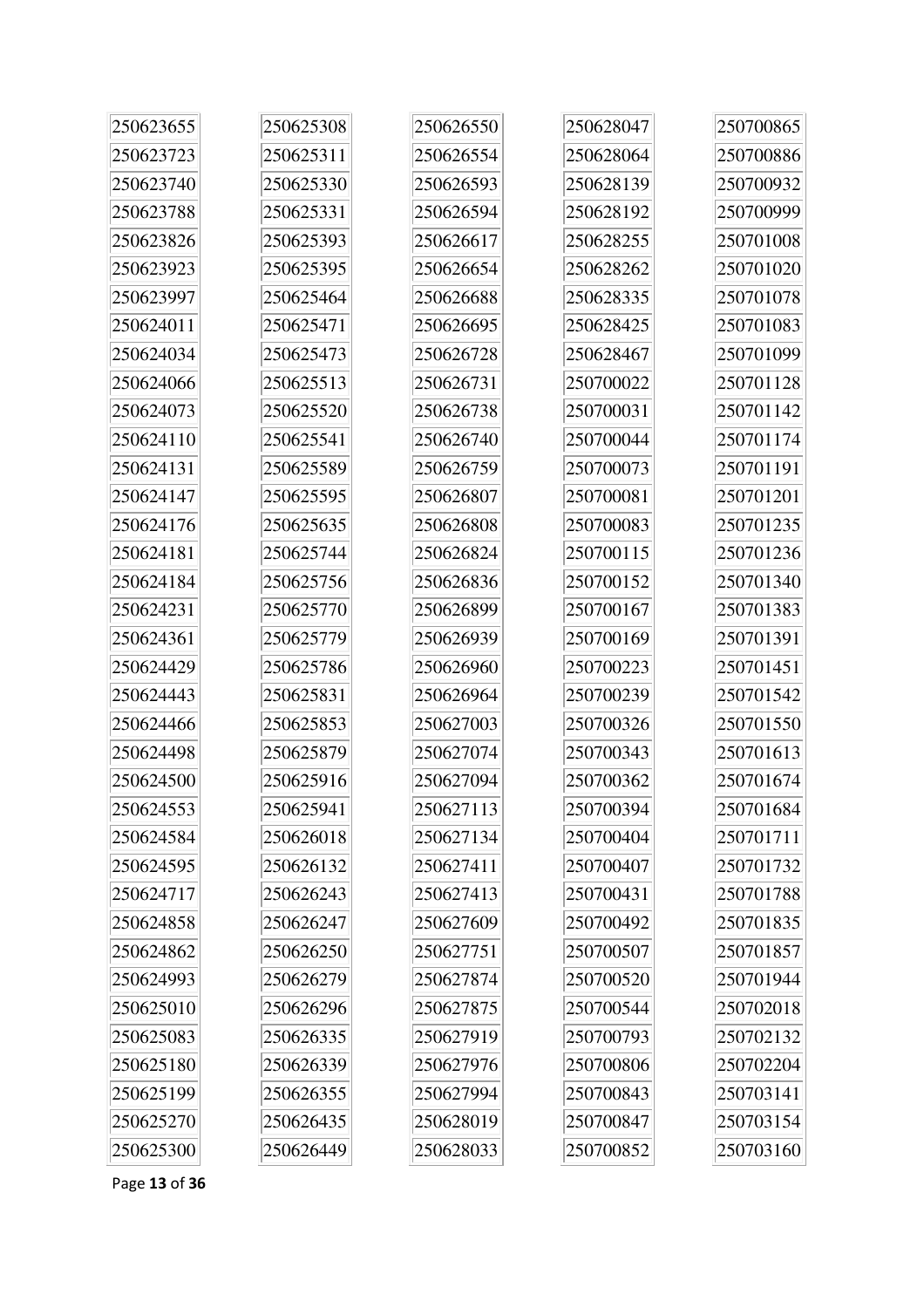| 250703191 | 250705223 | 250707020 | 250708275 | 250709817 |
|-----------|-----------|-----------|-----------|-----------|
| 250703243 | 250705244 | 250707031 | 250708283 | 250709847 |
| 250703265 | 250705257 | 250707072 | 250708293 | 250709891 |
| 250703294 | 250705276 | 250707112 | 250708325 | 250709909 |
| 250703325 | 250705333 | 250707149 | 250708408 | 250709965 |
| 250703378 | 250705367 | 250707184 | 250708437 | 250710004 |
| 250703380 | 250705374 | 250707362 | 250708603 | 250710011 |
| 250703414 | 250705398 | 250707426 | 250708847 | 250710015 |
| 250703453 | 250705439 | 250707445 | 250708932 | 250710034 |
| 250703492 | 250705488 | 250707448 | 250708985 | 250710069 |
| 250703547 | 250705603 | 250707454 | 250708987 | 250710071 |
| 250703706 | 250705767 | 250707507 | 250709005 | 250710100 |
| 250703711 | 250705768 | 250707516 | 250709032 | 250710114 |
| 250704138 | 250705938 | 250707532 | 250709046 | 250710131 |
| 250704161 | 250706109 | 250707534 | 250709053 | 250710160 |
| 250704166 | 250706111 | 250707543 | 250709074 | 250710174 |
| 250704179 | 250706118 | 250707597 | 250709166 | 250710187 |
| 250704180 | 250706140 | 250707611 | 250709210 | 250710191 |
| 250704207 | 250706147 | 250707616 | 250709235 | 250710196 |
| 250704255 | 250706191 | 250707646 | 250709240 | 250710214 |
| 250704277 | 250706199 | 250707676 | 250709252 | 250710231 |
| 250704278 | 250706200 | 250707694 | 250709283 | 250710245 |
| 250704291 | 250706204 | 250707700 | 250709300 | 250710261 |
| 250704292 | 250706248 | 250707856 | 250709348 | 250710262 |
| 250704312 | 250706262 | 250707906 | 250709359 | 250710266 |
| 250704333 | 250706267 | 250708030 | 250709378 | 250710438 |
| 250704378 | 250706286 | 250708144 | 250709389 | 250710443 |
| 250704441 | 250706317 | 250708151 | 250709395 | 250710508 |
| 250704931 | 250706382 | 250708164 | 250709431 | 250710509 |
| 250704943 | 250706419 | 250708167 | 250709445 | 250710548 |
| 250704947 | 250706619 | 250708169 | 250709513 | 250710566 |
| 250704954 | 250706634 | 250708170 | 250709584 | 250710584 |
| 250705011 | 250706686 | 250708178 | 250709694 | 250710622 |
| 250705063 | 250706943 | 250708213 | 250709755 | 250710627 |
| 250705118 | 250706986 | 250708236 | 250709791 | 250710832 |
| 250705120 | 250707015 | 250708244 | 250709792 | 250710861 |
| 250705201 | 250707016 | 250708248 | 250709811 | 250710862 |

Page **14** of **36**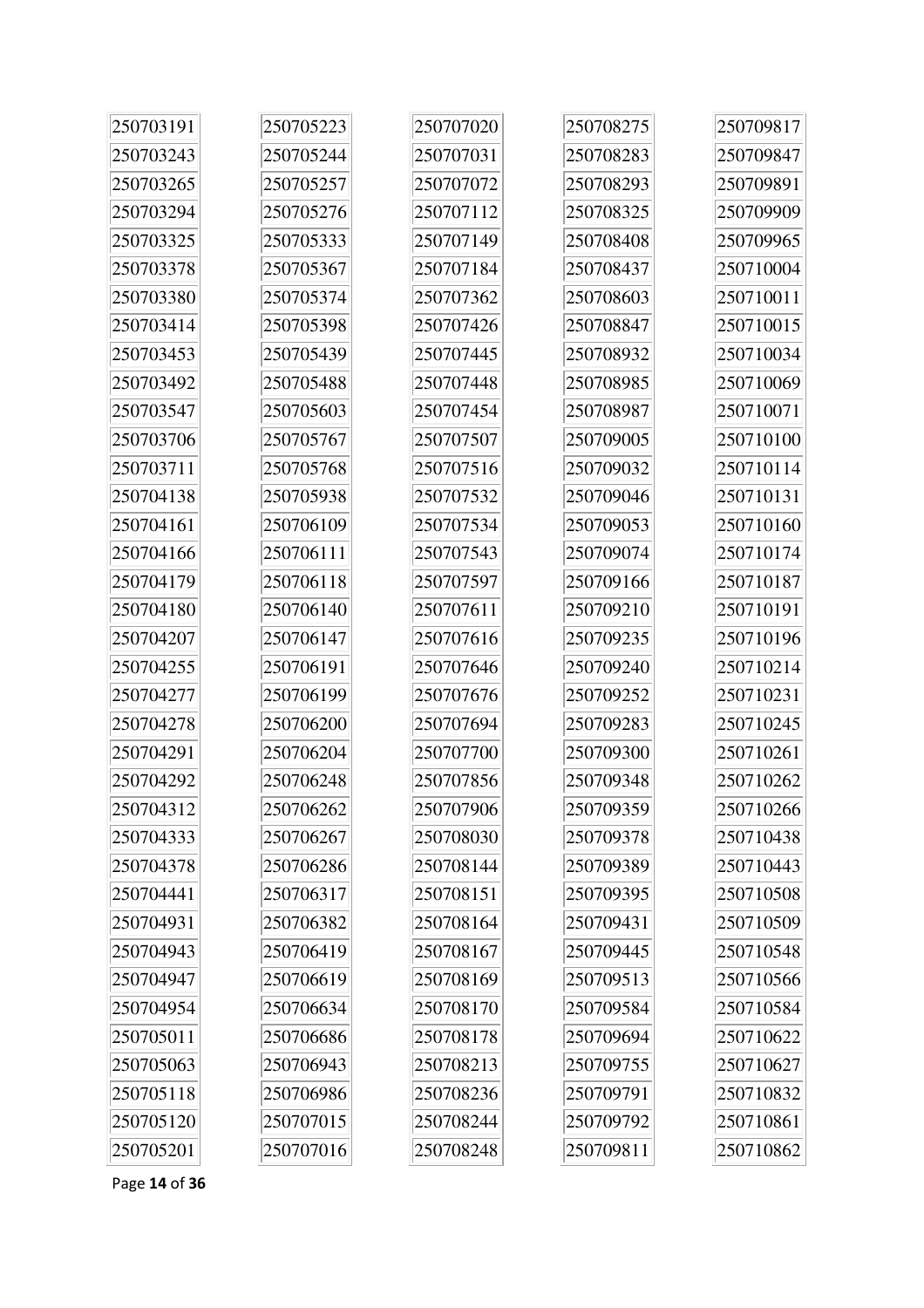| 250710895 | 250712554 | 250713704 | 250714849 | 250715709 |
|-----------|-----------|-----------|-----------|-----------|
| 250710898 | 250712557 | 250713705 | 250714869 | 250715738 |
| 250710925 | 250712581 | 250713706 | 250714875 | 250715740 |
| 250710938 | 250712582 | 250713722 | 250714895 | 250715748 |
| 250710960 | 250712597 | 250713756 | 250714897 | 250715754 |
| 250711011 | 250712618 | 250713770 | 250714919 | 250715763 |
| 250711100 | 250712653 | 250713774 | 250714925 | 250715770 |
| 250711162 | 250712684 | 250713794 | 250714934 | 250715800 |
| 250711177 | 250712696 | 250713798 | 250714939 | 250715820 |
| 250711191 | 250712750 | 250713815 | 250714957 | 250715892 |
| 250711216 | 250712807 | 250713820 | 250714976 | 250715894 |
| 250711270 | 250712829 | 250713895 | 250714994 | 250715933 |
| 250711296 | 250712846 | 250713953 | 250715050 | 250715934 |
| 250711317 | 250712865 | 250714082 | 250715054 | 250715947 |
| 250711685 | 250712875 | 250714099 | 250715064 | 250715948 |
| 250711689 | 250712894 | 250714128 | 250715066 | 250715951 |
| 250711765 | 250712923 | 250714152 | 250715081 | 250715983 |
| 250711766 | 250713044 | 250714186 | 250715162 | 250716008 |
| 250711773 | 250713059 | 250714209 | 250715186 | 250716053 |
| 250711800 | 250713062 | 250714227 | 250715218 | 250716072 |
| 250711849 | 250713185 | 250714250 | 250715234 | 250716082 |
| 250711856 | 250713283 | 250714267 | 250715258 | 250716101 |
| 250711893 | 250713291 | 250714313 | 250715313 | 250716103 |
| 250711926 | 250713295 | 250714371 | 250715321 | 250716156 |
| 250711952 | 250713328 | 250714372 | 250715327 | 250716159 |
| 250712008 | 250713330 | 250714460 | 250715333 | 250716264 |
| 250712021 | 250713364 | 250714480 | 250715352 | 250716268 |
| 250712031 | 250713372 | 250714619 | 250715360 | 250716307 |
| 250712059 | 250713380 | 250714670 | 250715368 | 250716349 |
| 250712086 | 250713389 | 250714673 | 250715374 | 250716366 |
| 250712154 | 250713395 | 250714675 | 250715378 | 250716382 |
| 250712167 | 250713408 | 250714677 | 250715467 | 250716395 |
| 250712180 | 250713411 | 250714678 | 250715470 | 250716423 |
| 250712231 | 250713453 | 250714684 | 250715490 | 250716523 |
| 250712505 | 250713464 | 250714732 | 250715516 | 250716625 |
| 250712521 | 250713529 | 250714756 | 250715631 | 250716658 |
| 250712537 | 250713534 | 250714817 | 250715641 | 250716690 |

Page **15** of **36**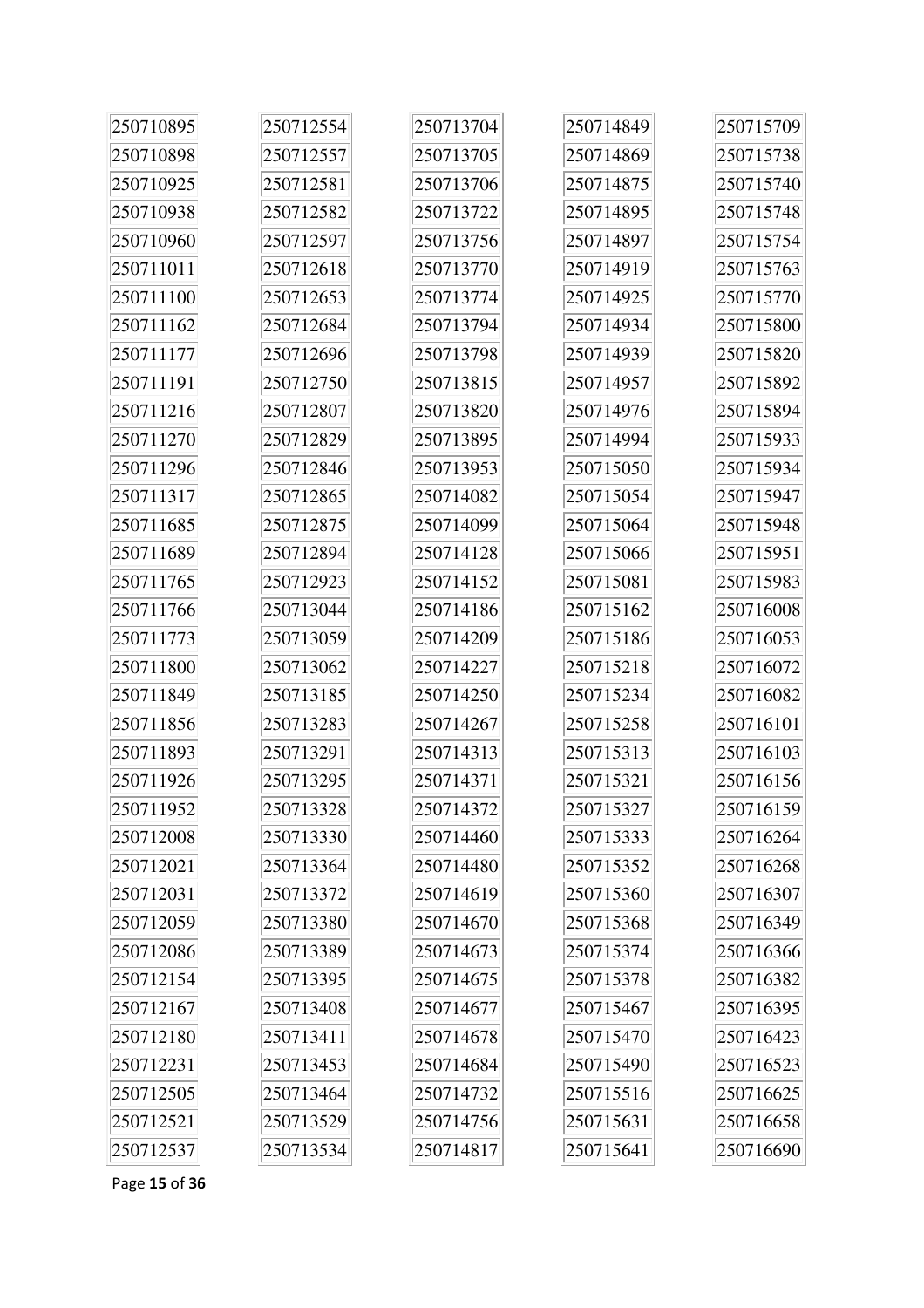| 250716719 | 250717673 | 250719637 | 250721360 | 250723207 |
|-----------|-----------|-----------|-----------|-----------|
| 250716756 | 250717715 | 250719664 | 250721385 | 250723238 |
| 250716759 | 250717786 | 250719739 | 250721400 | 250723279 |
| 250716773 | 250717920 | 250719777 | 250721410 | 250723281 |
| 250716789 | 250718179 | 250719783 | 250721478 | 250723298 |
| 250716809 | 250718748 | 250719821 | 250721643 | 250723307 |
| 250716814 | 250718752 | 250719933 | 250721694 | 250723317 |
| 250716854 | 250718753 | 250720175 | 250721744 | 250723319 |
| 250716881 | 250718787 | 250720202 | 250721835 | 250723341 |
| 250716906 | 250718803 | 250720235 | 250721887 | 250723355 |
| 250717244 | 250718832 | 250720335 | 250721900 | 250723387 |
| 250717253 | 250718863 | 250720344 | 250721944 | 250723391 |
| 250717259 | 250718881 | 250720372 | 250721967 | 250723393 |
| 250717260 | 250718889 | 250720382 | 250721972 | 250723404 |
| 250717267 | 250718898 | 250720392 | 250721983 | 250723409 |
| 250717280 | 250718919 | 250720422 | 250721993 | 250723524 |
| 250717291 | 250718969 | 250720475 | 250721997 | 250723564 |
| 250717297 | 250718970 | 250720539 | 250722010 | 250723667 |
| 250717300 | 250719044 | 250720868 | 250722164 | 250723671 |
| 250717308 | 250719048 | 250720901 | 250722241 | 250723708 |
| 250717314 | 250719098 | 250720916 | 250722539 | 250723730 |
| 250717345 | 250719118 | 250720967 | 250722543 | 250723740 |
| 250717349 | 250719262 | 250720972 | 250722549 | 250723770 |
| 250717372 | 250719487 | 250720997 | 250722555 | 250723788 |
| 250717394 | 250719494 | 250721006 | 250722565 | 250723814 |
| 250717398 | 250719499 | 250721040 | 250722573 | 250723826 |
| 250717414 | 250719501 | 250721048 | 250722588 | 250723885 |
| 250717416 | 250719522 | 250721054 | 250722600 | 250723902 |
| 250717419 | 250719529 | 250721058 | 250722625 | 250723930 |
| 250717426 | 250719551 | 250721086 | 250722629 | 250723943 |
| 250717433 | 250719553 | 250721112 | 250722855 | 250723989 |
| 250717476 | 250719555 | 250721200 | 250722976 | 250723991 |
| 250717577 | 250719574 | 250721263 | 250722986 | 250724005 |
| 250717583 | 250719590 | 250721293 | 250723003 | 250724048 |
| 250717603 | 250719606 | 250721305 | 250723057 | 250724058 |
| 250717626 | 250719612 | 250721306 | 250723079 | 250724087 |
| 250717637 | 250719631 | 250721323 | 250723103 | 250724107 |

Page **16** of **36**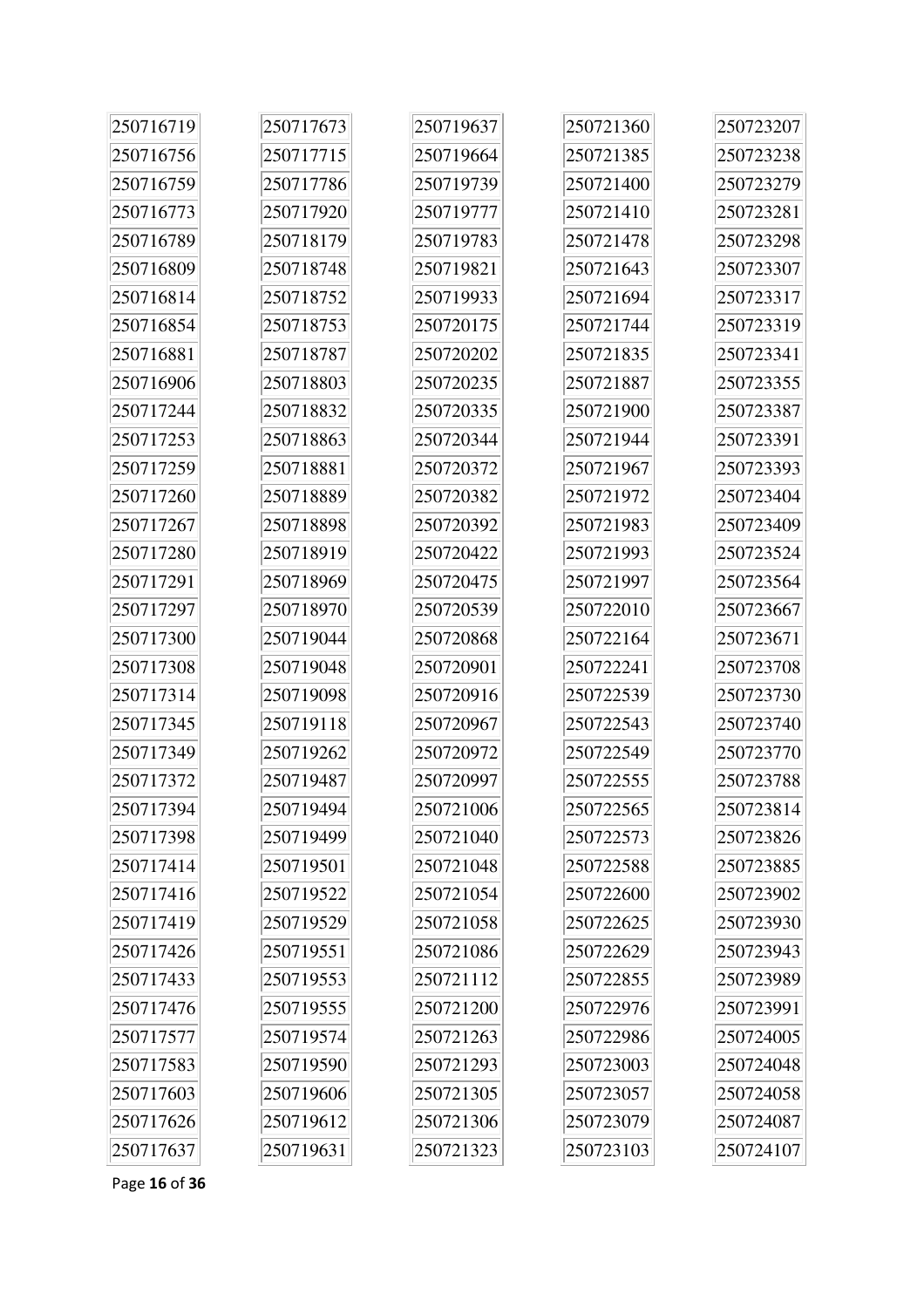| 250724136 | 250726199 | 250728350 | 250800859 | 250802290 |
|-----------|-----------|-----------|-----------|-----------|
| 250724140 | 250726243 | 250728355 | 250800952 | 250802512 |
| 250724143 | 250726272 | 250728358 | 250800968 | 250802527 |
| 250724214 | 250726286 | 250728367 | 250800973 | 250802637 |
| 250724426 | 250726370 | 250728394 | 250800991 | 250802745 |
| 250725169 | 250726419 | 250728446 | 250800994 | 250802903 |
| 250725179 | 250726421 | 250728496 | 250801020 | 250803246 |
| 250725191 | 250726425 | 250728501 | 250801021 | 250803520 |
| 250725198 | 250726433 | 250728679 | 250801041 | 250803531 |
| 250725209 | 250726437 | 250728793 | 250801045 | 250803548 |
| 250725217 | 250726507 | 250729053 | 250801052 | 250803570 |
| 250725232 | 250726653 | 250800015 | 250801055 | 250803588 |
| 250725285 | 250726696 | 250800042 | 250801300 | 250803597 |
| 250725287 | 250726785 | 250800043 | 250801313 | 250803600 |
| 250725300 | 250726786 | 250800067 | 250801327 | 250803611 |
| 250725325 | 250726848 | 250800072 | 250801338 | 250803623 |
| 250725395 | 250726852 | 250800138 | 250801381 | 250803629 |
| 250725433 | 250727270 | 250800188 | 250801425 | 250803637 |
| 250725449 | 250727279 | 250800202 | 250801552 | 250803647 |
| 250725564 | 250727303 | 250800279 | 250801559 | 250803654 |
| 250725623 | 250727314 | 250800336 | 250801577 | 250803789 |
| 250725635 | 250727363 | 250800341 | 250801607 | 250803812 |
| 250725672 | 250727383 | 250800344 | 250801629 | 250803841 |
| 250725681 | 250727385 | 250800572 | 250801636 | 250803882 |
| 250725706 | 250727405 | 250800585 | 250801687 | 250803890 |
| 250725729 | 250727426 | 250800588 | 250801696 | 250803951 |
| 250725759 | 250727443 | 250800597 | 250801787 | 250804289 |
| 250725768 | 250727451 | 250800627 | 250801818 | 250804292 |
| 250725774 | 250727457 | 250800700 | 250801837 | 250804297 |
| 250725805 | 250727474 | 250800727 | 250801843 | 250804303 |
| 250725846 | 250727536 | 250800730 | 250801862 | 250804315 |
| 250725878 | 250727569 | 250800731 | 250801884 | 250804317 |
| 250726043 | 250727718 | 250800793 | 250802033 | 250804318 |
| 250726137 | 250727795 | 250800797 | 250802039 | 250804319 |
| 250726167 | 250728286 | 250800803 | 250802118 | 250804335 |
| 250726172 | 250728293 | 250800812 | 250802122 | 250804380 |
| 250726178 | 250728343 | 250800836 | 250802134 | 250804403 |

Page **17** of **36**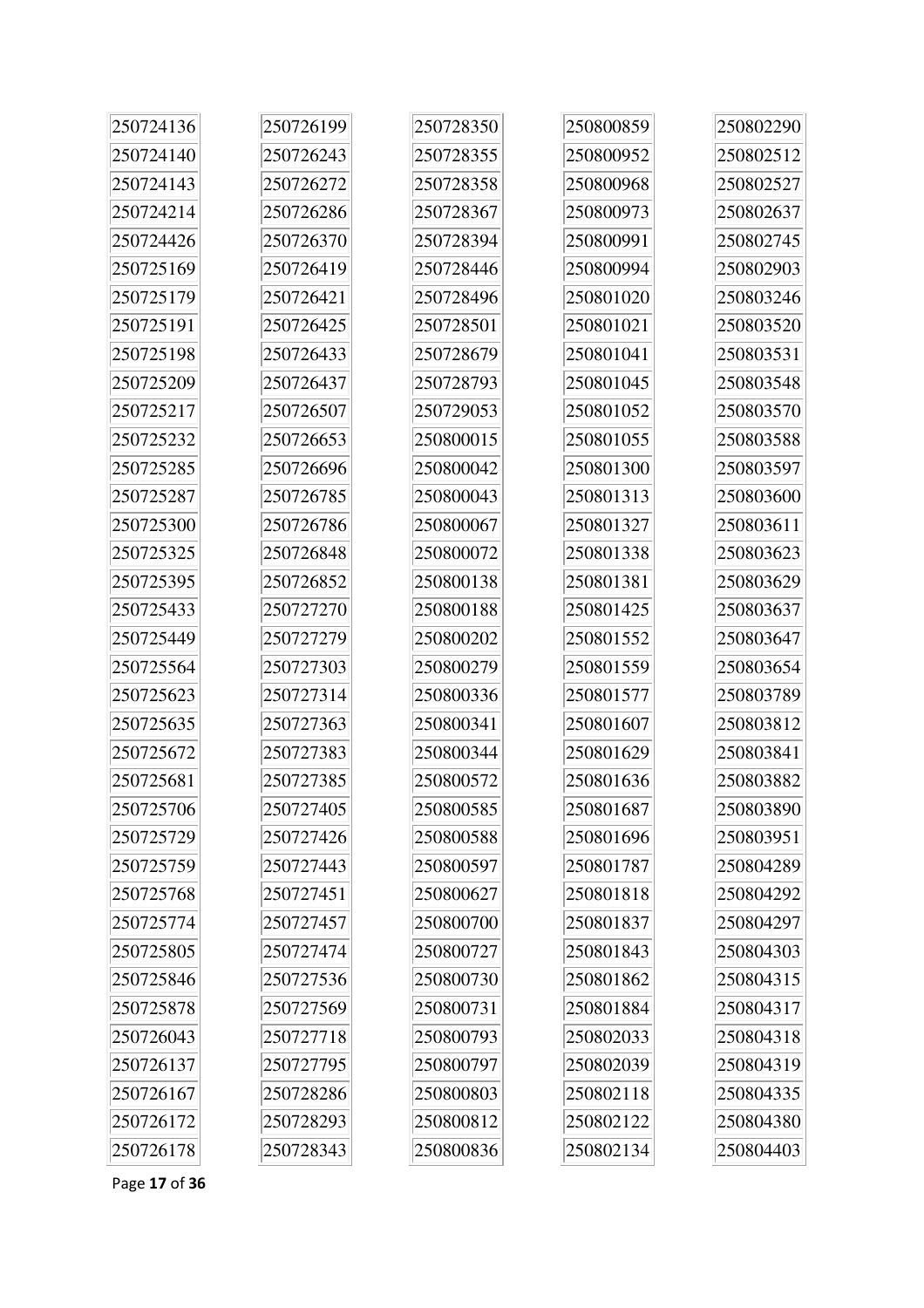| 250804763 | 250806535 | 250808039 | 250808933 | 250810930 |
|-----------|-----------|-----------|-----------|-----------|
| 250804782 | 250806569 | 250808063 | 250809043 | 250810966 |
| 250804795 | 250806714 | 250808068 | 250809249 | 250810977 |
| 250804797 | 250806716 | 250808070 | 250809264 | 250811066 |
| 250804812 | 250806783 | 250808084 | 250809275 | 250811068 |
| 250804818 | 250806805 | 250808097 | 250809349 | 250811072 |
| 250804859 | 250806824 | 250808108 | 250809350 | 250811102 |
| 250804876 | 250806845 | 250808131 | 250810235 | 250811134 |
| 250804916 | 250806935 | 250808142 | 250810258 | 250811157 |
| 250804925 | 250806954 | 250808157 | 250810260 | 250811181 |
| 250805045 | 250807098 | 250808221 | 250810275 | 250811201 |
| 250805075 | 250807164 | 250808225 | 250810287 | 250811202 |
| 250805259 | 250807199 | 250808261 | 250810296 | 250811204 |
| 250805266 | 250807358 | 250808263 | 250810298 | 250811207 |
| 250805309 | 250807388 | 250808305 | 250810319 | 250811214 |
| 250805327 | 250807391 | 250808311 | 250810330 | 250811282 |
| 250805329 | 250807478 | 250808317 | 250810331 | 250811378 |
| 250805362 | 250807556 | 250808321 | 250810337 | 250811409 |
| 250805372 | 250807558 | 250808379 | 250810341 | 250811436 |
| 250805443 | 250807580 | 250808399 | 250810355 | 250811441 |
| 250805496 | 250807581 | 250808413 | 250810376 | 250811504 |
| 250805575 | 250807587 | 250808432 | 250810457 | 250811542 |
| 250805605 | 250807602 | 250808435 | 250810471 | 250811588 |
| 250805608 | 250807616 | 250808438 | 250810554 | 250811619 |
| 250805609 | 250807639 | 250808469 | 250810583 | 250811622 |
| 250805641 | 250807681 | 250808471 | 250810601 | 250811634 |
| 250805667 | 250807709 | 250808473 | 250810616 | 250811699 |
| 250805691 | 250807726 | 250808521 | 250810625 | 250811733 |
| 250805905 | 250807853 | 250808544 | 250810639 | 250811791 |
| 250805907 | 250807874 | 250808721 | 250810659 | 250811800 |
| 250805965 | 250807875 | 250808733 | 250810664 | 250811829 |
| 250805979 | 250807886 | 250808741 | 250810712 | 250811844 |
| 250805987 | 250807918 | 250808742 | 250810738 | 250811859 |
| 250805992 | 250807928 | 250808778 | 250810839 | 250811882 |
| 250806051 | 250807930 | 250808804 | 250810861 | 250811899 |
| 250806388 | 250807990 | 250808813 | 250810892 | 250811903 |
| 250806500 | 250808012 | 250808826 | 250810929 | 250811908 |

Page **18** of **36**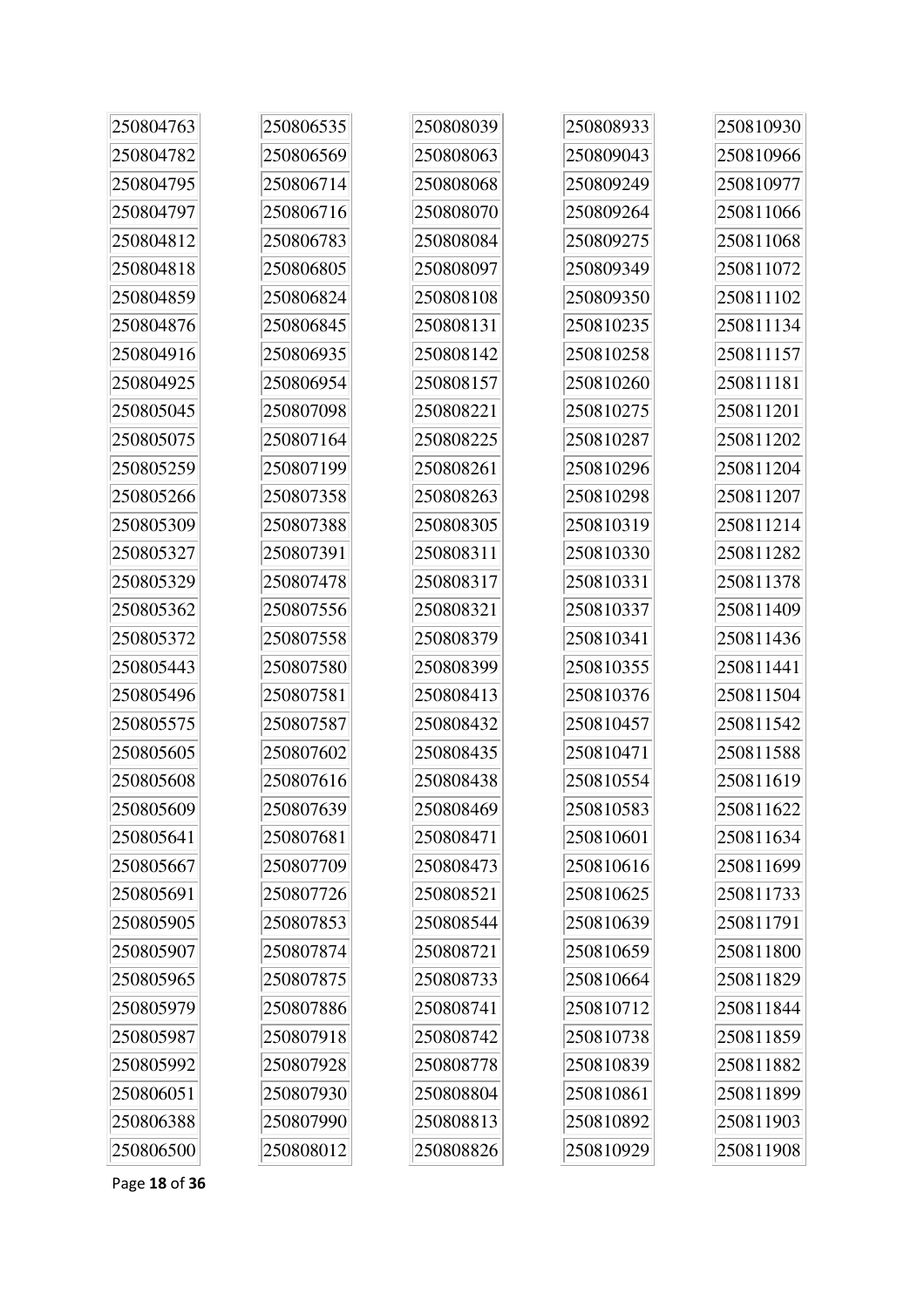| 250812014 | 250813312 | 250814309 | 250901063 | 250903354 |
|-----------|-----------|-----------|-----------|-----------|
| 250812016 | 250813451 | 250814317 | 250901065 | 250903405 |
| 250812018 | 250813458 | 250814363 | 250901076 | 250903431 |
| 250812030 | 250813462 | 250814440 | 250901085 | 250903435 |
| 250812063 | 250813486 | 250814852 | 250901114 | 250903445 |
| 250812074 | 250813519 | 250814908 | 250901144 | 250903464 |
| 250812097 | 250813530 | 250814915 | 250901148 | 250903466 |
| 250812098 | 250813539 | 250814971 | 250901317 | 250903498 |
| 250812130 | 250813757 | 250814986 | 250901807 | 250903500 |
| 250812132 | 250813758 | 250815001 | 250901832 | 250903534 |
| 250812147 | 250813772 | 250815175 | 250901833 | 250903653 |
| 250812148 | 250813779 | 250900150 | 250901926 | 250903660 |
| 250812204 | 250813796 | 250900151 | 250901935 | 250903663 |
| 250812261 | 250813807 | 250900218 | 250901958 | 250903734 |
| 250812301 | 250813816 | 250900225 | 250901959 | 250903756 |
| 250812307 | 250813822 | 250900338 | 250901962 | 250903758 |
| 250812309 | 250813847 | 250900348 | 250902021 | 250903772 |
| 250812358 | 250813856 | 250900393 | 250902032 | 250903796 |
| 250812379 | 250813866 | 250900406 | 250902063 | 250903841 |
| 250812382 | 250813885 | 250900408 | 250902065 | 250903849 |
| 250812415 | 250814021 | 250900417 | 250902088 | 250903850 |
| 250812454 | 250814039 | 250900439 | 250902094 | 250903917 |
| 250812510 | 250814041 | 250900479 | 250902127 | 250903976 |
| 250812555 | 250814063 | 250900517 | 250902203 | 250903997 |
| 250812824 | 250814065 | 250900578 | 250902286 | 250904001 |
| 250812827 | 250814071 | 250900707 | 250902307 | 250904034 |
| 250812836 | 250814074 | 250900751 | 250902419 | 250904095 |
| 250812872 | 250814090 | 250900781 | 250902598 | 250904100 |
| 250812896 | 250814106 | 250900832 | 250902639 | 250904105 |
| 250812907 | 250814110 | 250900846 | 250902656 | 250904122 |
| 250812919 | 250814115 | 250900852 | 250902682 | 250904128 |
| 250812935 | 250814117 | 250900858 | 250902729 | 250904133 |
| 250812939 | 250814128 | 250900864 | 250902746 | 250904172 |
| 250812941 | 250814147 | 250900951 | 250902789 | 250904178 |
| 250812995 | 250814256 | 250900952 | 250902801 | 250904194 |
| 250813024 | 250814279 | 250901020 | 250902994 | 250904272 |
| 250813236 | 250814308 | 250901038 | 250903127 | 250904296 |

Page **19** of **36**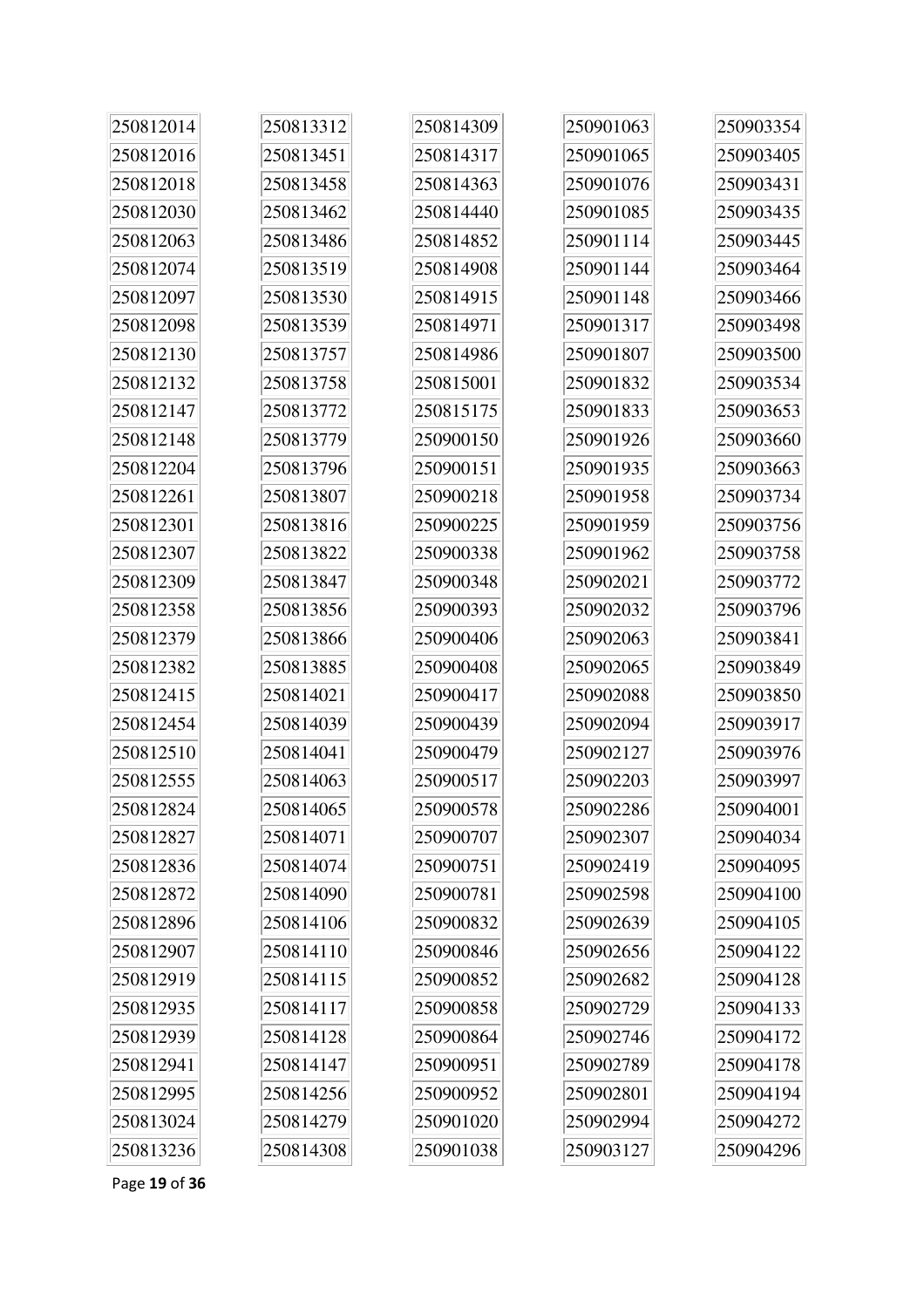| 250904419 | 250905902 | 250906938 | 250909574 | 250912070 |
|-----------|-----------|-----------|-----------|-----------|
| 250904431 | 250905912 | 250906962 | 250909593 | 250912074 |
| 250904477 | 250905949 | 250906990 | 250909628 | 250912106 |
| 250904504 | 250905960 | 250907006 | 250909662 | 250912109 |
| 250904526 | 250905999 | 250907031 | 250909686 | 250912117 |
| 250904608 | 250906188 | 250907066 | 250909690 | 250912130 |
| 250904670 | 250906192 | 250907155 | 250909696 | 250912150 |
| 250904681 | 250906199 | 250907183 | 250909707 | 250912222 |
| 250904689 | 250906225 | 250907210 | 250909780 | 250912233 |
| 250904690 | 250906262 | 250907227 | 250909947 | 250912247 |
| 250904694 | 250906277 | 250907231 | 250909957 | 250912269 |
| 250904719 | 250906295 | 250907290 | 250910531 | 250912276 |
| 250904732 | 250906309 | 250907347 | 250910538 | 250912291 |
| 250904740 | 250906317 | 250907382 | 250910566 | 250912368 |
| 250904824 | 250906338 | 250907604 | 250910573 | 250912381 |
| 250904905 | 250906348 | 250907637 | 250910611 | 250912419 |
| 250904983 | 250906363 | 250907640 | 250910620 | 250912450 |
| 250905024 | 250906366 | 250907646 | 250910933 | 250912457 |
| 250905031 | 250906400 | 250907647 | 250911253 | 250912487 |
| 250905048 | 250906439 | 250907648 | 250911280 | 250912492 |
| 250905083 | 250906447 | 250907655 | 250911340 | 250912553 |
| 250905141 | 250906457 | 250907677 | 250911364 | 250912561 |
| 250905363 | 250906473 | 250907703 | 250911400 | 250912607 |
| 250905386 | 250906480 | 250907710 | 250911442 | 250912613 |
| 250905528 | 250906498 | 250907773 | 250911523 | 250913018 |
| 250905542 | 250906504 | 250907918 | 250911552 | 250913029 |
| 250905578 | 250906510 | 250908356 | 250911564 | 250913055 |
| 250905581 | 250906523 | 250908375 | 250911587 | 250913056 |
| 250905598 | 250906585 | 250908387 | 250911596 | 250913074 |
| 250905610 | 250906669 | 250908407 | 250911601 | 250913091 |
| 250905628 | 250906698 | 250908465 | 250911603 | 250913162 |
| 250905676 | 250906715 | 250908486 | 250911627 | 250913186 |
| 250905683 | 250906756 | 250908491 | 250911646 | 250913225 |
| 250905812 | 250906758 | 250908497 | 250911652 | 250913320 |
| 250905815 | 250906799 | 250908832 | 250911693 | 250913326 |
| 250905830 | 250906812 | 250909553 | 250911702 | 250914013 |
| 250905863 | 250906931 | 250909555 | 250911723 | 250914044 |

Page **20** of **36**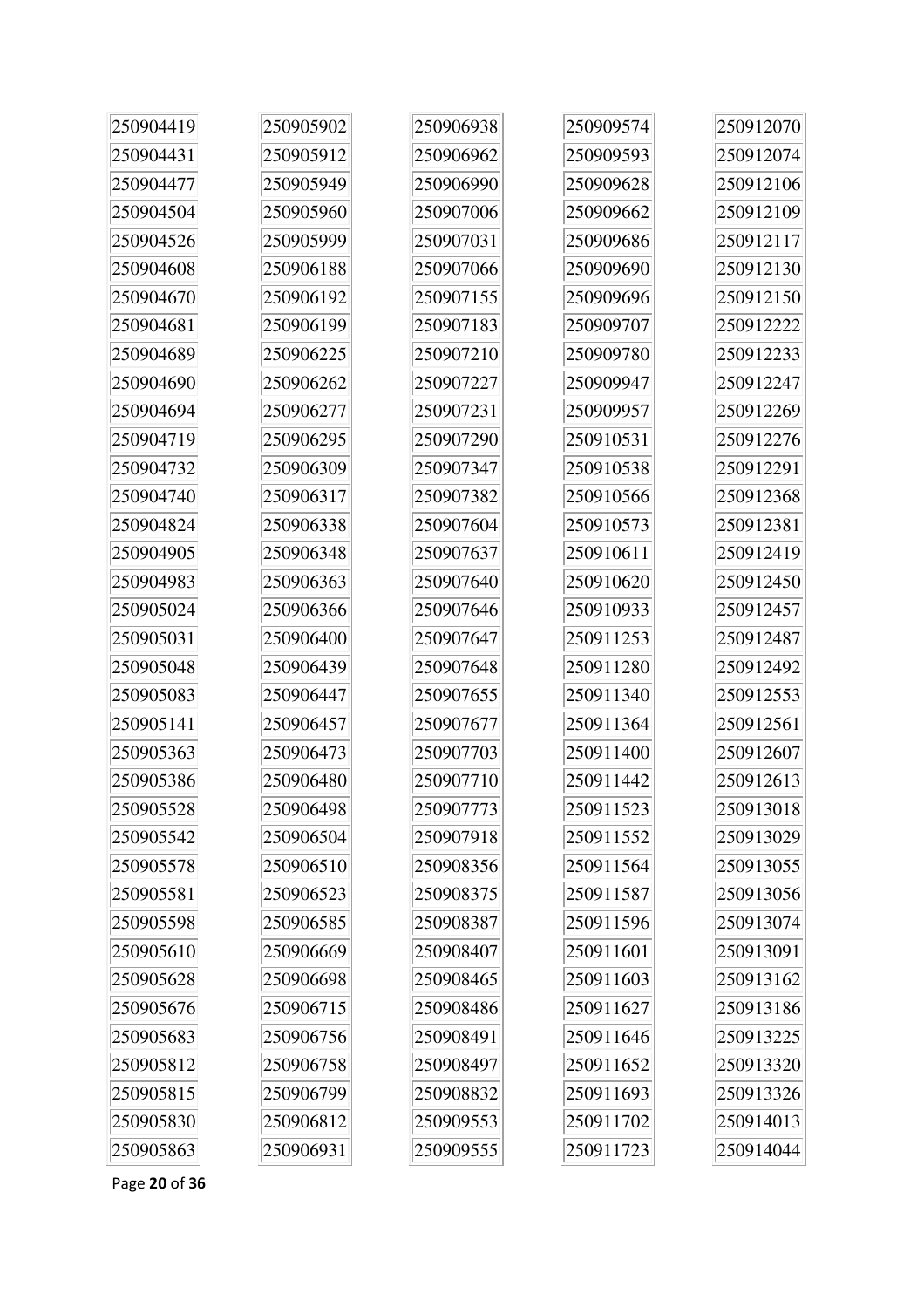| 250914085 | 251002582 | 251005339 | 251008140 | 251009598 |
|-----------|-----------|-----------|-----------|-----------|
| 250914100 | 251002622 | 251005430 | 251008142 | 251009642 |
| 250914101 | 251002663 | 251005977 | 251008154 | 251009686 |
| 250914106 | 251002670 | 251006043 | 251008161 | 251009703 |
| 250914146 | 251002671 | 251006058 | 251008179 | 251009853 |
| 250914172 | 251002739 | 251006119 | 251008269 | 251009871 |
| 250914192 | 251002748 | 251006217 | 251008273 | 251010046 |
| 250914203 | 251002757 | 251006243 | 251008289 | 251010100 |
| 250914278 | 251002773 | 251006273 | 251008300 | 251010139 |
| 250914287 | 251002787 | 251006549 | 251008327 | 251010151 |
| 250914429 | 251003365 | 251006556 | 251008350 | 251010180 |
| 250914626 | 251003394 | 251006616 | 251008357 | 251010193 |
| 251000056 | 251003395 | 251006620 | 251008359 | 251010228 |
| 251000151 | 251003465 | 251006716 | 251008447 | 251010390 |
| 251000175 | 251003480 | 251007053 | 251008522 | 251010399 |
| 251000187 | 251003520 | 251007079 | 251008524 | 251010408 |
| 251000317 | 251003704 | 251007087 | 251008540 | 251010478 |
| 251000636 | 251003724 | 251007168 | 251008598 | 251010491 |
| 251000677 | 251003825 | 251007251 | 251008632 | 251010496 |
| 251000682 | 251003891 | 251007307 | 251008657 | 251010513 |
| 251000693 | 251003916 | 251007414 | 251008664 | 251010514 |
| 251000701 | 251003931 | 251007446 | 251008673 | 251010543 |
| 251000744 | 251003939 | 251007464 | 251008700 | 251010562 |
| 251000833 | 251004518 | 251007594 | 251008749 | 251010774 |
| 251001140 | 251004531 | 251007692 | 251009030 | 251010927 |
| 251001260 | 251004571 | 251007696 | 251009095 | 251010959 |
| 251001262 | 251004695 | 251007740 | 251009099 | 251010971 |
| 251001277 | 251004746 | 251007744 | 251009125 | 251010978 |
| 251001282 | 251005039 | 251007782 | 251009138 | 251011053 |
| 251001422 | 251005116 | 251007785 | 251009166 | 251011068 |
| 251001759 | 251005149 | 251007828 | 251009200 | 251011136 |
| 251001786 | 251005194 | 251007915 | 251009209 | 251011218 |
| 251001791 | 251005279 | 251008010 | 251009211 | 251011233 |
| 251001842 | 251005283 | 251008025 | 251009227 | 251011235 |
| 251001893 | 251005287 | 251008049 | 251009365 | 251011284 |
| 251001944 | 251005304 | 251008079 | 251009432 | 251011357 |
| 251001973 | 251005310 | 251008103 | 251009433 | 251011406 |

Page **21** of **36**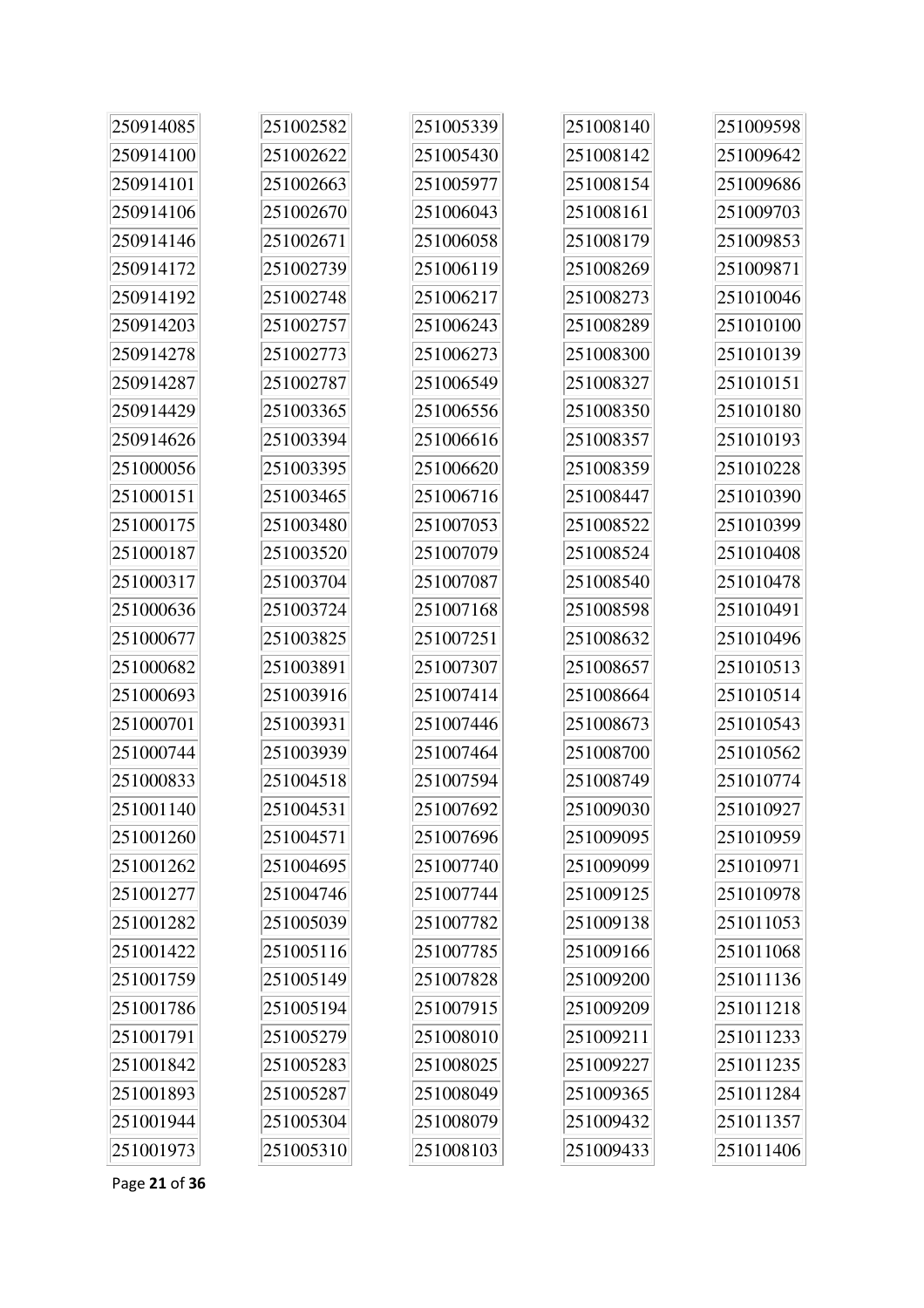| 251011484 | 251013641 | 251016066 | 251018226 | 251100008 |
|-----------|-----------|-----------|-----------|-----------|
| 251011515 | 251013667 | 251016173 | 251018230 | 251100048 |
| 251011531 | 251013682 | 251016211 | 251018271 | 251100071 |
| 251011548 | 251013699 | 251016223 | 251018385 | 251100134 |
| 251011578 | 251013700 | 251016351 | 251018403 | 251100145 |
| 251011614 | 251013748 | 251016385 | 251018409 | 251100147 |
| 251011796 | 251013785 | 251016460 | 251018415 | 251100172 |
| 251011797 | 251013827 | 251016473 | 251018439 | 251100188 |
| 251011801 | 251013892 | 251016483 | 251018603 | 251100221 |
| 251011833 | 251013925 | 251016563 | 251018616 | 251100470 |
| 251011840 | 251013931 | 251016646 | 251018640 | 251100486 |
| 251011853 | 251013944 | 251016666 | 251018646 | 251100549 |
| 251011886 | 251013955 | 251016696 | 251018690 | 251100559 |
| 251011888 | 251013971 | 251016889 | 251018842 | 251100587 |
| 251011906 | 251013977 | 251017043 | 251018857 | 251100591 |
| 251011963 | 251013987 | 251017095 | 251018908 | 251100626 |
| 251012033 | 251014180 | 251017124 | 251018932 | 251100629 |
| 251012036 | 251014557 | 251017172 | 251019168 | 251100645 |
| 251012051 | 251014622 | 251017344 | 251019269 | 251100689 |
| 251012053 | 251014628 | 251017347 | 251019281 | 251100731 |
| 251012086 | 251014665 | 251017351 | 251019317 | 251100765 |
| 251012134 | 251014984 | 251017362 | 251019362 | 251100796 |
| 251012343 | 251015097 | 251017371 | 251019399 | 251100859 |
| 251012361 | 251015162 | 251017425 | 251019427 | 251101012 |
| 251012378 | 251015375 | 251017467 | 251019617 | 251101070 |
| 251012390 | 251015441 | 251017545 | 251019768 | 251101077 |
| 251012413 | 251015448 | 251017655 | 251019842 | 251101085 |
| 251012532 | 251015495 | 251017713 | 251019893 | 251101120 |
| 251012553 | 251015701 | 251017719 | 251019897 | 251101134 |
| 251012595 | 251015705 | 251017748 | 251019949 | 251101156 |
| 251012691 | 251015709 | 251017868 | 251020033 | 251101167 |
| 251012705 | 251015744 | 251017907 | 251020049 | 251101236 |
| 251012884 | 251015776 | 251017921 | 251020365 | 251101330 |
| 251012931 | 251015827 | 251017938 | 251020415 | 251101413 |
| 251012963 | 251016045 | 251017969 | 251020428 | 251101613 |
| 251013149 | 251016061 | 251017986 | 251100001 | 251101616 |
| 251013210 | 251016062 | 251018014 | 251100004 | 251101630 |

Page **22** of **36**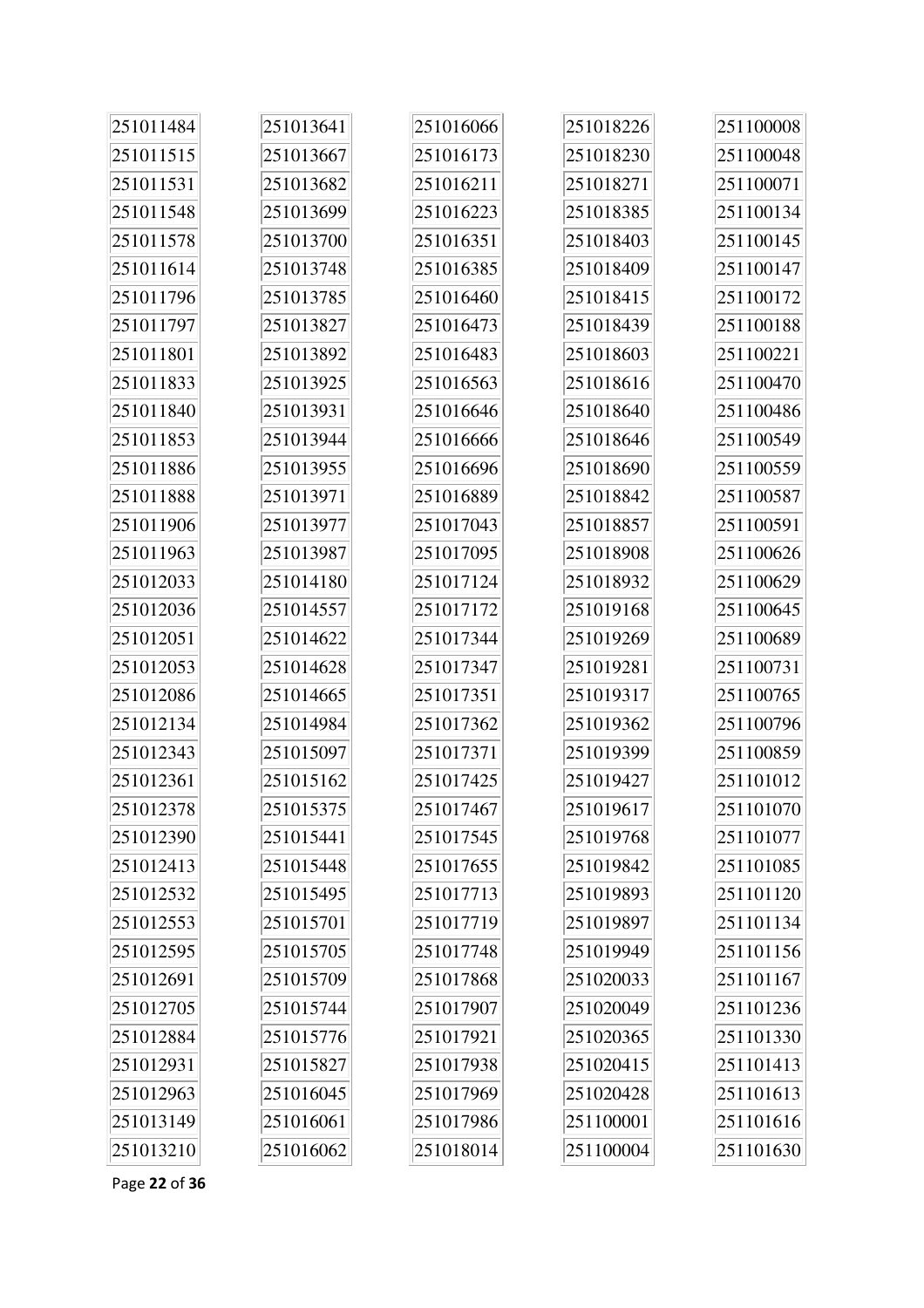| 251101642 | 251103608 | 251104889 | 251106334 | 251107662 |
|-----------|-----------|-----------|-----------|-----------|
| 251101702 | 251103681 | 251104891 | 251106413 | 251107676 |
| 251101720 | 251103698 | 251104895 | 251106643 | 251107706 |
| 251101834 | 251103736 | 251105042 | 251106662 | 251107714 |
| 251101849 | 251103768 | 251105057 | 251106683 | 251107729 |
| 251101873 | 251103820 | 251105105 | 251106714 | 251107742 |
| 251101884 | 251103842 | 251105116 | 251106716 | 251107761 |
| 251101952 | 251103860 | 251105121 | 251106742 | 251107795 |
| 251101967 | 251103941 | 251105143 | 251106752 | 251107843 |
| 251101992 | 251104208 | 251105160 | 251106769 | 251107925 |
| 251102021 | 251104209 | 251105253 | 251106775 | 251107935 |
| 251102079 | 251104242 | 251105258 | 251106807 | 251108008 |
| 251102083 | 251104252 | 251105259 | 251106839 | 251108013 |
| 251102084 | 251104285 | 251105334 | 251106848 | 251108034 |
| 251102114 | 251104289 | 251105338 | 251106882 | 251108053 |
| 251102231 | 251104290 | 251105381 | 251106970 | 251108087 |
| 251102245 | 251104299 | 251105602 | 251107033 | 251108135 |
| 251102324 | 251104398 | 251105640 | 251107069 | 251108146 |
| 251102327 | 251104404 | 251105652 | 251107079 | 251108179 |
| 251102340 | 251104424 | 251105696 | 251107135 | 251108312 |
| 251102397 | 251104434 | 251105718 | 251107148 | 251108341 |
| 251102428 | 251104435 | 251105735 | 251107177 | 251108353 |
| 251102455 | 251104501 | 251105736 | 251107182 | 251108415 |
| 251103206 | 251104502 | 251105744 | 251107199 | 251108440 |
| 251103210 | 251104580 | 251105775 | 251107204 | 251108456 |
| 251103278 | 251104603 | 251105818 | 251107224 | 251108463 |
| 251103279 | 251104624 | 251105910 | 251107301 | 251108475 |
| 251103346 | 251104630 | 251106108 | 251107307 | 251108481 |
| 251103353 | 251104664 | 251106132 | 251107340 | 251108539 |
| 251103375 | 251104675 | 251106143 | 251107404 | 251108575 |
| 251103420 | 251104679 | 251106162 | 251107421 | 251108616 |
| 251103431 | 251104694 | 251106219 | 251107437 | 251108637 |
| 251103468 | 251104756 | 251106238 | 251107439 | 251108659 |
| 251103555 | 251104763 | 251106244 | 251107531 | 251108665 |
| 251103577 | 251104780 | 251106257 | 251107551 | 251108673 |
| 251103602 | 251104837 | 251106273 | 251107561 | 251108678 |
| 251103607 | 251104873 | 251106318 | 251107577 | 251108694 |

Page **23** of **36**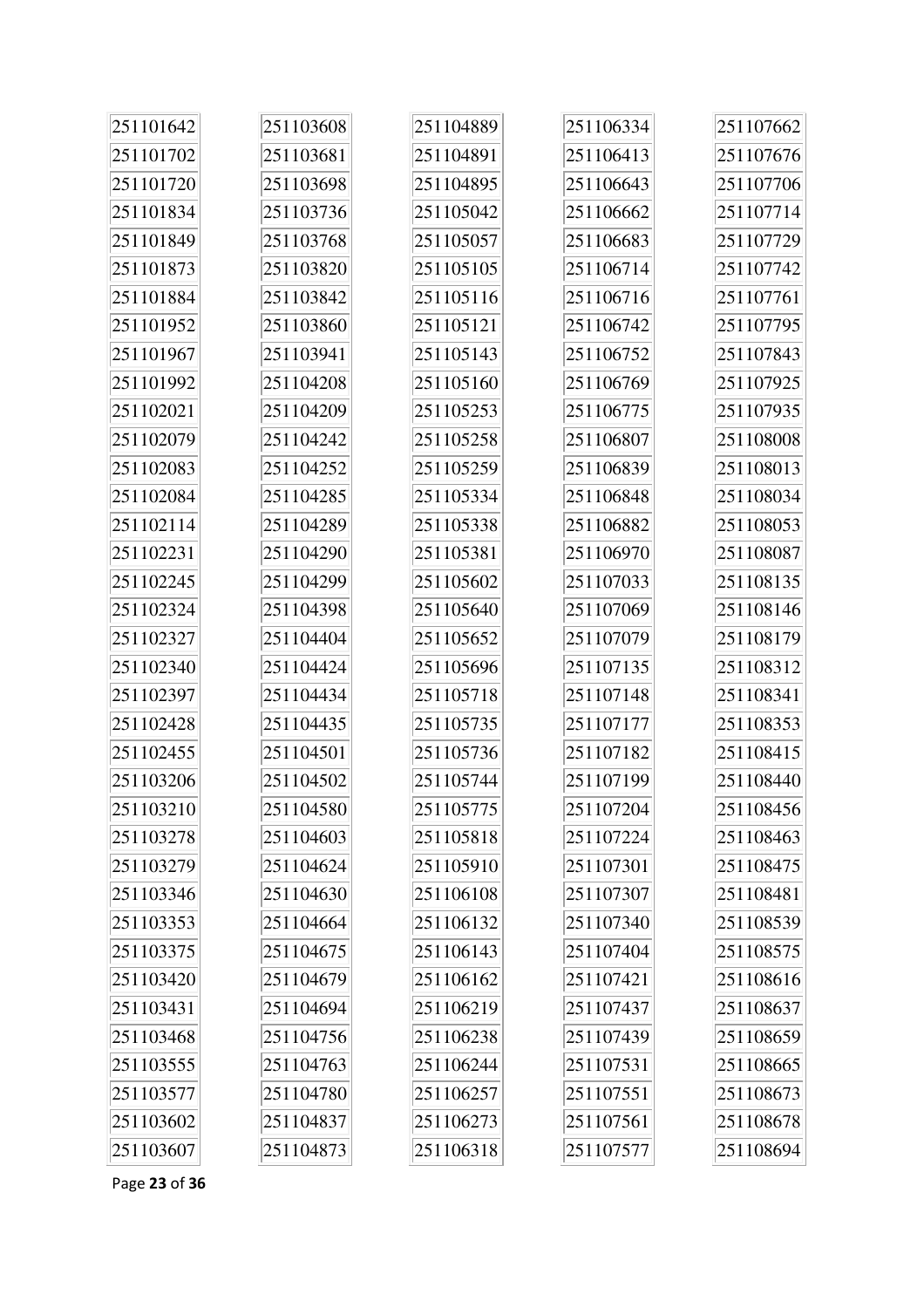| 251108721 | 251110574 | 251113213 | 251116651 | 251201820 |
|-----------|-----------|-----------|-----------|-----------|
| 251108726 | 251110579 | 251113261 | 251116676 | 251201823 |
| 251108736 | 251110597 | 251113271 | 251116691 | 251201926 |
| 251108759 | 251110684 | 251113290 | 251116698 | 251201929 |
| 251108761 | 251110753 | 251113303 | 251116760 | 251201931 |
| 251108763 | 251110837 | 251113347 | 251117198 | 251201970 |
| 251108821 | 251110863 | 251113354 | 251117234 | 251202144 |
| 251108923 | 251110894 | 251113492 | 251117236 | 251202205 |
| 251109414 | 251110914 | 251113524 | 251117250 | 251202410 |
| 251109575 | 251110925 | 251113627 | 251117289 | 251202438 |
| 251109584 | 251110936 | 251113729 | 251117355 | 251202490 |
| 251109650 | 251111003 | 251113752 | 251117402 | 251202542 |
| 251109704 | 251111029 | 251113756 | 251200005 | 251202544 |
| 251109720 | 251111078 | 251113758 | 251200018 | 251202572 |
| 251109722 | 251111771 | 251113813 | 251200037 | 251202590 |
| 251109737 | 251111844 | 251113833 | 251200115 | 251202607 |
| 251109851 | 251111867 | 251113844 | 251200145 | 251202650 |
| 251110057 | 251111901 | 251113877 | 251200232 | 251202674 |
| 251110162 | 251111924 | 251113923 | 251200308 | 251202745 |
| 251110163 | 251111927 | 251114111 | 251200805 | 251202782 |
| 251110182 | 251112006 | 251114154 | 251200811 | 251202818 |
| 251110188 | 251112038 | 251115746 | 251200828 | 251202846 |
| 251110199 | 251112135 | 251115765 | 251200893 | 251202963 |
| 251110202 | 251112150 | 251115797 | 251200901 | 251203052 |
| 251110205 | 251112194 | 251115848 | 251200933 | 251203130 |
| 251110214 | 251112226 | 251115873 | 251200973 | 251203131 |
| 251110258 | 251112231 | 251115922 | 251201197 | 251203171 |
| 251110266 | 251112260 | 251115931 | 251201248 | 251203559 |
| 251110268 | 251112416 | 251116293 | 251201379 | 251203567 |
| 251110285 | 251112473 | 251116444 | 251201422 | 251203574 |
| 251110376 | 251112540 | 251116479 | 251201448 | 251203610 |
| 251110441 | 251112598 | 251116494 | 251201506 | 251203617 |
| 251110465 | 251113027 | 251116511 | 251201561 | 251203637 |
| 251110484 | 251113066 | 251116558 | 251201565 | 251203754 |
| 251110493 | 251113069 | 251116602 | 251201598 | 251203760 |
| 251110538 | 251113095 | 251116637 | 251201624 | 251203820 |
| 251110547 | 251113105 | 251116646 | 251201649 | 251204153 |

Page **24** of **36**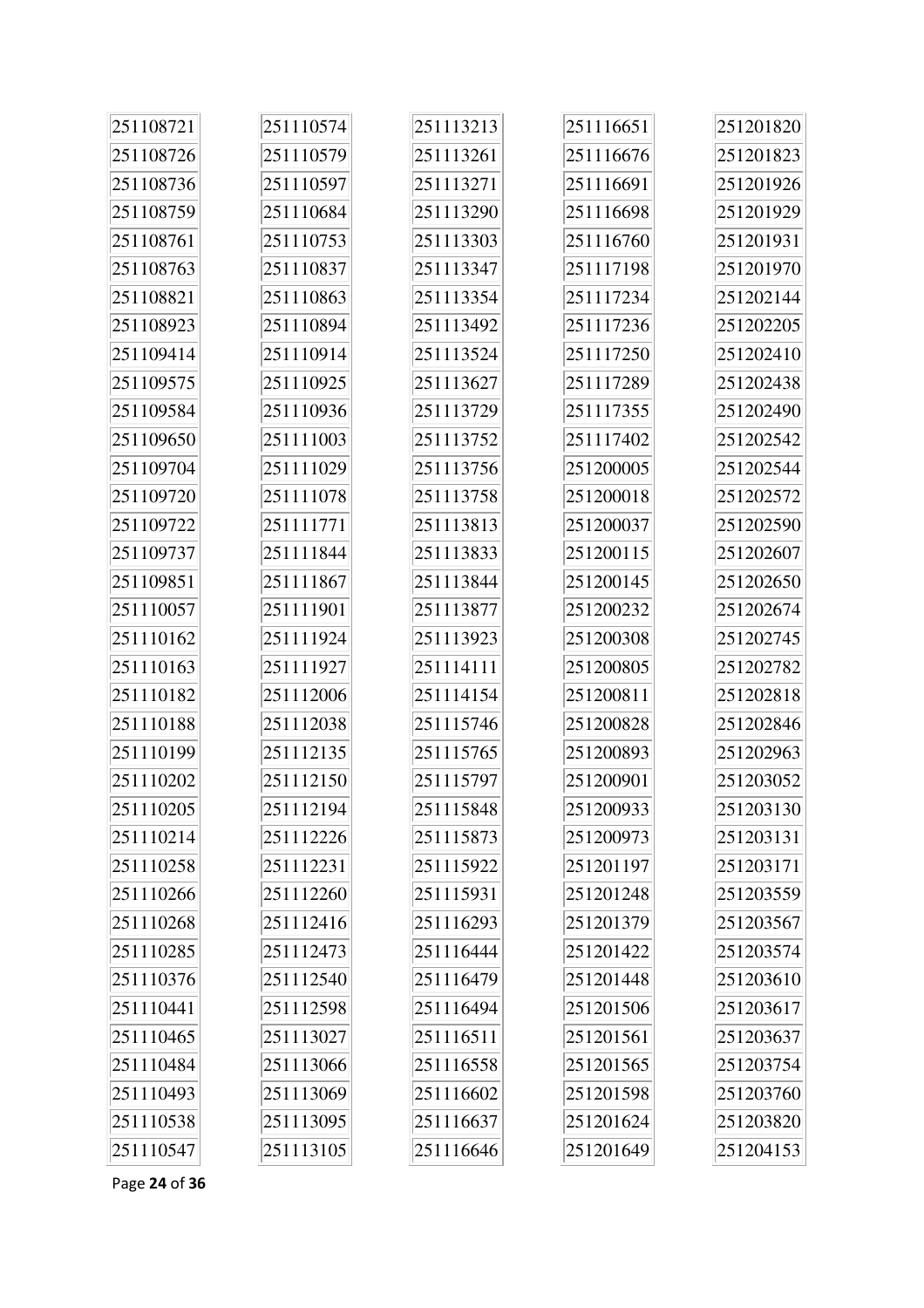| 251204177 | 251205730 | 251207876 | 251210614 | 251211817 |
|-----------|-----------|-----------|-----------|-----------|
| 251204250 | 251206014 | 251207983 | 251210615 | 251211903 |
| 251204257 | 251206115 | 251208439 | 251210689 | 251211974 |
| 251204305 | 251206198 | 251208452 | 251210716 | 251212018 |
| 251204358 | 251206206 | 251208553 | 251210764 | 251212078 |
| 251204468 | 251206233 | 251208569 | 251210767 | 251212082 |
| 251204469 | 251206253 | 251208587 | 251210975 | 251212137 |
| 251204529 | 251206269 | 251208600 | 251211006 | 251212172 |
| 251204565 | 251206314 | 251208604 | 251211010 | 251212210 |
| 251204601 | 251206355 | 251208722 | 251211028 | 251212280 |
| 251204621 | 251206399 | 251208737 | 251211036 | 251212393 |
| 251204756 | 251206423 | 251208738 | 251211055 | 251212671 |
| 251204766 | 251206468 | 251208843 | 251211059 | 251212686 |
| 251204810 | 251206583 | 251208851 | 251211093 | 251212696 |
| 251204831 | 251206674 | 251208952 | 251211101 | 251212702 |
| 251204832 | 251206952 | 251208972 | 251211105 | 251212744 |
| 251204844 | 251207116 | 251208976 | 251211172 | 251212776 |
| 251204870 | 251207149 | 251209041 | 251211175 | 251212810 |
| 251204916 | 251207180 | 251209073 | 251211273 | 251212866 |
| 251204978 | 251207217 | 251209109 | 251211323 | 251212973 |
| 251205011 | 251207221 | 251209114 | 251211410 | 251212979 |
| 251205024 | 251207231 | 251209196 | 251211422 | 251212982 |
| 251205036 | 251207289 | 251209331 | 251211429 | 251212993 |
| 251205076 | 251207319 | 251209334 | 251211478 | 251213002 |
| 251205112 | 251207384 | 251209335 | 251211488 | 251213048 |
| 251205117 | 251207401 | 251209361 | 251211507 | 251213060 |
| 251205141 | 251207403 | 251209373 | 251211541 | 251213062 |
| 251205143 | 251207415 | 251209388 | 251211602 | 251213090 |
| 251205161 | 251207474 | 251209527 | 251211621 | 251213138 |
| 251205181 | 251207529 | 251209958 | 251211624 | 251213151 |
| 251205185 | 251207537 | 251210342 | 251211650 | 251213153 |
| 251205194 | 251207634 | 251210415 | 251211656 | 251213224 |
| 251205378 | 251207636 | 251210421 | 251211676 | 251213235 |
| 251205389 | 251207676 | 251210432 | 251211698 | 251213242 |
| 251205398 | 251207703 | 251210467 | 251211704 | 251213295 |
| 251205612 | 251207787 | 251210492 | 251211747 | 251213326 |
| 251205644 | 251207795 | 251210505 | 251211792 | 251213350 |

Page **25** of **36**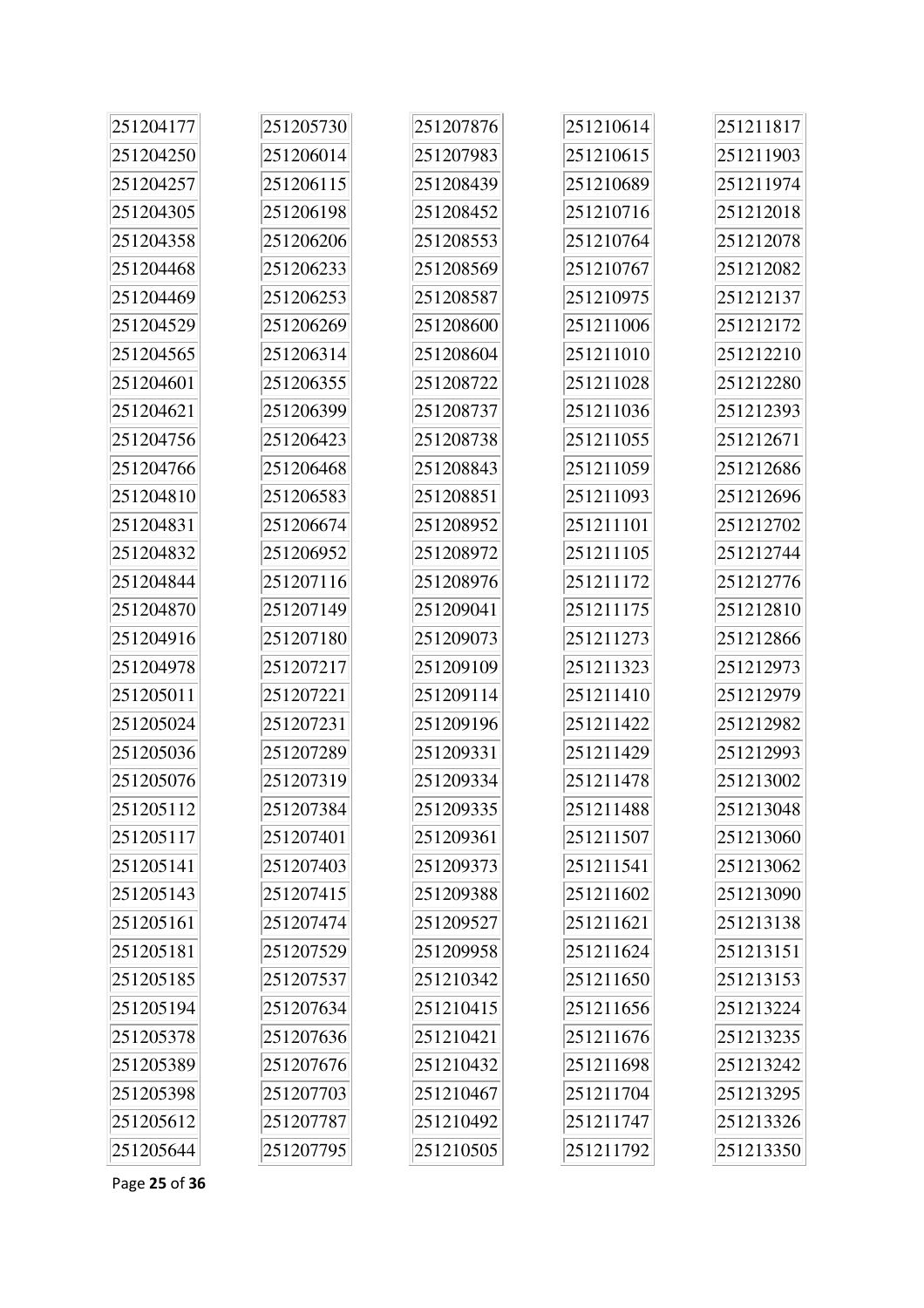| 251213353 | 251214569 | 251216545 | 251218400 | 251219652 |
|-----------|-----------|-----------|-----------|-----------|
| 251213373 | 251214582 | 251216559 | 251218471 | 251219688 |
| 251213388 | 251214595 | 251216667 | 251218486 | 251219785 |
| 251213409 | 251214625 | 251216680 | 251218490 | 251219845 |
| 251213485 | 251214654 | 251216872 | 251218511 | 251220008 |
| 251213491 | 251214706 | 251216944 | 251218558 | 251220061 |
| 251213526 | 251214970 | 251216967 | 251218561 | 251220063 |
| 251213568 | 251214996 | 251217062 | 251218576 | 251220073 |
| 251213666 | 251214997 | 251217111 | 251218585 | 251220137 |
| 251213688 | 251215005 | 251217126 | 251218680 | 251220148 |
| 251213788 | 251215057 | 251217149 | 251218685 | 251220208 |
| 251213973 | 251215059 | 251217187 | 251218707 | 251220225 |
| 251213975 | 251215068 | 251217196 | 251218734 | 251220259 |
| 251214029 | 251215082 | 251217198 | 251218742 | 251220270 |
| 251214079 | 251215292 | 251217243 | 251218763 | 251220279 |
| 251214106 | 251215354 | 251217475 | 251218802 | 251220311 |
| 251214109 | 251215568 | 251217524 | 251218938 | 251220589 |
| 251214161 | 251215661 | 251217543 | 251218986 | 251220689 |
| 251214180 | 251215679 | 251217573 | 251218996 | 251220770 |
| 251214205 | 251215722 | 251217648 | 251219005 | 251220774 |
| 251214239 | 251215764 | 251217659 | 251219027 | 251220823 |
| 251214252 | 251215808 | 251217895 | 251219028 | 251220967 |
| 251214256 | 251215872 | 251217896 | 251219032 | 251220980 |
| 251214257 | 251215997 | 251217906 | 251219047 | 251221010 |
| 251214289 | 251216033 | 251217908 | 251219052 | 251221037 |
| 251214328 | 251216078 | 251217916 | 251219063 | 251221057 |
| 251214338 | 251216092 | 251217976 | 251219075 | 251221084 |
| 251214393 | 251216127 | 251218031 | 251219079 | 251221130 |
| 251214428 | 251216151 | 251218080 | 251219111 | 251221206 |
| 251214488 | 251216168 | 251218097 | 251219408 | 251221241 |
| 251214495 | 251216215 | 251218193 | 251219421 | 251221286 |
| 251214496 | 251216321 | 251218199 | 251219463 | 251221583 |
| 251214500 | 251216345 | 251218204 | 251219481 | 251221595 |
| 251214507 | 251216363 | 251218276 | 251219512 | 251221629 |
| 251214545 | 251216464 | 251218284 | 251219528 | 251221667 |
| 251214549 | 251216489 | 251218354 | 251219561 | 251221861 |
| 251214565 | 251216536 | 251218395 | 251219564 | 251221863 |

Page **26** of **36**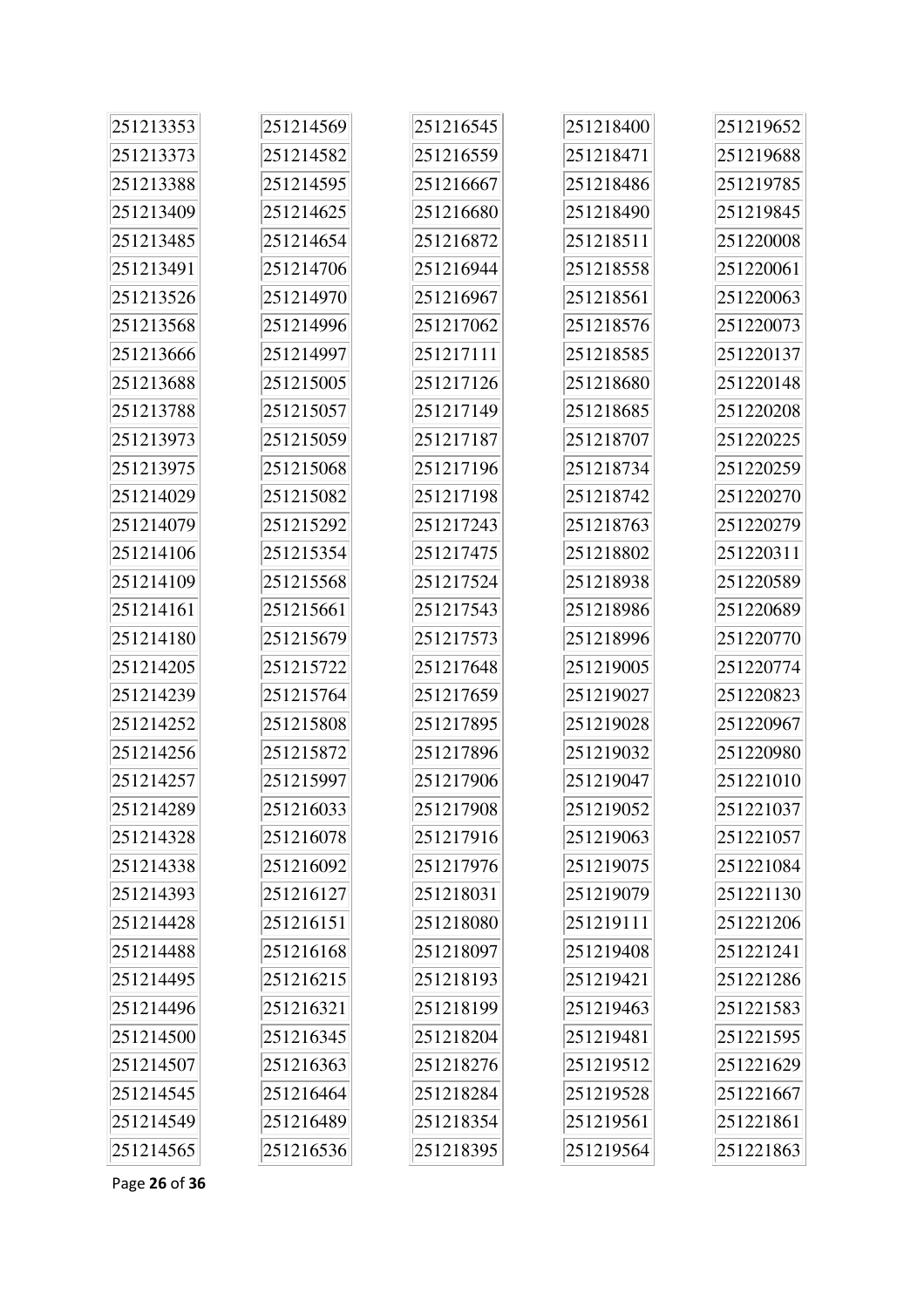| 251221870  | 251300594 | 251302046 | 251303272 | 251304499 |
|------------|-----------|-----------|-----------|-----------|
| 251221920  | 251300610 | 251302053 | 251303274 | 251304509 |
| 251221961  | 251300647 | 251302105 | 251303311 | 251304515 |
| 251221964  | 251300682 | 251302124 | 251303425 | 251304521 |
| 251221975  | 251300695 | 251302265 | 251303462 | 251304543 |
| 251221979  | 251300719 | 251302283 | 251303478 | 251304545 |
| 251222000  | 251300721 | 251302320 | 251303487 | 251304622 |
| 251222005  | 251300911 | 251302357 | 251303491 | 251304628 |
| 251222056  | 251300925 | 251302438 | 251303505 | 251304638 |
| 251222110  | 251301018 | 251302464 | 251303522 | 251304701 |
| 251222134  | 251301035 | 251302514 | 251303527 | 251304795 |
| 251222150  | 251301041 | 251302649 | 251303543 | 251304812 |
| 251222209  | 251301122 | 251302682 | 251303547 | 251304816 |
| 2512222226 | 251301139 | 251302753 | 251303568 | 251304836 |
| 251222240  | 251301148 | 251302756 | 251303609 | 251304867 |
| 251222293  | 251301154 | 251302768 | 251303667 | 251304889 |
| 251222333  | 251301169 | 251302771 | 251303692 | 251304898 |
| 251222411  | 251301179 | 251302780 | 251303799 | 251304902 |
| 251222460  | 251301242 | 251302786 | 251303993 | 251304920 |
| 251222509  | 251301258 | 251302792 | 251304005 | 251304931 |
| 251222630  | 251301278 | 251302819 | 251304051 | 251305003 |
| 251222634  | 251301327 | 251302890 | 251304054 | 251305005 |
| 251222652  | 251301354 | 251302898 | 251304055 | 251305010 |
| 251222653  | 251301358 | 251302974 | 251304062 | 251305048 |
| 251222690  | 251301360 | 251302981 | 251304067 | 251305060 |
| 251222698  | 251301364 | 251303054 | 251304075 | 251305191 |
| 251222727  | 251301377 | 251303073 | 251304084 | 251305262 |
| 251300014  | 251301381 | 251303125 | 251304087 | 251305264 |
| 251300034  | 251301469 | 251303131 | 251304136 | 251305483 |
| 251300179  | 251301772 | 251303132 | 251304321 | 251305559 |
| 251300200  | 251301780 | 251303165 | 251304370 | 251305580 |
| 251300244  | 251301830 | 251303168 | 251304405 | 251305586 |
| 251300382  | 251301842 | 251303180 | 251304446 | 251305607 |
| 251300520  | 251301904 | 251303231 | 251304452 | 251305635 |
| 251300558  | 251301929 | 251303232 | 251304458 | 251305708 |
| 251300564  | 251301959 | 251303247 | 251304460 | 251305860 |
| 251300566  | 251302000 | 251303270 | 251304469 | 251305872 |

Page **27** of **36**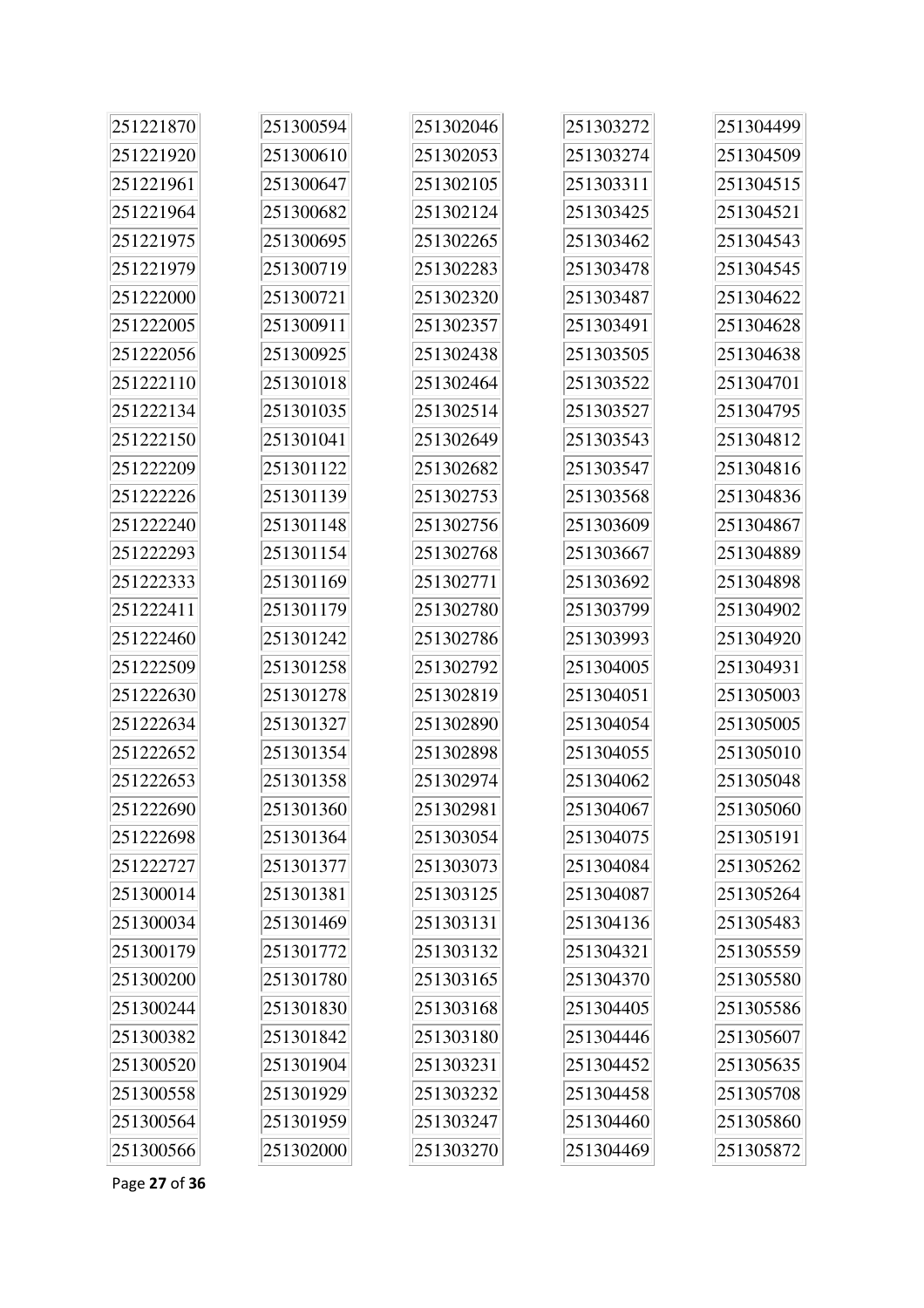| 251305874 | 251306815 | 251307790 | 251309097 | 251310160 |
|-----------|-----------|-----------|-----------|-----------|
| 251305909 | 251306818 | 251307801 | 251309116 | 251310174 |
| 251305920 | 251306821 | 251307842 | 251309178 | 251310179 |
| 251305943 | 251306855 | 251307889 | 251309183 | 251310193 |
| 251306155 | 251306871 | 251307918 | 251309191 | 251310217 |
| 251306171 | 251306894 | 251307927 | 251309208 | 251310222 |
| 251306210 | 251306951 | 251308020 | 251309253 | 251310224 |
| 251306213 | 251306956 | 251308046 | 251309286 | 251310235 |
| 251306232 | 251307030 | 251308048 | 251309349 | 251310284 |
| 251306234 | 251307091 | 251308095 | 251309387 | 251310322 |
| 251306274 | 251307093 | 251308097 | 251309388 | 251310391 |
| 251306294 | 251307101 | 251308099 | 251309391 | 251310441 |
| 251306312 | 251307111 | 251308155 | 251309431 | 251310450 |
| 251306319 | 251307148 | 251308193 | 251309470 | 251310466 |
| 251306338 | 251307152 | 251308207 | 251309489 | 251310492 |
| 251306384 | 251307172 | 251308216 | 251309508 | 251310495 |
| 251306404 | 251307267 | 251308234 | 251309528 | 251311976 |
| 251306408 | 251307269 | 251308236 | 251309529 | 251311986 |
| 251306415 | 251307271 | 251308289 | 251309530 | 251311988 |
| 251306426 | 251307347 | 251308368 | 251309611 | 251312003 |
| 251306435 | 251307354 | 251308541 | 251309614 | 251312008 |
| 251306458 | 251307388 | 251308582 | 251309625 | 251312014 |
| 251306478 | 251307428 | 251308588 | 251309641 | 251312021 |
| 251306513 | 251307448 | 251308646 | 251309644 | 251312072 |
| 251306514 | 251307454 | 251308658 | 251309707 | 251312094 |
| 251306526 | 251307458 | 251308661 | 251309738 | 251312157 |
| 251306538 | 251307460 | 251308670 | 251309791 | 251312186 |
| 251306551 | 251307472 | 251308681 | 251309851 | 251312199 |
| 251306587 | 251307473 | 251308708 | 251309870 | 251312361 |
| 251306616 | 251307518 | 251308709 | 251309879 | 251312366 |
| 251306622 | 251307653 | 251308713 | 251309930 | 251312435 |
| 251306624 | 251307682 | 251308766 | 251309960 | 251312458 |
| 251306650 | 251307683 | 251308770 | 251310004 | 251312533 |
| 251306674 | 251307701 | 251308806 | 251310011 | 251312535 |
| 251306681 | 251307747 | 251309087 | 251310021 | 251312695 |
| 251306693 | 251307780 | 251309091 | 251310120 | 251313036 |
| 251306806 | 251307787 | 251309095 | 251310159 | 251313043 |

Page **28** of **36**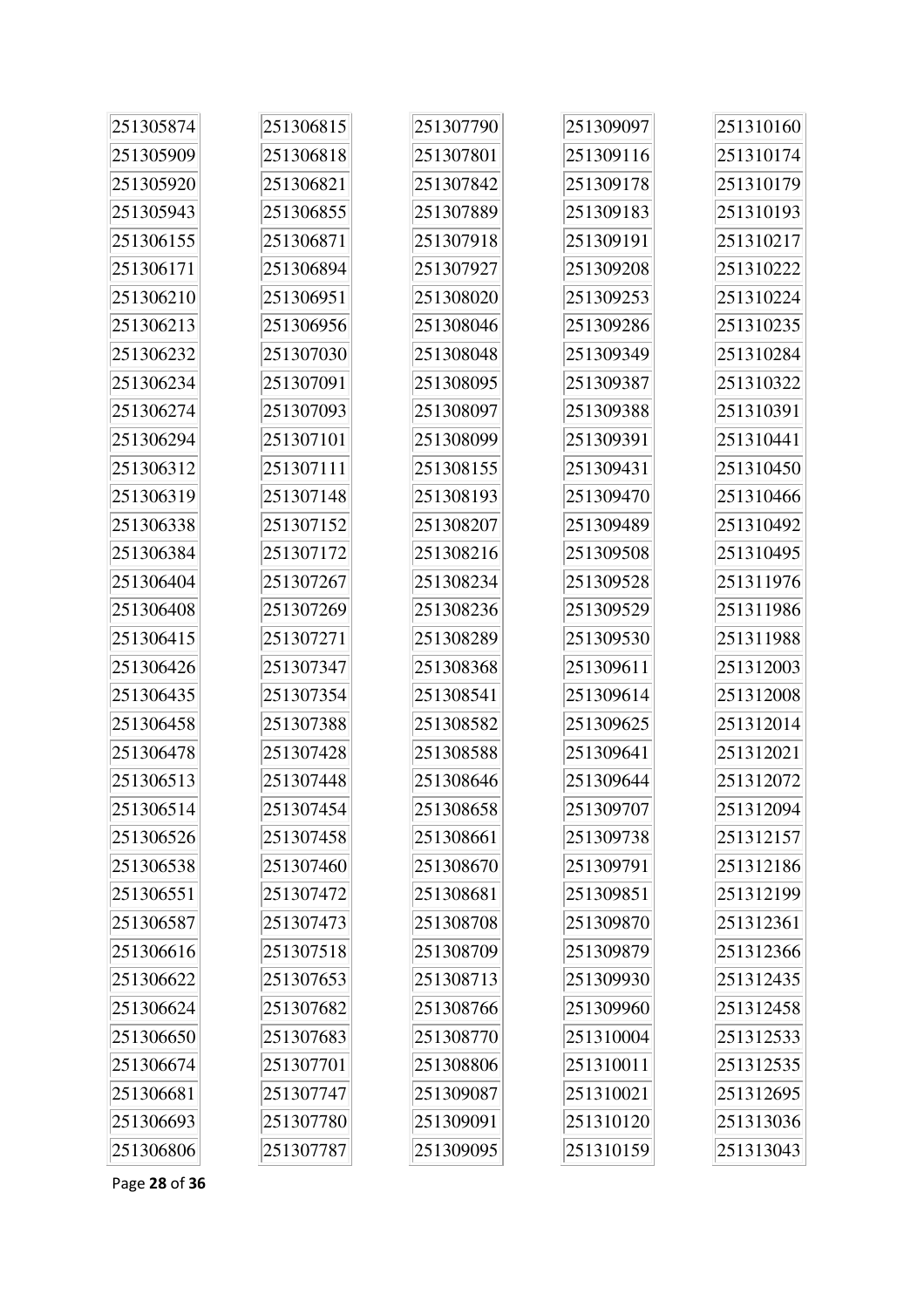| 251313117 | 251314581 | 251315391 | 251316474 | 251317771 |
|-----------|-----------|-----------|-----------|-----------|
| 251313236 | 251314621 | 251315420 | 251316480 | 251317773 |
| 251313257 | 251314642 | 251315490 | 251316491 | 251317792 |
| 251313283 | 251314707 | 251315504 | 251316501 | 251317839 |
| 251313288 | 251314726 | 251315525 | 251316514 | 251317840 |
| 251313334 | 251314744 | 251315613 | 251316515 | 251317859 |
| 251313356 | 251314797 | 251315619 | 251316529 | 251317875 |
| 251313769 | 251314814 | 251315636 | 251316554 | 251317878 |
| 251313770 | 251314857 | 251315642 | 251316555 | 251318083 |
| 251313832 | 251314883 | 251315699 | 251316556 | 251318264 |
| 251313849 | 251314888 | 251315712 | 251316575 | 251318271 |
| 251313872 | 251314959 | 251315769 | 251316590 | 251318284 |
| 251313874 | 251314974 | 251315787 | 251316656 | 251318297 |
| 251313875 | 251314981 | 251315830 | 251316685 | 251318336 |
| 251313916 | 251314990 | 251315871 | 251316700 | 251318344 |
| 251313960 | 251315005 | 251315922 | 251316713 | 251318476 |
| 251313961 | 251315042 | 251315940 | 251316757 | 251318493 |
| 251313989 | 251315075 | 251315971 | 251316810 | 251318500 |
| 251314022 | 251315078 | 251315983 | 251316817 | 251318540 |
| 251314052 | 251315134 | 251316010 | 251316839 | 251318549 |
| 251314066 | 251315143 | 251316074 | 251316891 | 251318569 |
| 251314123 | 251315151 | 251316082 | 251316933 | 251318573 |
| 251314146 | 251315193 | 251316122 | 251316976 | 251318600 |
| 251314169 | 251315198 | 251316219 | 251316985 | 251318639 |
| 251314278 | 251315200 | 251316270 | 251317015 | 251318658 |
| 251314301 | 251315218 | 251316279 | 251317095 | 251318729 |
| 251314312 | 251315232 | 251316285 | 251317267 | 251318734 |
| 251314321 | 251315237 | 251316314 | 251317280 | 251318743 |
| 251314326 | 251315249 | 251316327 | 251317292 | 251318752 |
| 251314345 | 251315294 | 251316357 | 251317311 | 251318791 |
| 251314355 | 251315300 | 251316411 | 251317321 | 251318799 |
| 251314464 | 251315301 | 251316439 | 251317327 | 251318800 |
| 251314495 | 251315316 | 251316446 | 251317332 | 251318803 |
| 251314532 | 251315326 | 251316449 | 251317393 | 251318836 |
| 251314541 | 251315331 | 251316450 | 251317441 | 251318839 |
| 251314548 | 251315334 | 251316454 | 251317455 | 251318847 |
| 251314557 | 251315365 | 251316465 | 251317715 | 251318889 |

Page **29** of **36**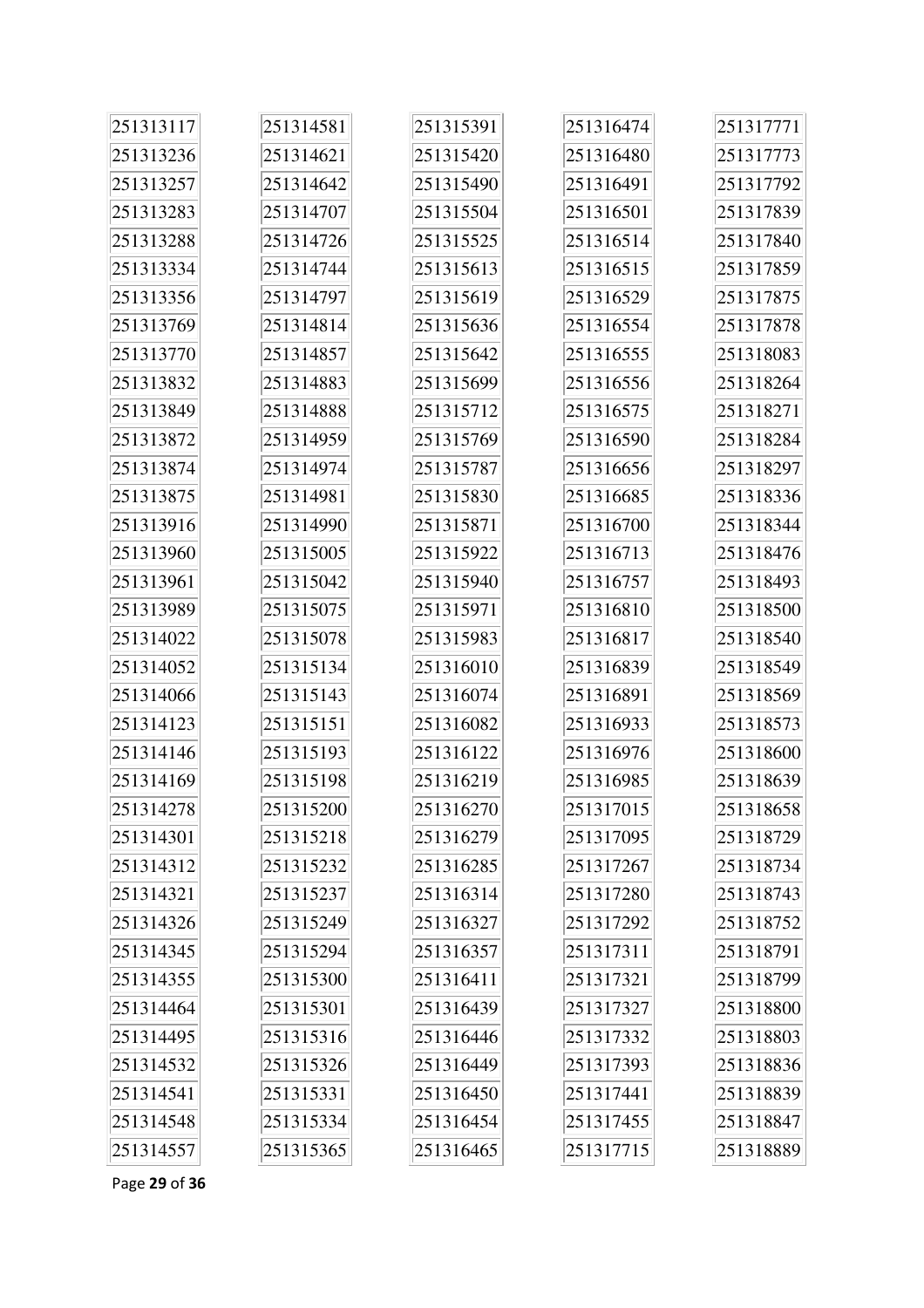| 251318987 | 251321568 | 251322965 | 251325255 | 251327021 |
|-----------|-----------|-----------|-----------|-----------|
| 251319030 | 251321578 | 251323011 | 251325271 | 251327050 |
| 251319319 | 251321604 | 251323012 | 251325274 | 251327073 |
| 251319377 | 251321642 | 251323015 | 251325355 | 251327106 |
| 251319456 | 251321646 | 251323041 | 251325388 | 251327119 |
| 251319471 | 251321682 | 251323138 | 251325392 | 251327122 |
| 251319492 | 251321901 | 251323154 | 251325436 | 251327217 |
| 251319525 | 251321902 | 251323199 | 251325452 | 251327515 |
| 251319554 | 251321917 | 251323238 | 251325482 | 251327556 |
| 251319560 | 251321931 | 251323245 | 251325489 | 251327560 |
| 251319583 | 251321940 | 251323265 | 251325548 | 251327562 |
| 251319589 | 251321985 | 251323332 | 251325602 | 251327676 |
| 251319595 | 251321991 | 251323390 | 251325607 | 251327924 |
| 251319639 | 251321999 | 251323582 | 251325616 | 251327936 |
| 251319707 | 251322008 | 251324160 | 251325623 | 251327975 |
| 251319829 | 251322009 | 251324184 | 251325732 | 251327994 |
| 251319871 | 251322020 | 251324268 | 251326014 | 251328025 |
| 251320203 | 251322057 | 251324439 | 251326020 | 251328068 |
| 251320229 | 251322110 | 251324472 | 251326025 | 251328082 |
| 251320252 | 251322134 | 251324482 | 251326031 | 251328088 |
| 251320289 | 251322137 | 251324501 | 251326097 | 251328161 |
| 251320290 | 251322273 | 251324504 | 251326146 | 251328234 |
| 251320291 | 251322284 | 251324538 | 251326347 | 251328241 |
| 251320314 | 251322298 | 251324582 | 251326377 | 251328317 |
| 251320315 | 251322317 | 251324587 | 251326413 | 251328329 |
| 251320342 | 251322373 | 251324614 | 251326422 | 251328339 |
| 251320375 | 251322506 | 251324634 | 251326426 | 251328341 |
| 251320416 | 251322598 | 251324640 | 251326451 | 251328345 |
| 251320420 | 251322692 | 251324686 | 251326465 | 251328346 |
| 251320523 | 251322853 | 251324702 | 251326487 | 251328380 |
| 251320565 | 251322856 | 251324707 | 251326643 | 251328426 |
| 251320673 | 251322877 | 251324902 | 251326649 | 251328435 |
| 251321025 | 251322885 | 251324938 | 251326650 | 251328462 |
| 251321421 | 251322892 | 251324971 | 251326655 | 251328488 |
| 251321514 | 251322907 | 251325015 | 251326686 | 251328532 |
| 251321533 | 251322943 | 251325085 | 251326793 | 251328665 |
| 251321549 | 251322955 | 251325172 | 251327001 | 251328671 |

Page **30** of **36**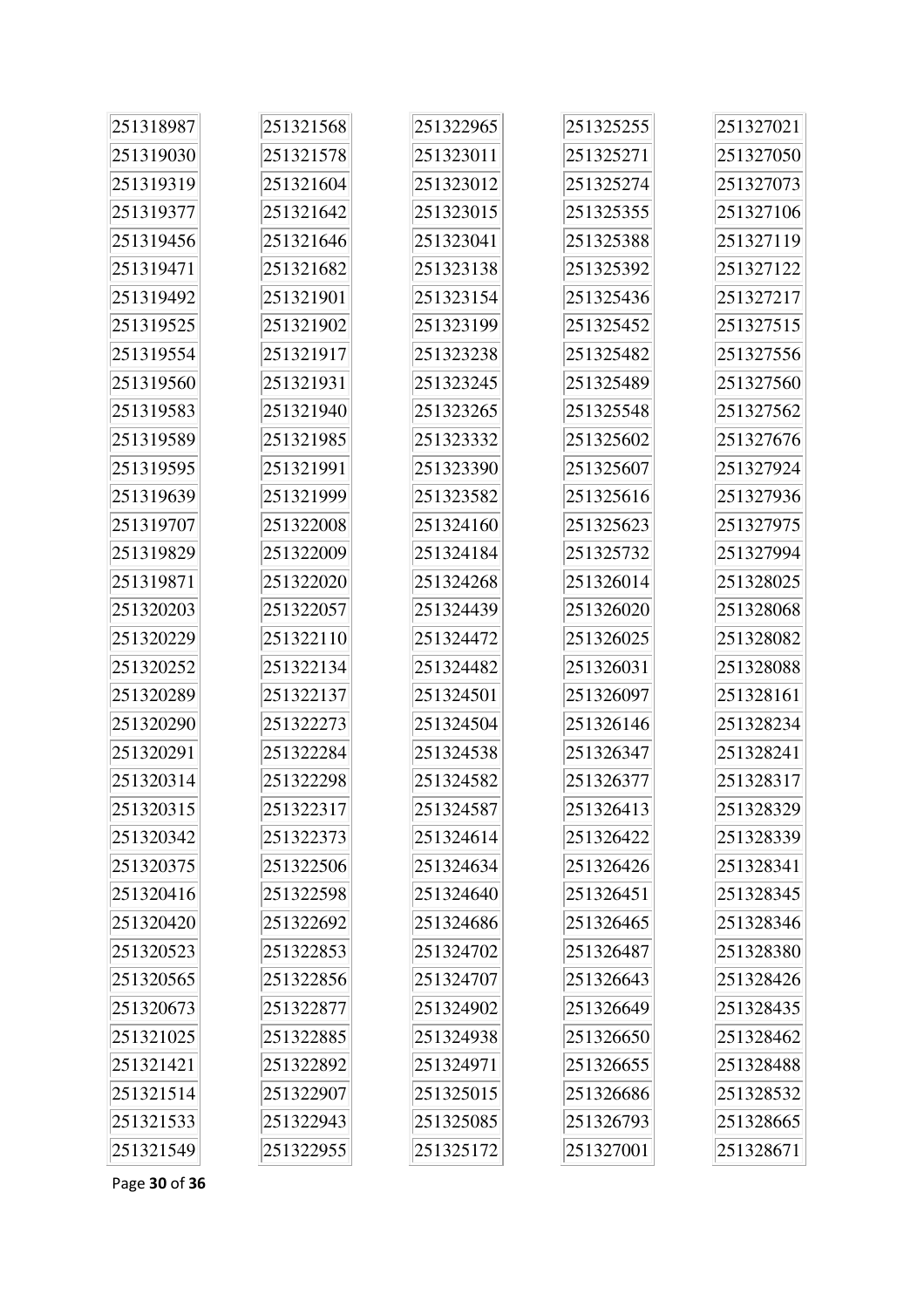| 251328683 | 251329112 | 251329476 | 251329645 | 251329893 |
|-----------|-----------|-----------|-----------|-----------|
| 251328739 | 251329133 | 251329515 | 251329705 | 251329905 |
| 251328796 | 251329135 | 251329518 | 251329724 | 251329972 |
| 251328855 | 251329246 | 251329576 | 251329752 | 251329995 |
| 251328976 | 251329266 | 251329607 | 251329874 | 251329997 |
| 251329053 | 251329367 | 251329633 | 251329878 | 251330001 |
| 251329055 | 251329422 | 251329634 | 251329880 | 251330064 |

## **(5540 Nos)**

**The following candidates are qualified for main examination under relaxed standards wide G.O.Ms.No.5, G.A(Ser-A) Dept, dated : 05-01-2018, in order to fill up the vacancies reserved for them.** 

#### **1. Category BC-C (cut off mark – 66.67 )**

| 250112106 | 250515157 | 250624343 | 250801746 | 251110233 |
|-----------|-----------|-----------|-----------|-----------|
| 250112292 | 250515691 | 250625070 | 250802253 | 251110620 |
| 250202406 | 250516600 | 250625159 | 250808785 | 251115855 |
| 250214292 | 250601452 | 250626466 | 250808798 | 251116499 |
| 250224306 | 250601630 | 250626925 | 250808833 | 251207797 |
| 250226574 | 250603139 | 250627009 | 250808957 | 251211890 |
| 250227190 | 250606173 | 250701266 | 250810649 | 251214586 |
| 250400070 | 250607946 | 250702403 | 250903859 | 251304069 |
| 250402259 | 250612442 | 250704684 | 250903867 | 251304834 |
| 250408151 | 250613833 | 250709369 | 250903988 | 251306588 |
| 250410291 | 250613877 | 250710522 | 250904925 | 251309505 |
| 250420033 | 250615179 | 250712638 | 250905671 | 251314159 |
| 250425106 | 250616145 | 250713357 | 251016705 | 251319709 |
| 250503006 | 250617056 | 250713472 | 251017388 | 251325673 |
| 250505577 | 250621211 | 250714239 | 251017684 | 251327035 |
| 250508527 | 250621406 | 250718173 | 251102382 |           |
| 250509345 | 250623899 | 250725979 | 251107993 |           |
|           |           |           |           |           |

#### **(83 Nos)**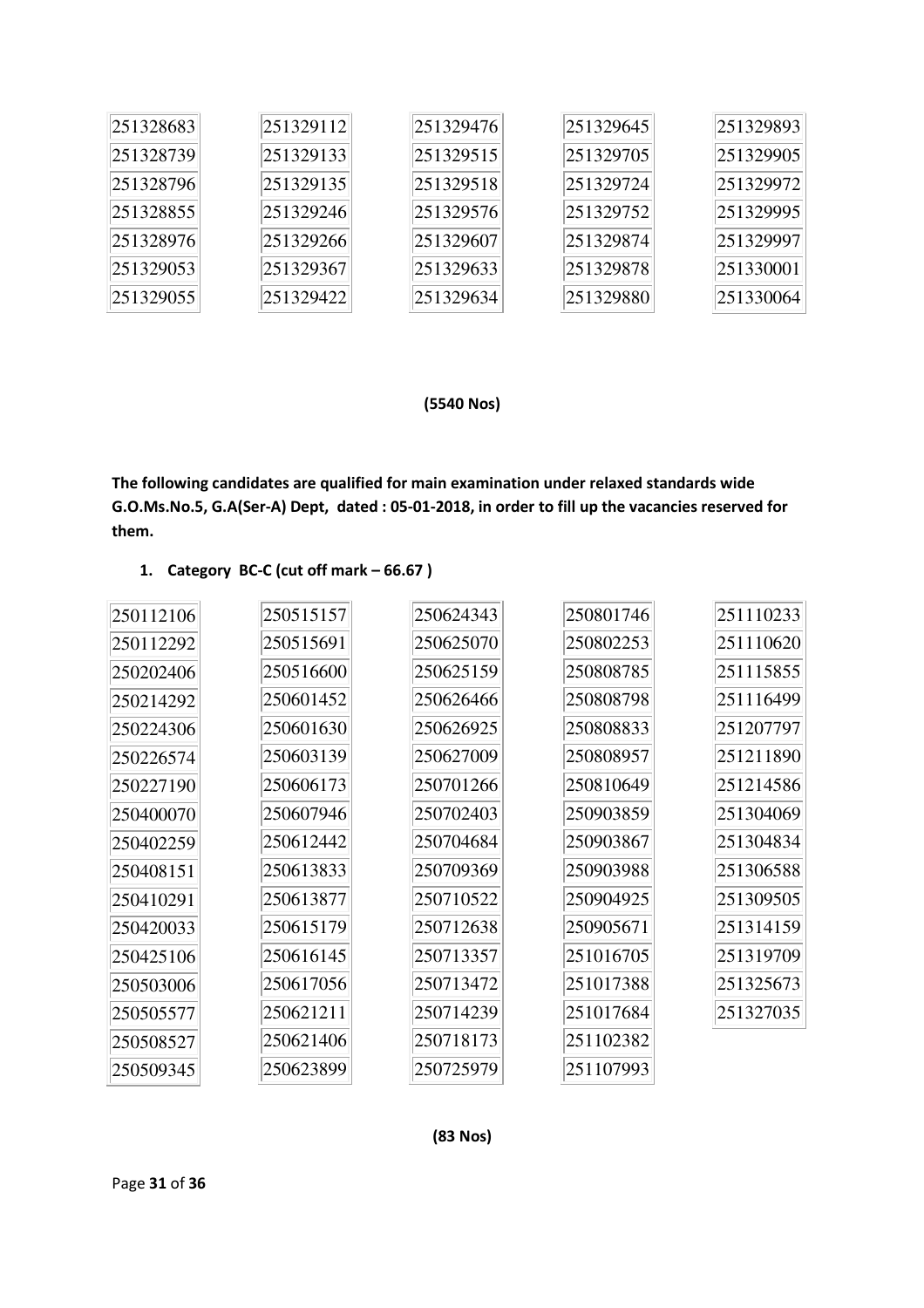## **2. Category BC-E (cut off mark – 77.31 )**

| 250229549 | 250724009 | 250907216 | 251200818 | 251314686 |
|-----------|-----------|-----------|-----------|-----------|
| 250312771 | 250725697 | 250911379 | 251211040 | 251314738 |
| 250602790 | 250725855 | 251000702 | 251211659 | 251315348 |
| 250605983 | 250726025 | 251005474 | 251213305 | 251316479 |
| 250608998 | 250728277 | 251012029 | 251222451 | 251317819 |
| 250623361 | 250800379 | 251017945 | 251300656 | 251318452 |
| 250701315 | 250800576 | 251019771 | 251303466 | 251318483 |
| 250710216 | 250806089 | 251101050 | 251303588 | 251324473 |
| 250711182 | 250807629 | 251101559 | 251304046 | 251325402 |
| 250713884 | 250809321 | 251104985 | 251304583 | 251327003 |
| 250715568 | 250900457 | 251105246 | 251307551 |           |
| 250715891 | 250900836 | 251106428 | 251308594 |           |
| 250717596 | 250901004 | 251107020 | 251309601 |           |
| 250719958 | 250902072 | 251107718 | 251310508 |           |
| 250723276 | 250904469 | 251110386 | 251312348 |           |
| 250723596 | 250905516 | 251112286 | 251312445 |           |
|           | 250905983 | 251115938 | 251313267 |           |

# **(77 Nos)**

## **3. Category- SC (cut off mark – 78.37 )**

| 250103335 | 250401344 | 250503011 | 250515007 | 250611143 |
|-----------|-----------|-----------|-----------|-----------|
| 250103345 | 250401517 | 250503253 | 250515802 | 250612896 |
| 250202548 | 250401611 | 250503279 | 250517559 | 250614356 |
| 250204692 | 250401999 | 250503361 | 250600137 | 250616081 |
| 250205064 | 250402458 | 250504466 | 250601418 | 250620418 |
| 250211639 | 250404590 | 250505989 | 250601508 | 250623462 |
| 250217458 | 250407162 | 250506236 | 250601723 | 250625184 |
| 250220279 | 250408045 | 250507246 | 250604097 | 250700430 |
| 250221635 | 250410398 | 250508346 | 250604329 | 250700442 |
| 250229215 | 250410674 | 250509509 | 250604432 | 250701084 |
| 250300014 | 250414645 | 250510387 | 250604903 | 250701252 |
| 250303087 | 250415875 | 250512841 | 250605118 | 250701552 |
| 250303702 | 250416224 | 250512898 | 250605947 | 250703266 |
| 250307342 | 250416791 | 250513462 | 250609117 | 250705016 |
| 250400335 | 250430785 | 250513905 | 250609473 | 250706132 |
| 250400599 | 250502772 | 250514704 | 250610676 | 250707104 |

Page **32** of **36**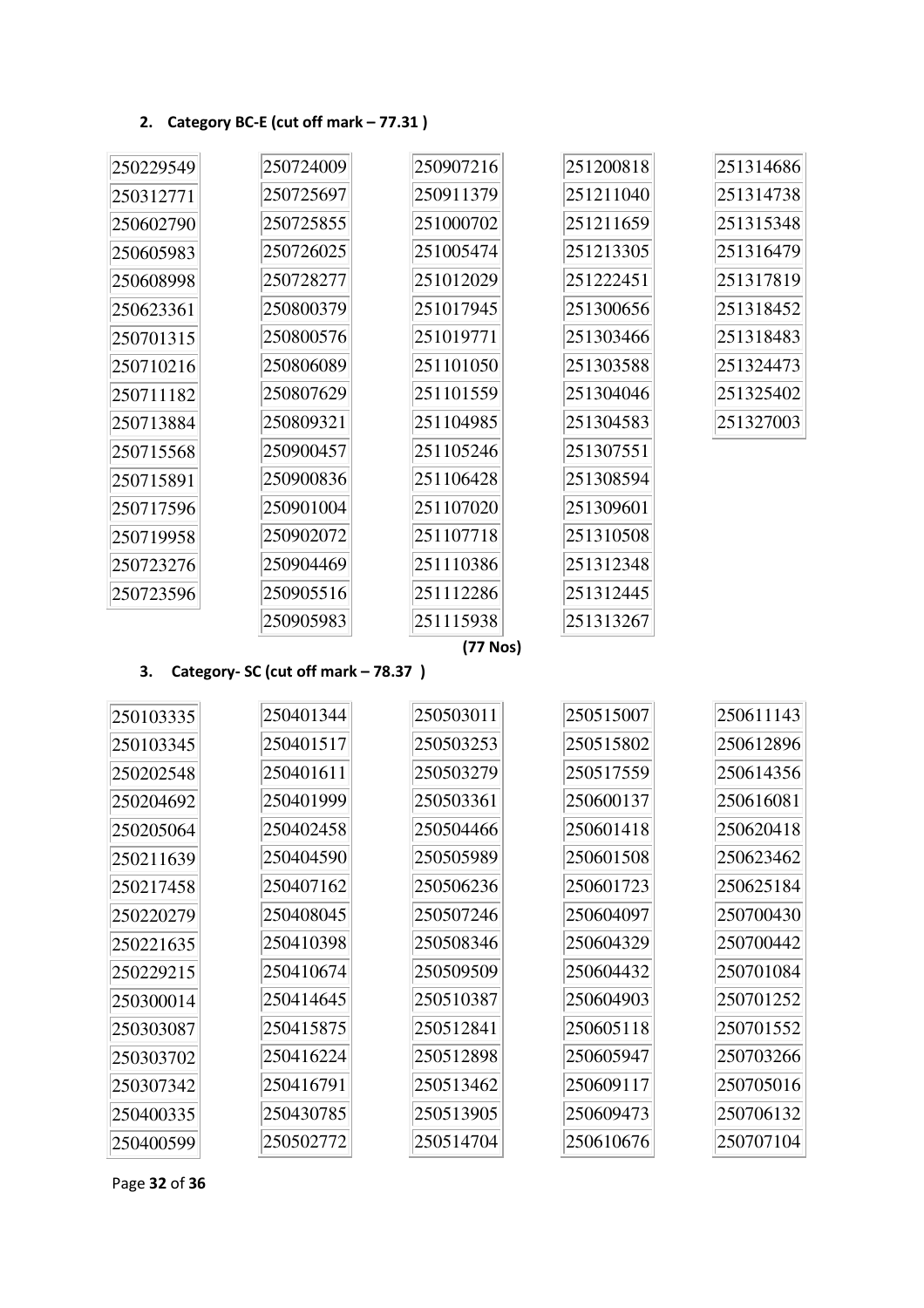| 250708138 | 250727459 | 250900999 | 251116722 | 251309219 |
|-----------|-----------|-----------|-----------|-----------|
| 250708480 | 250800756 | 250902770 | 251200847 | 251309490 |
| 250709429 | 250802016 | 250903770 | 251202242 | 251312100 |
| 250710106 | 250802576 | 250904081 | 251204605 | 251313852 |
| 250711192 | 250802726 | 250904173 | 251206006 | 251314343 |
| 250711741 | 250803864 | 250904685 | 251207755 | 251314585 |
| 250711852 | 250804325 | 250905619 | 251208397 | 251314622 |
| 250712522 | 250804825 | 250910696 | 251212044 | 251314775 |
| 250712628 | 250805251 | 250911426 | 251213038 | 251316128 |
| 250712641 | 250805994 | 251000618 | 251216089 | 251316370 |
| 250712813 | 250806687 | 251007097 | 251216325 | 251316526 |
| 250714614 | 250807208 | 251007576 | 251217914 | 251317254 |
| 250714712 | 250808195 | 251008118 | 251301186 | 251317336 |
| 250714972 | 250808414 | 251008792 | 251302241 | 251317867 |
| 250715065 | 250808755 | 251011292 | 251302268 | 251318002 |
| 250716004 | 250809309 | 251011349 | 251302402 | 251318748 |
| 250716185 | 250810555 | 251011921 | 251302667 | 251318844 |
| 250717412 | 250810567 | 251012107 | 251302775 | 251325205 |
| 250719999 | 250811681 | 251012847 | 251302951 | 251325621 |
| 250720850 | 250811825 | 251015005 | 251302955 | 251327224 |
| 250721891 | 250811892 | 251017724 | 251303551 | 251328035 |
| 250721971 | 250812015 | 251019911 | 251304565 | 251328056 |
| 250722231 | 250813286 | 251103631 | 251304670 | 251329971 |
| 250725391 | 250813764 | 251104044 | 251304687 |           |
| 250725837 | 250814901 | 251104634 | 251306176 |           |
| 250726096 | 250814992 | 251107099 | 251308013 |           |
| 250726257 | 250900121 | 251111038 | 251308210 |           |
| 250726669 | 250900714 | 251113001 | 251309176 |           |

## **(215 Nos.)**

# **4. Category - ST (cut off mark – 69.15 )**

| 250100921       | 250113341 | 250210530 | 250212001 | 250217125 |
|-----------------|-----------|-----------|-----------|-----------|
| 250103450       | 250207420 | 250210860 | 250213887 | 250217903 |
| 250111506       | 250209151 | 250211218 | 250214275 | 250218389 |
| 250112128       | 250210440 | 250211237 | 250214567 | 250219112 |
| $\ 250112987\ $ | 250210491 | 250211802 | 250215052 | 250220258 |

Page **33** of **36**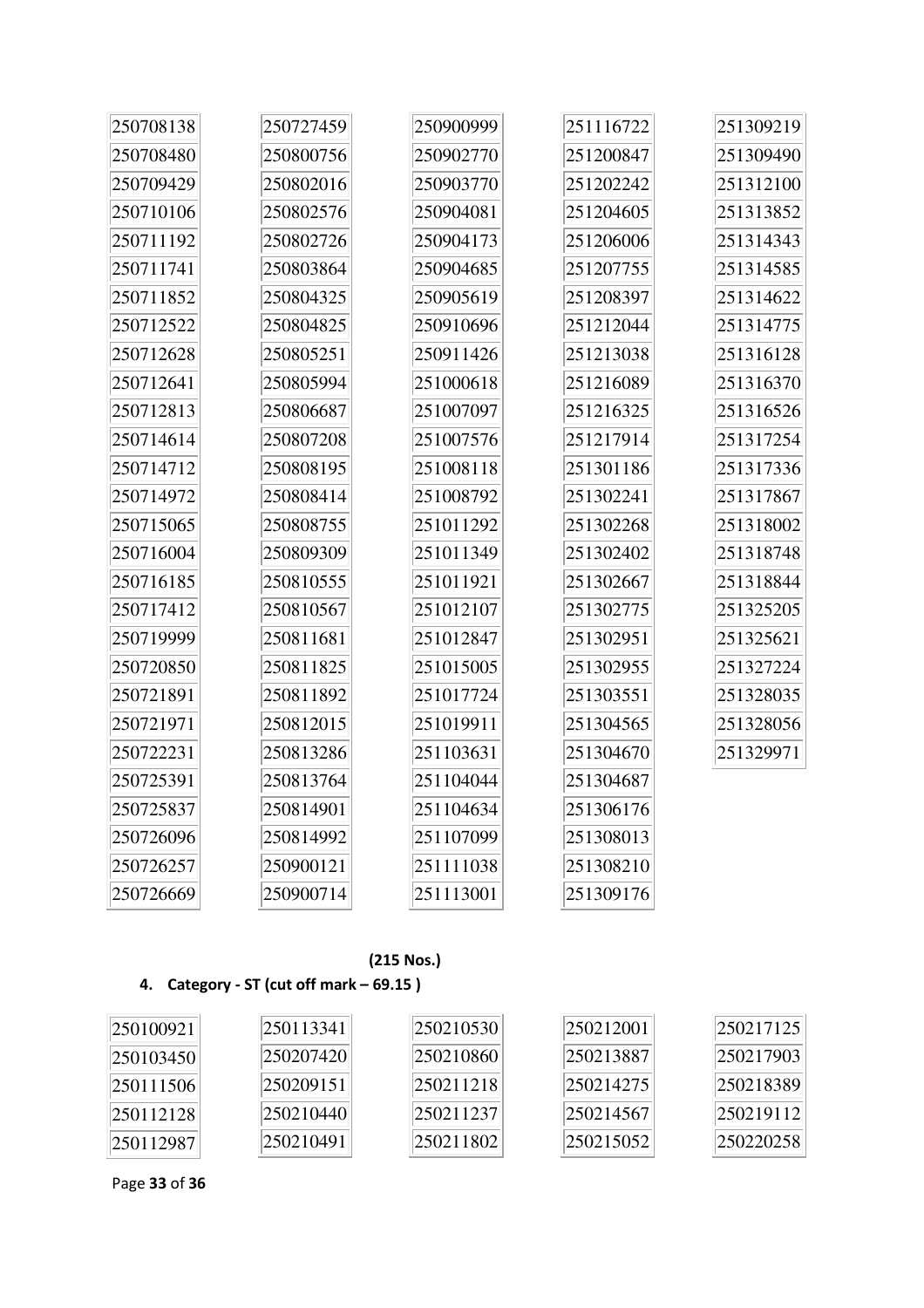| 250220626 | 250603141 | 250712536 | 250912392 | 251213475 |
|-----------|-----------|-----------|-----------|-----------|
| 250220767 | 250603560 | 250713001 | 250913024 | 251214138 |
| 250222240 | 250604290 | 250714868 | 250913099 | 251214142 |
| 250223329 | 250604395 | 250716065 | 250914197 | 251214265 |
| 250231755 | 250610249 | 250716660 | 251003366 | 251216135 |
| 250231800 | 250611274 | 250718886 | 251007504 | 251219081 |
| 250233076 | 250611957 | 250721977 | 251009674 | 251219433 |
| 250233169 | 250612447 | 250722630 | 251010503 | 251220210 |
| 250233343 | 250612871 | 250722639 | 251011828 | 251300523 |
| 250234284 | 250614890 | 250723022 | 251012012 | 251301125 |
| 250235260 | 250615963 | 250723721 | 251017517 | 251301745 |
| 250235392 | 250618439 | 250724188 | 251017533 | 251301825 |
| 250235682 | 250618742 | 250724447 | 251017861 | 251304634 |
| 250235783 | 250618991 | 250725748 | 251019618 | 251306510 |
| 250236552 | 250619878 | 250726232 | 251100564 | 251307369 |
| 250305002 | 250619991 | 250726603 | 251106603 | 251308061 |
| 250310221 | 250620344 | 250726734 | 251108052 | 251309210 |
| 250400363 | 250620497 | 250728319 | 251108602 | 251310388 |
| 250406639 | 250623236 | 250800596 | 251113230 | 251312544 |
| 250407332 | 250624900 | 250801019 | 251116285 | 251314454 |
| 250408585 | 250626021 | 250801232 | 251201007 | 251314684 |
| 250412350 | 250626309 | 250801522 | 251201246 | 251314841 |
| 250415272 | 250626490 | 250805334 | 251202007 | 251315806 |
| 250417356 | 250700323 | 250808058 | 251203009 | 251316055 |
| 250417952 | 250701183 | 250808289 | 251203029 | 251316663 |
| 250420412 | 250701308 | 250808460 | 251204307 | 251318906 |
| 250421188 | 250703259 | 250811386 | 251204659 | 251321508 |
| 250426031 | 250706406 | 250812838 | 251207413 | 251322786 |
| 250427473 | 250706436 | 250901987 | 251207671 | 251324170 |
| 250503429 | 250706610 | 250904310 | 251209273 | 251324535 |
| 250503485 | 250708894 | 250904677 | 251210484 |           |
| 250510569 | 250709717 | 250904964 | 251210690 |           |
| 250514578 | 250710246 | 250905774 | 251211953 |           |
| 250515464 | 250710540 | 250907335 | 251212049 |           |
| 250601773 | 250711788 | 250909611 | 251212454 |           |
|           |           |           |           |           |

**(195 Nos)**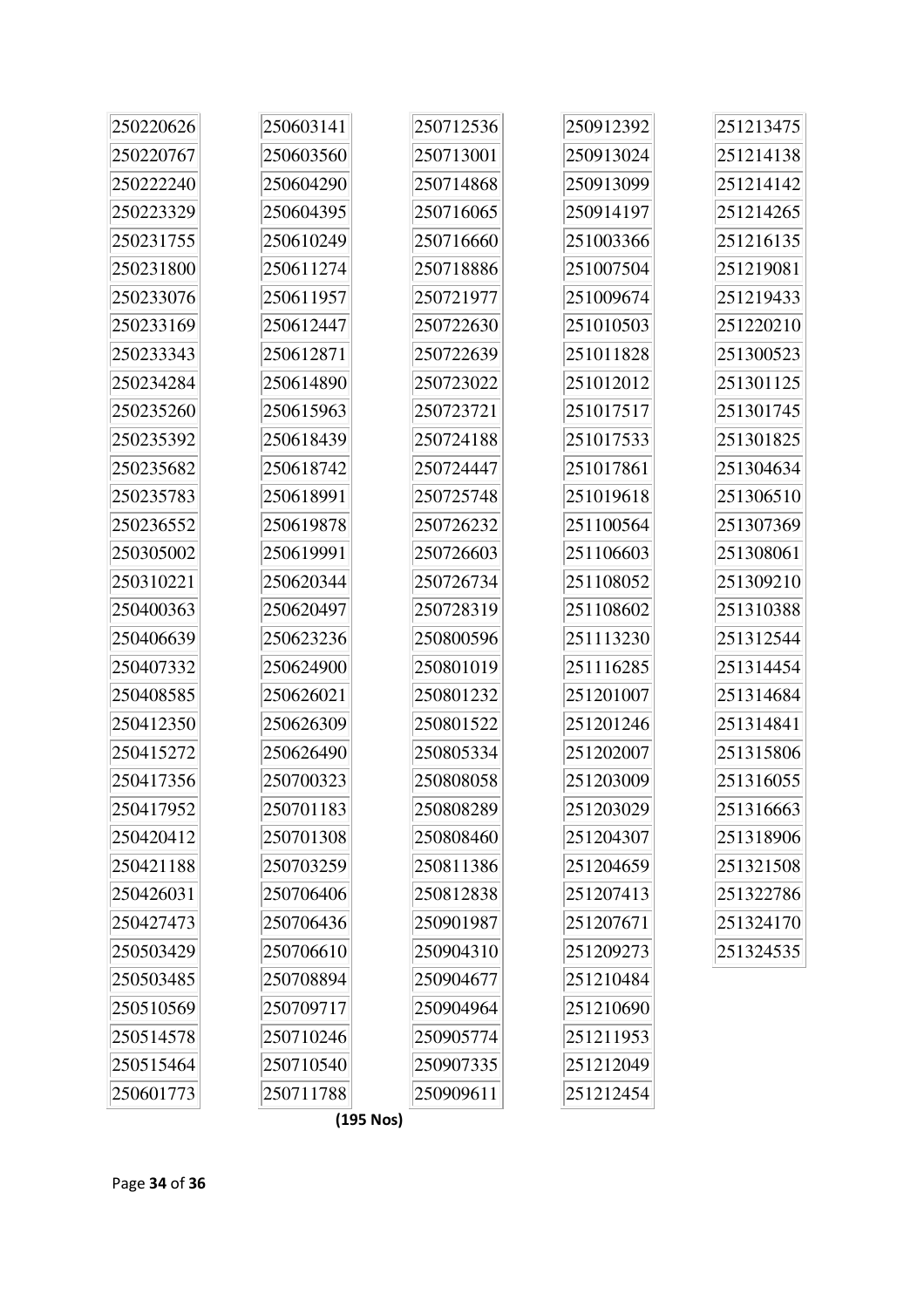## **5. Category -VH (cut off mark -60.99 )**

| 250101995 | 250623542 | 251100380 |
|-----------|-----------|-----------|
| 250106209 | 250628071 | 251104017 |
| 250110008 | 250700968 | 251106903 |
| 250114938 | 250705252 | 251207347 |
| 250212367 | 250707197 | 251207723 |
| 250212867 | 250711700 | 251218564 |
| 250215349 | 250715617 | 251218811 |
| 250224819 | 250721844 | 251220876 |
| 250304164 | 250901893 | 251302747 |
| 250409917 | 250905579 | 251305946 |
| 250420730 | 250913112 | 251312113 |
| 250507506 | 250913303 | 251322985 |
| 250515443 | 251018593 |           |

**(38 Nos)** 

## **6. Category -HH (cut off mark -60.99 )**

| 250100745 | 250600341 | 250803524 | 251200122 |
|-----------|-----------|-----------|-----------|
| 250227259 | 250622237 | 250807072 | 251203082 |
| 250233336 | 250710379 | 250810661 | 251213127 |
| 250504271 | 250716290 | 250903823 | 251305628 |
| 250505937 | 250721539 | 251107833 | 251315924 |
| 250517787 | 250800280 | 251108585 |           |

**(23 Nos)**